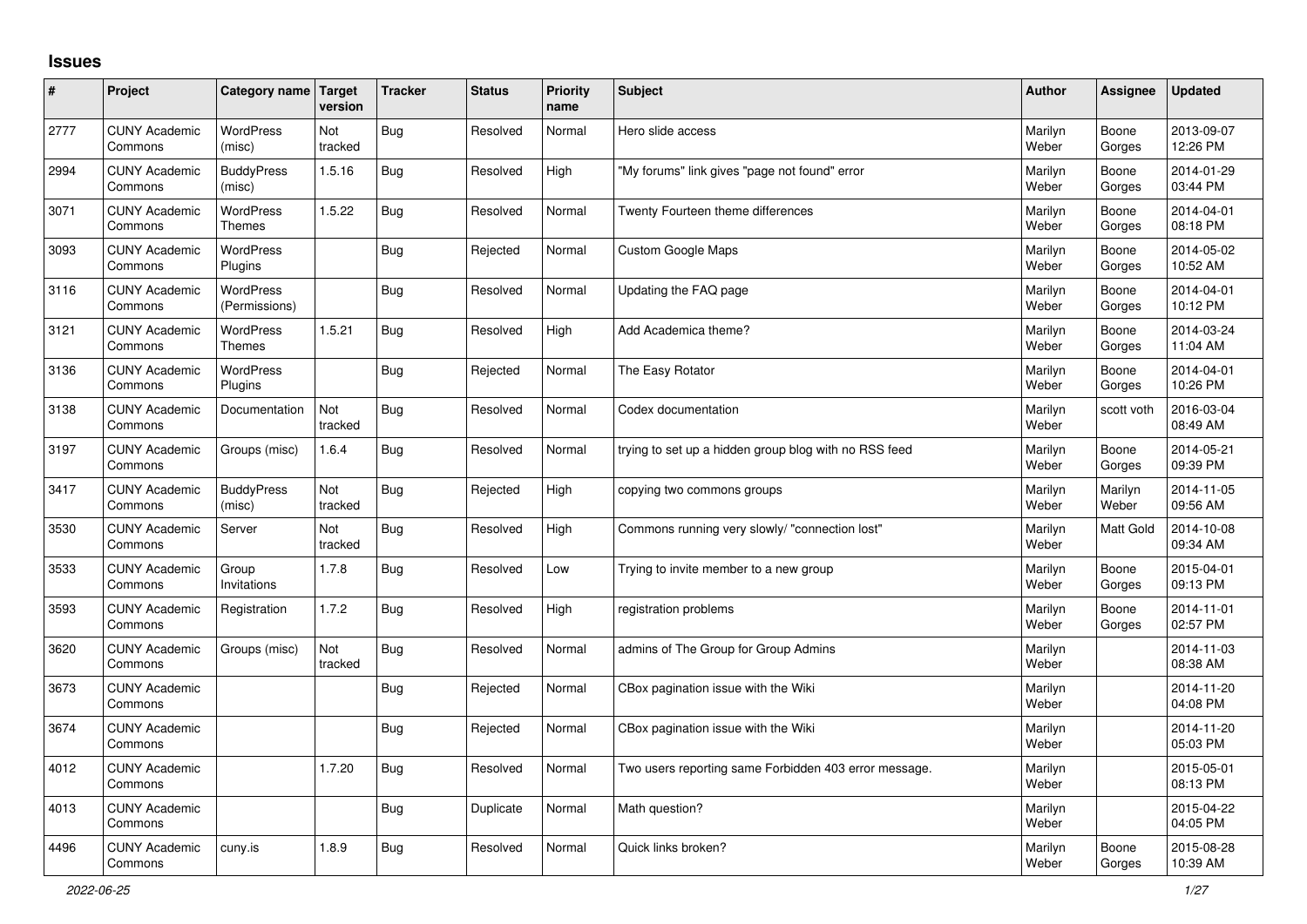| $\sharp$ | Project                         | Category name                | Target<br>version | <b>Tracker</b> | <b>Status</b> | <b>Priority</b><br>name | <b>Subject</b>                                                  | <b>Author</b>    | Assignee              | <b>Updated</b>         |
|----------|---------------------------------|------------------------------|-------------------|----------------|---------------|-------------------------|-----------------------------------------------------------------|------------------|-----------------------|------------------------|
| 4542     | <b>CUNY Academic</b><br>Commons | <b>WordPress</b><br>Plugins  | 1.8.10            | Bug            | Resolved      | Normal                  | Emailing group users problem                                    | Marilyn<br>Weber | Boone<br>Gorges       | 2015-09-11<br>11:16 AM |
| 4577     | <b>CUNY Academic</b><br>Commons | Registration                 | Not<br>tracked    | Bug            | Resolved      | Normal                  | New users are not getting their email verification              | Marilyn<br>Weber | Boone<br>Gorges       | 2016-01-26<br>03:30 PM |
| 4649     | <b>CUNY Academic</b><br>Commons | Registration                 | Not<br>tracked    | Bug            | Resolved      | Urgent                  | Submit button has disappeared                                   | Marilyn<br>Weber | Boone<br>Gorges       | 2015-09-22<br>11:47 AM |
| 4657     | <b>CUNY Academic</b><br>Commons | Group Forums                 | 1.8.18            | Bug            | Resolved      | High                    | Submit button disappears in new post mode in forum              | Marilyn<br>Weber | Raymond<br><b>Hoh</b> | 2015-12-01<br>11:15 PM |
| 4734     | <b>CUNY Academic</b><br>Commons | <b>BuddyPress</b><br>Docs    | 1.8.13            | Bug            | Resolved      | High                    | Problems with "Create New Doc"                                  | Marilyn<br>Weber | Boone<br>Gorges       | 2015-10-09<br>07:53 AM |
| 4831     | <b>CUNY Academic</b><br>Commons | <b>Public Portfolio</b>      | 1.9.4             | Bug            | Resolved      | Normal                  | User cannot update profile                                      | Marilyn<br>Weber | Boone<br>Gorges       | 2016-01-11<br>10:46 PM |
| 4834     | <b>CUNY Academic</b><br>Commons | <b>Blogs</b><br>(BuddyPress) |                   | Bug            | Resolved      | Normal                  | Admin invite problem                                            | Marilyn<br>Weber | Boone<br>Gorges       | 2015-11-13<br>12:25 PM |
| 4881     | <b>CUNY Academic</b><br>Commons | ZenDesk                      | Not<br>tracked    | Bug            | Resolved      | Normal                  | ZenDesk emails not being sent                                   | Marilyn<br>Weber |                       | 2015-12-07<br>01:34 AM |
| 4918     | <b>CUNY Academic</b><br>Commons | ZenDesk                      | Not<br>tracked    | Bug            | Resolved      | High                    | Re-directing Help Requests                                      | Marilyn<br>Weber | Raymond<br>Hoh        | 2015-11-23<br>11:15 AM |
| 4962     | <b>CUNY Academic</b><br>Commons | Events                       | 1.8.18            | Bug            | Resolved      | High                    | Problems with text entry field in the Events Calendar           | Marilyn<br>Weber | Raymond<br>Hoh        | 2015-12-01<br>06:57 PM |
| 5059     | <b>CUNY Academic</b><br>Commons |                              | Not<br>tracked    | Bug            | Resolved      | Normal                  | Instagram embed?                                                | Marilyn<br>Weber |                       | 2016-01-26<br>12:05 AM |
| 5176     | <b>CUNY Academic</b><br>Commons | <b>Public Portfolio</b>      | 1.9.6             | <b>Bug</b>     | Resolved      | Normal                  | Widgets in Profile not saving                                   | Marilyn<br>Weber | Boone<br>Gorges       | 2016-02-01<br>11:07 AM |
| 5177     | <b>CUNY Academic</b><br>Commons | Toolbar                      | 1.9.6             | <b>Bug</b>     | Resolved      | Normal                  | No "My Papers" tab                                              | Marilyn<br>Weber | Raymond<br>Hoh        | 2016-01-29<br>08:37 AM |
| 5184     | <b>CUNY Academic</b><br>Commons | Social Paper                 |                   | Bug            | Rejected      | Normal                  | Problem linking SP to a group                                   | Marilyn<br>Weber | Boone<br>Gorges       | 2016-02-21<br>12:27 PM |
| 5282     | <b>CUNY Academic</b><br>Commons | Social Paper                 | Future<br>release | Bug            | <b>New</b>    | Normal                  | Replying via email directs to paper but not individual comment. | Marilyn<br>Weber | Raymond<br><b>Hoh</b> | 2016-03-02<br>01:48 PM |
| 5319     | <b>CUNY Academic</b><br>Commons |                              | Not<br>tracked    | Bug            | Resolved      | Normal                  | <b>Broken URL</b>                                               | Marilyn<br>Weber | Marilyn<br>Weber      | 2017-11-15<br>05:46 PM |
| 5346     | <b>CUNY Academic</b><br>Commons | Toolbar                      | 1.9.11            | Bug            | Resolved      | Normal                  | possible dynamic HTML code bug?                                 | Marilyn<br>Weber | Boone<br>Gorges       | 2016-03-22<br>10:53 AM |
| 5435     | <b>CUNY Academic</b><br>Commons |                              | Not<br>tracked    | <b>Bug</b>     | Resolved      | Urgent                  | Can't see the dashboard                                         | Marilyn<br>Weber |                       | 2016-04-12<br>11:33 AM |
| 5436     | <b>CUNY Academic</b><br>Commons |                              | Not<br>tracked    | Bug            | Resolved      | Normal                  | Trying to change email settings for                             | Marilyn<br>Weber | Boone<br>Gorges       | 2016-04-21<br>10:12 PM |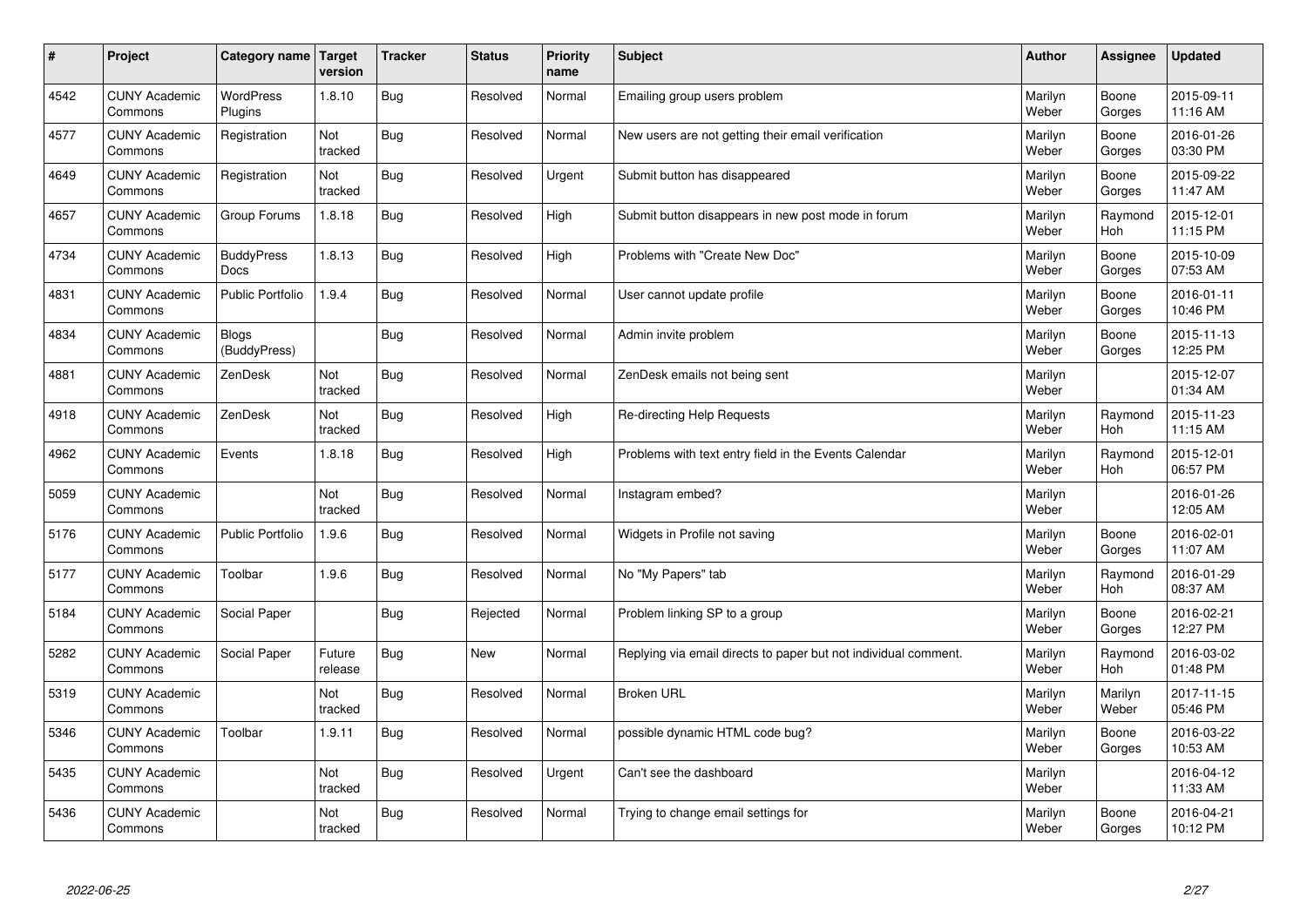| $\vert$ # | Project                         | Category name   Target      | version        | <b>Tracker</b> | <b>Status</b> | <b>Priority</b><br>name | <b>Subject</b>                                          | <b>Author</b>    | Assignee         | <b>Updated</b>         |
|-----------|---------------------------------|-----------------------------|----------------|----------------|---------------|-------------------------|---------------------------------------------------------|------------------|------------------|------------------------|
| 5448      | <b>CUNY Academic</b><br>Commons | Email<br>Notifications      | 1.10.2         | Bug            | Rejected      | Normal                  | garbled CAC activity digests                            | Marilyn<br>Weber | Raymond<br>Hoh   | 2016-11-20<br>02:38 AM |
| 5667      | <b>CUNY Academic</b><br>Commons | <b>Public Portfolio</b>     | 1.9.18         | Bug            | Resolved      | Normal                  | publication section on my public portfolio won't update | Marilyn<br>Weber | Boone<br>Gorges  | 2016-06-12<br>10:19 AM |
| 5684      | <b>CUNY Academic</b><br>Commons | <b>Group Files</b>          | Not<br>tracked | <b>Bug</b>     | Resolved      | Normal                  | Making Group files appear as Blog entries               | Marilyn<br>Weber | Boone<br>Gorges  | 2017-11-20<br>03:28 PM |
| 5713      | <b>CUNY Academic</b><br>Commons | WordPress<br>(misc)         | Not<br>tracked | <b>Bug</b>     | Abandoned     | High                    | Site freezing                                           | Marilyn<br>Weber | Boone<br>Gorges  | 2017-11-15<br>10:58 AM |
| 5834      | <b>CUNY Academic</b><br>Commons |                             |                | <b>Bug</b>     | Resolved      | Normal                  | My access to cdev                                       | Marilyn<br>Weber | Boone<br>Gorges  | 2016-07-25<br>03:12 PM |
| 5872      | <b>CUNY Academic</b><br>Commons | Server                      | Not<br>tracked | <b>Bug</b>     | Resolved      | Immediate               | Whole Commons is down                                   | Marilyn<br>Weber | Boone<br>Gorges  | 2016-08-12<br>12:04 AM |
| 5875      | <b>CUNY Academic</b><br>Commons | <b>WordPress</b><br>Plugins | Not<br>tracked | Bug            | Resolved      | Normal                  | Events Calendar garbled in IE                           | Marilyn<br>Weber | Marilyn<br>Weber | 2017-11-15<br>05:45 PM |
| 5968      | <b>CUNY Academic</b><br>Commons | Membership                  | Not<br>tracked | <b>Bug</b>     | Resolved      | Normal                  | Deleting account without knowing password               | Marilyn<br>Weber | Matt Gold        | 2017-11-15<br>06:19 PM |
| 5969      | <b>CUNY Academic</b><br>Commons | Registration                | 1.9.27         | Bug            | Resolved      | Normal                  | Queens students unable to join                          | Marilyn<br>Weber | Boone<br>Gorges  | 2016-09-04<br>09:41 PM |
| 6025      | <b>CUNY Academic</b><br>Commons | Search                      | Not<br>tracked | Bug            | Resolved      | Normal                  | Search function not working                             | Marilyn<br>Weber | Boone<br>Gorges  | 2016-10-12<br>09:41 AM |
| 6039      | <b>CUNY Academic</b><br>Commons | Membership                  | 1.9.28         | Bug            | Resolved      | High                    | User cannot change her email                            | Marilyn<br>Weber |                  | 2016-09-19<br>03:03 PM |
| 6091      | <b>CUNY Academic</b><br>Commons | Group<br>Invitations        | Not<br>tracked | <b>Bug</b>     | Resolved      | Normal                  | User cannot re-join a group                             | Marilyn<br>Weber | Boone<br>Gorges  | 2016-09-28<br>01:47 PM |
| 6101      | <b>CUNY Academic</b><br>Commons | <b>Public Portfolio</b>     |                | Bug            | Resolved      | High                    | Profile update problems                                 | Marilyn<br>Weber | Boone<br>Gorges  | 2016-12-01<br>03:50 PM |
| 6106      | <b>CUNY Academic</b><br>Commons | Server                      | Not<br>tracked | <b>Bug</b>     | Resolved      | Normal                  | 504 error                                               | Marilyn<br>Weber |                  | 2017-11-15<br>01:55 PM |
| 6107      | <b>CUNY Academic</b><br>Commons |                             |                | Bug            | Resolved      | High                    | site redirect?                                          | Marilyn<br>Weber | Boone<br>Gorges  | 2016-09-29<br>03:45 PM |
| 6286      | <b>CUNY Academic</b><br>Commons | Groups (misc)               | Not<br>tracked | Bug            | Resolved      | Immediate               | Groups pages not displaying at all!                     | Marilyn<br>Weber | Boone<br>Gorges  | 2017-11-15<br>10:57 AM |
| 6313      | <b>CUNY Academic</b><br>Commons | Groups (misc)               |                | <b>Bug</b>     | Duplicate     | Normal                  | group member no longer in group, can't rejoin.          | Marilyn<br>Weber |                  | 2016-10-14<br>09:27 PM |
| 6338      | <b>CUNY Academic</b><br>Commons |                             |                | <b>Bug</b>     | Rejected      | Normal                  | Multiple email notifications for each blog post         | Marilyn<br>Weber | Boone<br>Gorges  | 2016-10-18<br>08:45 PM |
| 6410      | <b>CUNY Academic</b><br>Commons |                             |                | Bug            | Duplicate     | Immediate               | Cannot log in - gives privacy error                     | Marilyn<br>Weber | Boone<br>Gorges  | 2016-10-24<br>10:01 AM |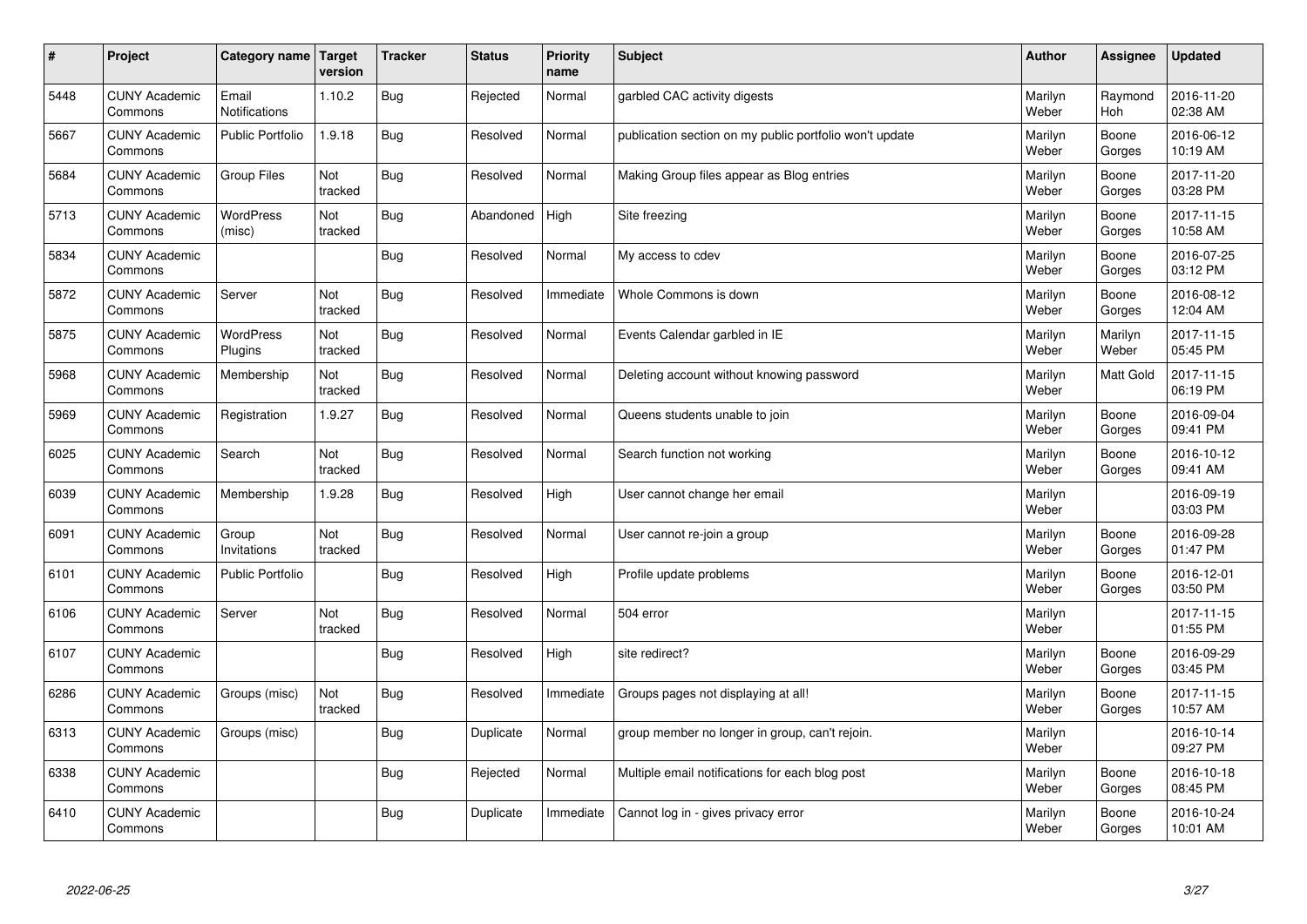| #    | Project                         | <b>Category name</b>        | Target<br>version | <b>Tracker</b> | <b>Status</b> | <b>Priority</b><br>name | <b>Subject</b>                                                              | <b>Author</b>    | <b>Assignee</b> | <b>Updated</b>         |
|------|---------------------------------|-----------------------------|-------------------|----------------|---------------|-------------------------|-----------------------------------------------------------------------------|------------------|-----------------|------------------------|
| 6575 | <b>CUNY Academic</b><br>Commons | Groups (misc)               |                   | Bug            | Rejected      | Normal                  | No papers link for the group "social paper"                                 | Marilyn<br>Weber |                 | 2016-11-02<br>10:39 PM |
| 6599 | <b>CUNY Academic</b><br>Commons | ZenDesk                     | 1.10              | <b>Bug</b>     | Duplicate     | Urgent                  | Accept Friend button not working                                            | Marilyn<br>Weber | Raymond<br>Hoh  | 2016-11-04<br>06:35 PM |
| 6602 | <b>CUNY Academic</b><br>Commons | ZenDesk                     | 1.10              | <b>Bug</b>     | Resolved      | High                    | Add Friend button not working                                               | Marilyn<br>Weber | Raymond<br>Hoh  | 2016-11-04<br>12:14 PM |
| 6626 | <b>CUNY Academic</b><br>Commons | Group Files                 | 1.10.1            | <b>Bug</b>     | Resolved      | Normal                  | Files from non-member showing up in private group                           | Marilyn<br>Weber | Boone<br>Gorges | 2016-11-07<br>03:54 PM |
| 6800 | <b>CUNY Academic</b><br>Commons |                             |                   | Bug            | Rejected      | Immediate               | Is something going on?                                                      | Marilyn<br>Weber |                 | 2016-11-18<br>04:40 PM |
| 6860 | <b>CUNY Academic</b><br>Commons | User<br>Onboarding          | 1.12              | Bug            | Resolved      | Normal                  | Invitation to join a group is appearing as an invitiation to join the site! | Marilyn<br>Weber | Boone<br>Gorges | 2017-10-30<br>10:03 AM |
| 6893 | <b>CUNY Academic</b><br>Commons | Group Forums                |                   | <b>Bug</b>     | Resolved      | Normal                  | Forum for CUNY Academic Commons Team is gone                                | Marilyn<br>Weber | Boone<br>Gorges | 2016-12-01<br>08:08 AM |
| 7100 | <b>CUNY Academic</b><br>Commons | WordPress<br>Plugins        | 1.10.5            | <b>Bug</b>     | Resolved      | High                    | Cincopa plugin problem                                                      | Marilyn<br>Weber | Boone<br>Gorges | 2016-12-19<br>10:32 AM |
| 7223 | <b>CUNY Academic</b><br>Commons | Membership                  | Not<br>tracked    | Bug            | Resolved      | Normal                  | User with two profiles would like to merge them                             | Marilyn<br>Weber | Boone<br>Gorges | 2017-01-10<br>02:07 PM |
| 7226 | <b>CUNY Academic</b><br>Commons | Registration                | Not<br>tracked    | <b>Bug</b>     | Abandoned     | Normal                  | Community college student cannot register?                                  | Marilyn<br>Weber |                 | 2017-11-15<br>01:55 PM |
| 7310 | <b>CUNY Academic</b><br>Commons |                             | 1.10.7            | <b>Bug</b>     | Resolved      | Normal                  | Friendship request mystery.                                                 | Marilyn<br>Weber | Boone<br>Gorges | 2017-01-05<br>03:12 PM |
| 7328 | <b>CUNY Academic</b><br>Commons | <b>WordPress</b><br>Plugins | Not<br>tracked    | Bug            | Resolved      | Normal                  | technical issue with the Events Manager plugin                              | Marilyn<br>Weber | Raymond<br>Hoh  | 2017-11-15<br>06:19 PM |
| 7337 | <b>CUNY Academic</b><br>Commons | Membership                  | Not<br>tracked    | <b>Bug</b>     | Resolved      | Normal                  | User with new email                                                         | Marilyn<br>Weber |                 | 2017-01-06<br>11:05 AM |
| 7349 | <b>CUNY Academic</b><br>Commons | Membership                  | Not<br>tracked    | <b>Bug</b>     | Resolved      | Normal                  | <b>LACUNY Institute website</b>                                             | Marilyn<br>Weber | Boone<br>Gorges | 2017-01-11<br>04:26 PM |
| 7376 | <b>CUNY Academic</b><br>Commons | Email<br>Notifications      |                   | <b>Bug</b>     | Rejected      | Normal                  | automatic forwarding of blog posts not working                              | Marilyn<br>Weber | Boone<br>Gorges | 2017-05-01<br>10:36 PM |
| 7684 | <b>CUNY Academic</b><br>Commons | Reply By Email              | 1.10.12           | Bug            | Resolved      | High                    | trying to post too often error                                              | Marilyn<br>Weber | Raymond<br>Hoh  | 2017-02-28<br>12:43 PM |
| 7767 | <b>CUNY Academic</b><br>Commons |                             | Not<br>tracked    | <b>Bug</b>     | Resolved      | Normal                  | Site loading problems                                                       | Marilyn<br>Weber |                 | 2017-03-21<br>09:57 PM |
| 7770 | <b>CUNY Academic</b><br>Commons | <b>WordPress</b><br>Plugins | Not<br>tracked    | Bug            | Abandoned     | Normal                  | Timeline.js problem                                                         | Marilyn<br>Weber |                 | 2017-11-15<br>01:43 PM |
| 7803 | <b>CUNY Academic</b><br>Commons |                             |                   | Bug            | Resolved      | Normal                  | user email change                                                           | Marilyn<br>Weber |                 | 2017-03-16<br>11:58 AM |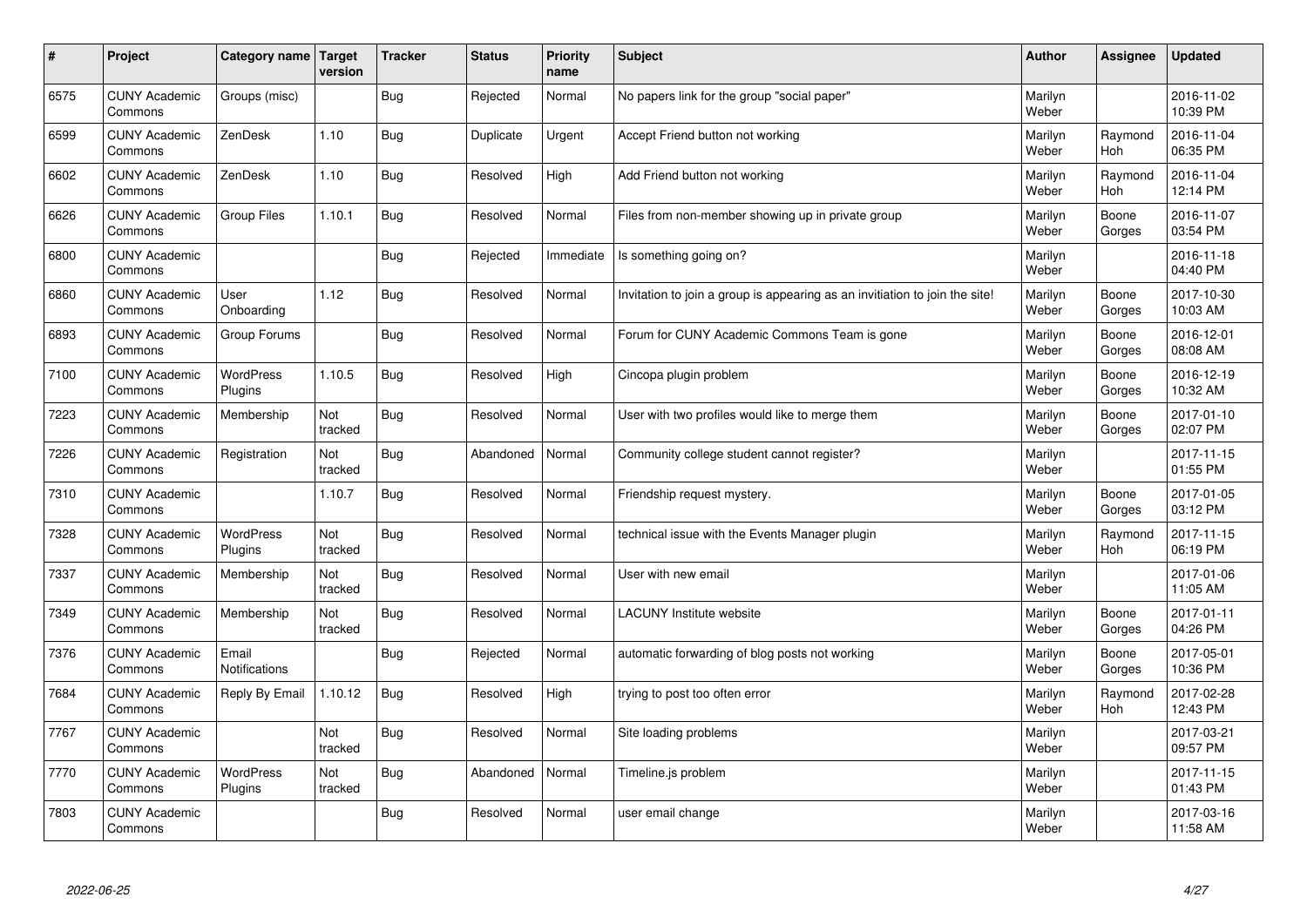| $\sharp$ | Project                         | Category name   Target            | version        | <b>Tracker</b> | <b>Status</b> | <b>Priority</b><br>name | <b>Subject</b>                                                                          | <b>Author</b>    | Assignee              | Updated                |
|----------|---------------------------------|-----------------------------------|----------------|----------------|---------------|-------------------------|-----------------------------------------------------------------------------------------|------------------|-----------------------|------------------------|
| 7994     | <b>CUNY Academic</b><br>Commons | <b>WordPress</b><br>(misc)        | 1.10.17        | Bug            | Resolved      | Urgent                  | Comments not appearing                                                                  | Marilyn<br>Weber |                       | 2017-04-20<br>11:16 AM |
| 7995     | <b>CUNY Academic</b><br>Commons | Domain<br>Mapping                 | Not<br>tracked | Bug            | Resolved      | Urgent                  | http://on.socialpaper.gc.cuny.edu down?                                                 | Marilyn<br>Weber |                       | 2017-04-21<br>11:07 AM |
| 8098     | <b>CUNY Academic</b><br>Commons | <b>Public Portfolio</b>           | Not<br>tracked | Bug            | Abandoned     | Normal                  | Widget in profile not working                                                           | Marilyn<br>Weber |                       | 2017-11-15<br>01:28 PM |
| 8125     | <b>CUNY Academic</b><br>Commons | <b>WordPress</b><br><b>Themes</b> | 1.10.19        | Bug            | Resolved      | High                    | careerplan admin page failing to load with "currently unable to handle<br>this request" | Marilyn<br>Weber |                       | 2017-07-13<br>12:54 PM |
| 8131     | <b>CUNY Academic</b><br>Commons | <b>WordPress</b><br>Plugins       | 1.11           | Bug            | Resolved      | Normal                  | Newsletters plug-in                                                                     | Marilyn<br>Weber | Boone<br>Gorges       | 2017-05-11<br>09:42 PM |
| 8200     | <b>CUNY Academic</b><br>Commons | Groups (misc)                     | Not<br>tracked | Bug            | Resolved      | Normal                  | Announcements has disappeared                                                           | Marilyn<br>Weber | Boone<br>Gorges       | 2017-05-26<br>04:04 PM |
| 8259     | <b>CUNY Academic</b><br>Commons |                                   | Not<br>tracked | Bug            | Resolved      | Normal                  | missing dashboard                                                                       | Marilyn<br>Weber |                       | 2017-11-15<br>01:28 PM |
| 8552     | <b>CUNY Academic</b><br>Commons | <b>WordPress</b><br>Plugins       | 1.11.10        | Bug            | Resolved      | Normal                  | Events Calendar problem                                                                 | Marilyn<br>Weber |                       | 2017-08-18<br>04:36 PM |
| 8620     | <b>CUNY Academic</b><br>Commons | ZenDesk                           | 1.11.11        | Bug            | Resolved      | High                    | 'Send us a message" not working                                                         | Marilyn<br>Weber | Raymond<br><b>Hoh</b> | 2017-08-29<br>04:13 PM |
| 8638     | <b>CUNY Academic</b><br>Commons | Group Blogs                       | 1.11.11        | Bug            | Resolved      | Normal                  | members not syncing from group to site                                                  | Marilyn<br>Weber |                       | 2017-09-01<br>03:50 PM |
| 8661     | <b>CUNY Academic</b><br>Commons | Group Blogs                       | Not<br>tracked | Bug            | Resolved      | Normal                  | new group, old site, can't link?                                                        | Marilyn<br>Weber |                       | 2017-11-15<br>01:26 PM |
| 8721     | <b>CUNY Academic</b><br>Commons | <b>WordPress</b><br>Plugins       | 1.11.13        | Bug            | Resolved      | Normal                  | more problems with Events calendar                                                      | Marilyn<br>Weber |                       | 2017-09-21<br>10:35 AM |
| 8878     | <b>CUNY Academic</b><br>Commons | cuny.is                           | Not<br>tracked | Bug            | Resolved      | Urgent                  | cuny is site link won't work                                                            | Marilyn<br>Weber | Boone<br>Gorges       | 2017-11-01<br>03:06 PM |
| 8917     | <b>CUNY Academic</b><br>Commons | Group Files                       | 1.12.3         | Bug            | Resolved      | High                    | Files not downloading from Groups properly                                              | Marilyn<br>Weber | Boone<br>Gorges       | 2017-11-29<br>10:04 PM |
| 8924     | <b>CUNY Academic</b><br>Commons | <b>WordPress</b><br>Plugins       | 1.12.4         | Bug            | Resolved      | Normal                  | auto-remove feature on http://pcp.gc.cuny.edu                                           | Marilyn<br>Weber | Matt Gold             | 2017-12-04<br>10:18 AM |
| 8937     | <b>CUNY Academic</b><br>Commons |                                   | Not<br>tracked | Bug            | Resolved      | Normal                  | videos gone                                                                             | Marilyn<br>Weber |                       | 2017-12-01<br>11:27 AM |
| 9062     | <b>CUNY Academic</b><br>Commons |                                   | Not<br>tracked | Bug            | Resolved      | Normal                  | re-add me as admin of https://commons.gc.cuny.edu/                                      | Marilyn<br>Weber |                       | 2018-01-08<br>12:03 PM |
| 9130     | <b>CUNY Academic</b><br>Commons | Homepage<br>Slides                | Not<br>tracked | Bug            | Resolved      | Normal                  | too many redirects                                                                      | Marilyn<br>Weber |                       | 2018-01-29<br>10:27 AM |
| 9154     | <b>CUNY Academic</b><br>Commons | Events                            | 1.12.8         | Bug            | Resolved      | Normal                  | problem with group calendar                                                             | Marilyn<br>Weber | Raymond<br>Hoh        | 2018-02-13<br>10:49 AM |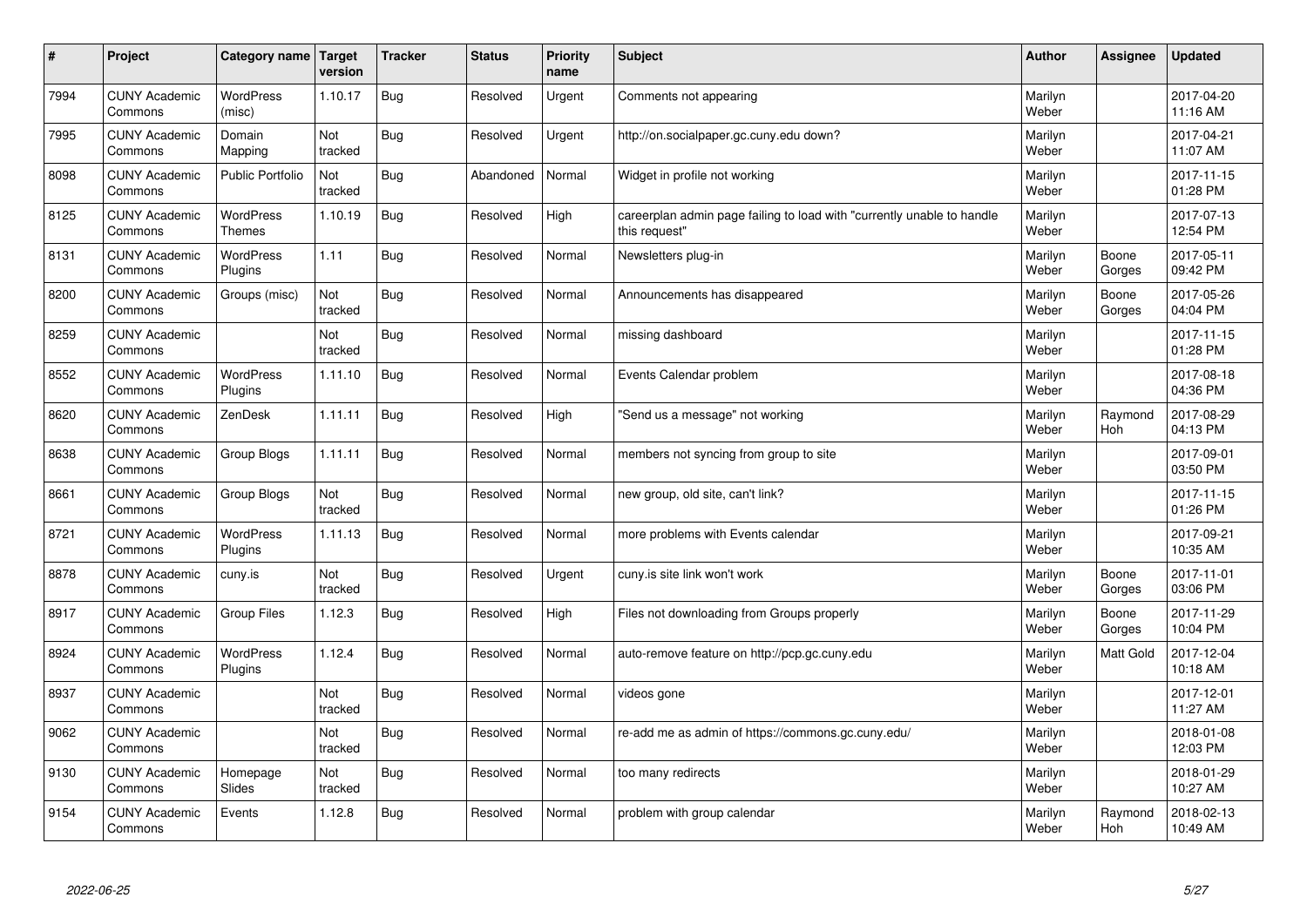| $\vert$ # | Project                         | Category name   Target            | version           | <b>Tracker</b> | <b>Status</b> | <b>Priority</b><br>name | <b>Subject</b>                                       | <b>Author</b>    | Assignee              | Updated                |
|-----------|---------------------------------|-----------------------------------|-------------------|----------------|---------------|-------------------------|------------------------------------------------------|------------------|-----------------------|------------------------|
| 9192      | <b>CUNY Academic</b><br>Commons | <b>WordPress</b><br>Plugins       | 1.12.8            | Bug            | Resolved      | Normal                  | problems with the Leaflet plug -in                   | Marilyn<br>Weber | Boone<br>Gorges       | 2018-02-13<br>11:07 AM |
| 9276      | <b>CUNY Academic</b><br>Commons |                                   |                   | Bug            | Resolved      | High                    | problem adding a member to a group - wrong username? | Marilyn<br>Weber |                       | 2018-02-25<br>12:47 PM |
| 9282      | <b>CUNY Academic</b><br>Commons | Group Forums                      | 1.12.9            | Bug            | Resolved      | Normal                  | 'Forum ID is missing" error?                         | Marilyn<br>Weber |                       | 2018-02-27<br>10:32 AM |
| 9330      | <b>CUNY Academic</b><br>Commons | <b>WordPress</b><br>Plugins       | 1.12.10           | Bug            | Resolved      | Normal                  | part 2 of problems with the Leaflet plug -in         | Marilyn<br>Weber |                       | 2018-03-04<br>05:58 PM |
| 9335      | <b>CUNY Academic</b><br>Commons | <b>WordPress</b><br><b>Themes</b> | 1.12.10           | Bug            | Resolved      | Normal                  | clone http://digitalscholarship.ccny.cuny.edu site?  | Marilyn<br>Weber | Boone<br>Gorges       | 2018-03-14<br>12:43 PM |
| 9340      | <b>CUNY Academic</b><br>Commons | WordPress<br>Plugins              | 1.12.10           | Bug            | Resolved      | Normal                  | change the web preview?                              | Marilyn<br>Weber | Raymond<br>Hoh        | 2018-03-13<br>11:50 AM |
| 9470      | <b>CUNY Academic</b><br>Commons |                                   |                   | Bug            | Resolved      | Normal                  | Users not appearing via "Add New"                    | Marilyn<br>Weber |                       | 2018-03-22<br>07:44 PM |
| 9768      | <b>CUNY Academic</b><br>Commons |                                   | 1.13.2            | Bug            | Resolved      | High                    | search function on the Directory page                | Marilyn<br>Weber | Boone<br>Gorges       | 2018-05-14<br>08:45 PM |
| 9828      | <b>CUNY Academic</b><br>Commons | Domain<br>Mapping                 | 1.13.3            | Bug            | Resolved      | High                    | redirecting problem                                  | Marilyn<br>Weber | Raymond<br><b>Hoh</b> | 2018-05-24<br>02:39 PM |
| 9835      | <b>CUNY Academic</b><br>Commons | Group Forums                      | Future<br>release | Bug            | Assigned      | Normal                  | add a "like" function?                               | Marilyn<br>Weber | Erik<br>Trainer       | 2018-06-05<br>01:49 PM |
| 9919      | <b>CUNY Academic</b><br>Commons |                                   | Not<br>tracked    | Bug            | Resolved      | Normal                  | admin of https://sphcurriculum.commons.gc.cuny.edu   | Marilyn<br>Weber |                       | 2018-06-12<br>09:37 PM |
| 9992      | <b>CUNY Academic</b><br>Commons |                                   | 1.13.6            | Bug            | Resolved      | Normal                  | ACERT website down again                             | Marilyn<br>Weber |                       | 2018-07-10<br>12:15 PM |
| 10035     | <b>CUNY Academic</b><br>Commons |                                   | Not<br>tracked    | Bug            | Resolved      | Normal                  | Reconnecting user to site                            | Marilyn<br>Weber |                       | 2018-07-23<br>11:55 AM |
| 10101     | <b>CUNY Academic</b><br>Commons |                                   | 1.13.7            | Bug            | Resolved      | Normal                  | URL changes within Manage section of groups          | Marilyn<br>Weber |                       | 2018-08-03<br>01:54 PM |
| 10176     | <b>CUNY Academic</b><br>Commons | Documentation                     | Not<br>tracked    | Bug            | Resolved      | Normal                  | domain mapping requests                              | Marilyn<br>Weber | scott voth            | 2018-08-29<br>05:30 PM |
| 10260     | <b>CUNY Academic</b><br>Commons |                                   |                   | Bug            | Rejected      | Normal                  | bad activation email                                 | Marilyn<br>Weber |                       | 2018-08-30<br>01:25 PM |
| 10361     | <b>CUNY Academic</b><br>Commons | Group Forums                      | 1.13.10           | Bug            | Resolved      | Normal                  | forum post pending oddity                            | Marilyn<br>Weber |                       | 2018-09-25<br>10:45 AM |
| 10537     | <b>CUNY Academic</b><br>Commons |                                   | Not<br>tracked    | Bug            | Resolved      | Normal                  | jpegs not showing                                    | Marilyn<br>Weber |                       | 2018-10-23<br>10:51 AM |
| 10562     | <b>CUNY Academic</b><br>Commons |                                   |                   | Bug            | Rejected      | Normal                  | Commons is down                                      | Marilyn<br>Weber |                       | 2018-10-23<br>10:49 AM |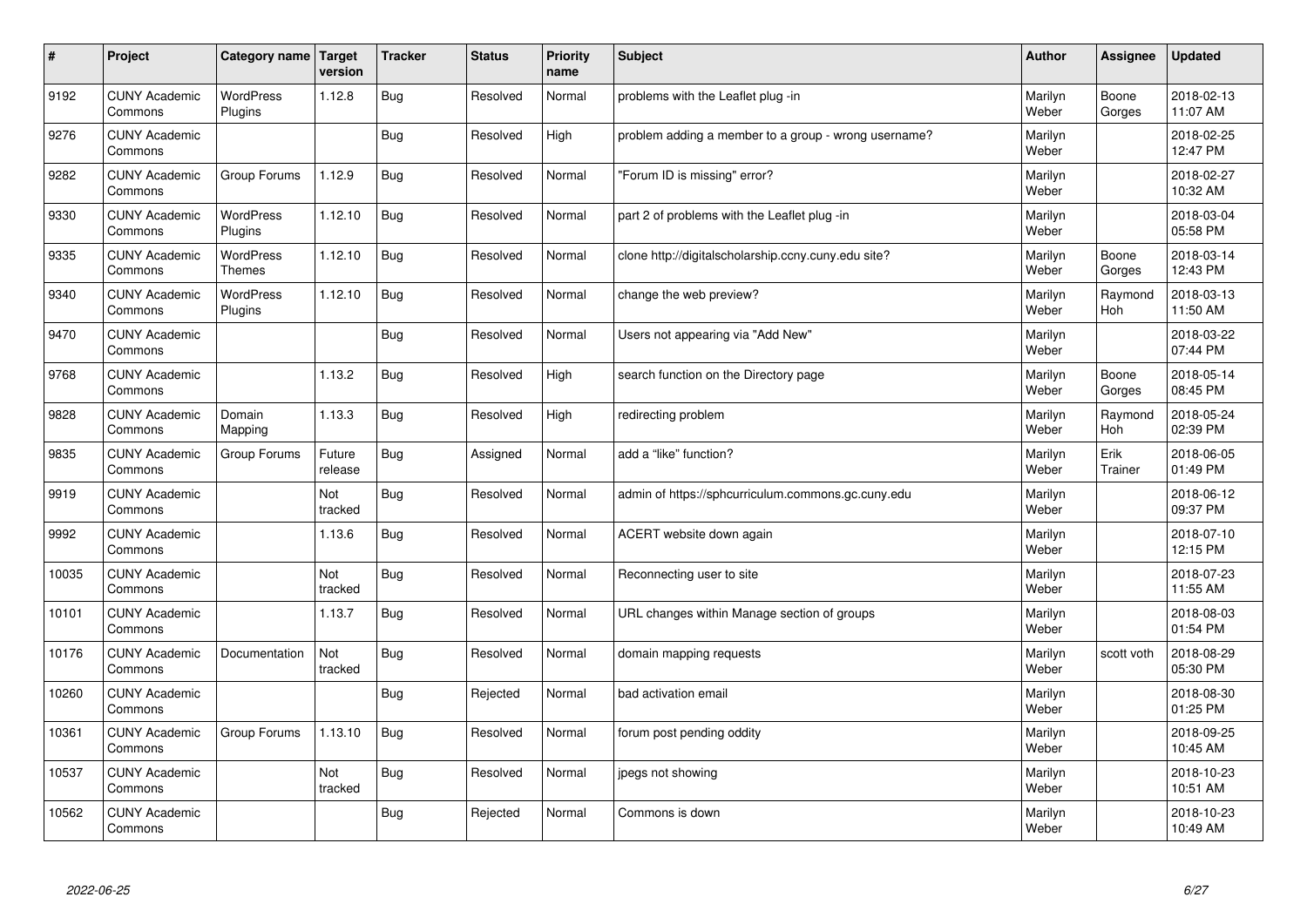| #     | Project                         | Category name                     | Target<br>version | <b>Tracker</b> | <b>Status</b>        | <b>Priority</b><br>name | <b>Subject</b>                                                                             | <b>Author</b>    | Assignee              | <b>Updated</b>         |
|-------|---------------------------------|-----------------------------------|-------------------|----------------|----------------------|-------------------------|--------------------------------------------------------------------------------------------|------------------|-----------------------|------------------------|
| 10772 | <b>CUNY Academic</b><br>Commons | Groups (misc)                     | 1.14.2            | Bug            | Resolved             | Normal                  | can't create groups                                                                        | Marilyn<br>Weber |                       | 2018-12-04<br>10:42 AM |
| 10810 | <b>CUNY Academic</b><br>Commons | <b>WordPress</b><br>(misc)        | 1.14.2            | Bug            | Resolved             | Normal                  | Sites set as public are becoming private                                                   | Marilyn<br>Weber |                       | 2018-12-11<br>10:15 AM |
| 11088 | <b>CUNY Academic</b><br>Commons | Group Blogs                       | Not<br>tracked    | Bug            | Resolved             | Normal                  | no notification for comments                                                               | Marilyn<br>Weber |                       | 2019-02-15<br>03:30 PM |
| 11453 | <b>CUNY Academic</b><br>Commons | <b>WordPress</b><br>(misc)        | 1.15.2            | Bug            | Resolved             | Normal                  | 403 error on Firefox                                                                       | Marilyn<br>Weber | Raymond<br><b>Hoh</b> | 2019-05-28<br>11:46 AM |
| 11483 | <b>CUNY Academic</b><br>Commons |                                   | 1.15.2            | Bug            | Resolved             | Normal                  | "Add New user" not working                                                                 | Marilyn<br>Weber |                       | 2019-05-21<br>02:26 PM |
| 11567 | <b>CUNY Academic</b><br>Commons | <b>Group Files</b>                | 1.15.4            | Bug            | Resolved             | Normal                  | Group files pagination doesn't work properly in folders                                    | Marilyn<br>Weber | Boone<br>Gorges       | 2019-06-25<br>04:22 PM |
| 11634 | <b>CUNY Academic</b><br>Commons | <b>WordPress</b><br>(misc)        | Not<br>tracked    | Bug            | Rejected             | Normal                  | 'Insert Read More Tag" working oddly                                                       | Marilyn<br>Weber | Raymond<br>Hoh        | 2019-07-15<br>11:48 PM |
| 11865 | <b>CUNY Academic</b><br>Commons | Onboarding                        | 1.15.10           | Bug            | Resolved             | Normal                  | Site name not appearing in "Membership" lists of Invitation modal                          | Marilyn<br>Weber | Boone<br>Gorges       | 2019-09-24<br>11:09 AM |
| 11964 | <b>CUNY Academic</b><br>Commons | Layout                            | 1.15.12           | Bug            | Resolved             | Normal                  | https://commons.gc.cuny.edu/create/ not displaying correctly in Edge                       | Marilyn<br>Weber | Raymond<br><b>Hoh</b> | 2019-10-22<br>11:54 AM |
| 11971 | <b>CUNY Academic</b><br>Commons | Email<br>Notifications            | Future<br>release | Bug            | Reporter<br>Feedback | Low                     | Pictures obscured in emailed post notifications                                            | Marilyn<br>Weber | Raymond<br><b>Hoh</b> | 2019-11-21<br>01:14 PM |
| 12006 | <b>CUNY Academic</b><br>Commons | Group<br>Invitations              | 1.15.13           | Bug            | Resolved             | Immediate               | Invite system is broken.                                                                   | Marilyn<br>Weber | Boone<br>Gorges       | 2019-10-23<br>10:16 AM |
| 12038 | <b>CUNY Academic</b><br>Commons |                                   | 1.15.13           | Bug            | Resolved             | Normal                  | admin visibility problem at careerplan.commons.gc.cuny.edu                                 | Marilyn<br>Weber |                       | 2019-11-12<br>10:20 AM |
| 12354 | <b>CUNY Academic</b><br>Commons | <b>WordPress</b><br>Plugins       | 1.16.5            | Bug            | Resolved             | Urgent                  | sites (including Net-Art) are reporting critical issues                                    | Marilyn<br>Weber | Raymond<br>Hoh        | 2020-02-02<br>03:16 PM |
| 12360 | <b>CUNY Academic</b><br>Commons | <b>WordPress</b><br><b>Themes</b> | Not<br>tracked    | Bug            | Reporter<br>Feedback | Normal                  | site just says "DANTE We are currently in maintenance mode, please<br>check back shortly." | Marilyn<br>Weber |                       | 2020-02-04<br>12:13 PM |
| 12363 | <b>CUNY Academic</b><br>Commons | <b>WordPress</b><br>Plugins       | 1.16.5            | Bug            | Resolved             | Urgent                  | more bbPress problems - now students unable to post either a new<br>thread or a comment    | Marilyn<br>Weber | Raymond<br><b>Hoh</b> | 2020-03-17<br>03:07 PM |
| 12483 | <b>CUNY Academic</b><br>Commons |                                   | 1.16.7            | Bug            | Resolved             | High                    | post error                                                                                 | Marilyn<br>Weber |                       | 2020-02-28<br>02:44 PM |
| 12487 | <b>CUNY Academic</b><br>Commons | Group Forums                      | 1.16.7            | Bug            | Resolved             | Normal                  | group posting problems?                                                                    | Marilyn<br>Weber | Raymond<br>Hoh        | 2020-03-10<br>11:40 AM |
| 12584 | <b>CUNY Academic</b><br>Commons |                                   | Not<br>tracked    | Bug            | Resolved             | Urgent                  | No way to register                                                                         | Marilyn<br>Weber |                       | 2020-03-27<br>02:38 PM |
| 13013 | <b>CUNY Academic</b><br>Commons |                                   | Not<br>tracked    | Bug            | Resolved             | Normal                  | an invite to Group Admins from Brian Foote?!                                               | Marilyn<br>Weber |                       | 2020-07-07<br>02:36 PM |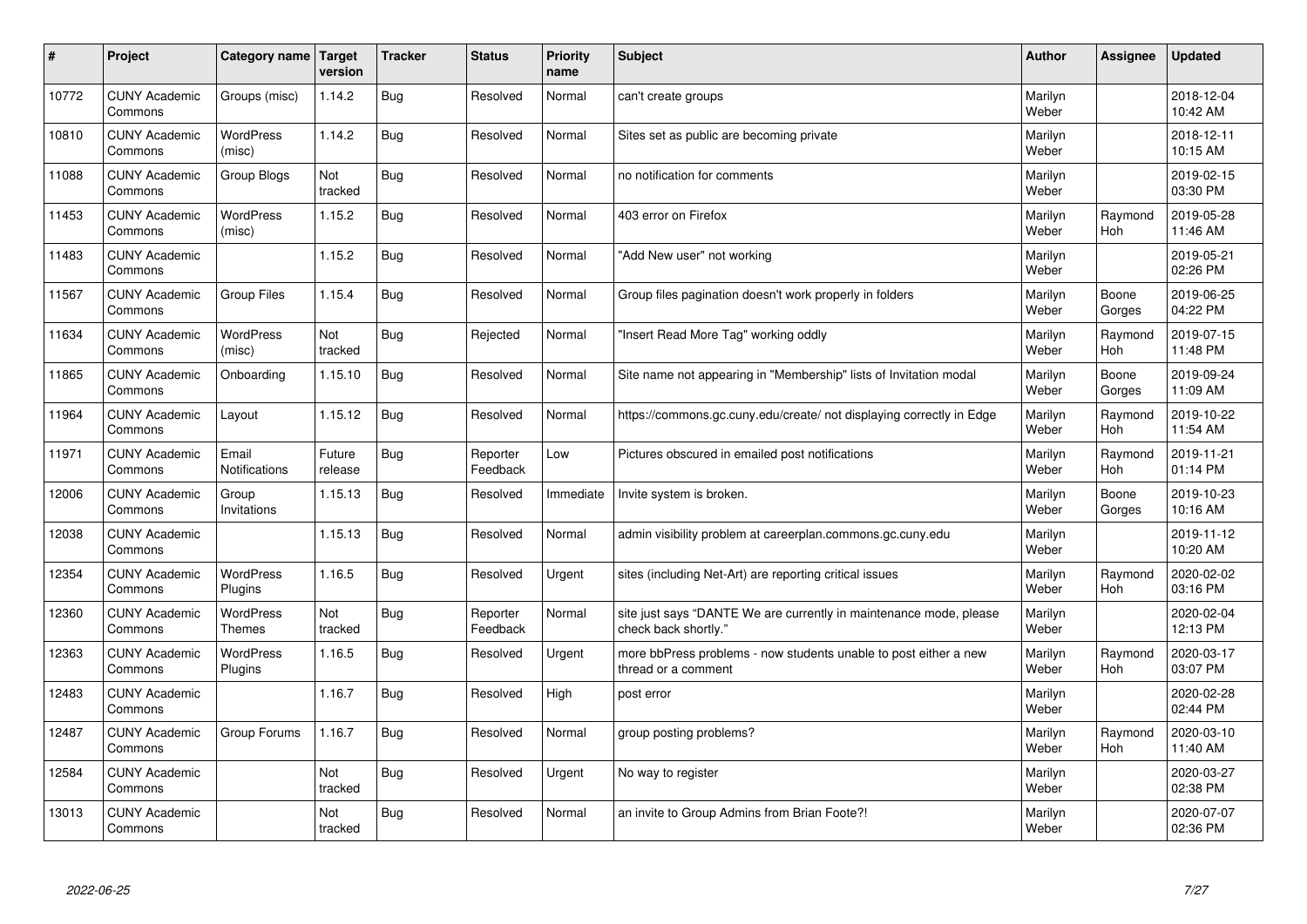| $\sharp$ | Project                         | Category name   Target      | version        | <b>Tracker</b> | <b>Status</b>        | <b>Priority</b><br>name | <b>Subject</b>                                                              | <b>Author</b>    | <b>Assignee</b>       | <b>Updated</b>         |
|----------|---------------------------------|-----------------------------|----------------|----------------|----------------------|-------------------------|-----------------------------------------------------------------------------|------------------|-----------------------|------------------------|
| 13227    | <b>CUNY Academic</b><br>Commons | Group Library               | 1.17.2         | Bug            | Resolved             | High                    | folder not appearing in library                                             | Marilyn<br>Weber |                       | 2020-08-21<br>04:22 PM |
| 13328    | <b>CUNY Academic</b><br>Commons | Group Forums                | Not<br>tracked | Bug            | Reporter<br>Feedback | Normal                  | cross-posting in two related groups                                         | Marilyn<br>Weber | Raymond<br><b>Hoh</b> | 2020-09-15<br>10:39 PM |
| 13341    | <b>CUNY Academic</b><br>Commons | Group Forums                | 1.17.4         | Bug            | Resolved             | Normal                  | Forum reply problems                                                        | Marilyn<br>Weber | Raymond<br>Hoh        | 2020-09-22<br>12:08 PM |
| 13378    | <b>CUNY Academic</b><br>Commons |                             | 1.17.5         | <b>Bug</b>     | Resolved             | Normal                  | problem on one of my sites                                                  | Marilyn<br>Weber |                       | 2020-09-24<br>05:27 PM |
| 13633    | <b>CUNY Academic</b><br>Commons |                             | Not<br>tracked | Bug            | Resolved             | High                    | PublicsLab site down                                                        | Marilyn<br>Weber |                       | 2020-11-30<br>02:01 PM |
| 13656    | <b>CUNY Academic</b><br>Commons |                             |                | Bug            | Resolved             | High                    | site down                                                                   | Marilyn<br>Weber |                       | 2020-12-11<br>12:50 PM |
| 13675    | <b>CUNY Academic</b><br>Commons | Group Library               | 1.18.1         | Bug            | Resolved             | High                    | broken Library                                                              | Marilyn<br>Weber |                       | 2020-12-09<br>05:02 PM |
| 13715    | <b>CUNY Academic</b><br>Commons |                             | Not<br>tracked | Bug            | Resolved             | High                    | https://ulysses.commons.gc.cuny.edu down                                    | Marilyn<br>Weber |                       | 2020-12-22<br>03:02 PM |
| 13768    | <b>CUNY Academic</b><br>Commons | Domain<br>Mapping           | Not<br>tracked | Bug            | Resolved             | Normal                  | patricksweeney.commons.gc.cuny.edu down                                     | Marilyn<br>Weber | Raymond<br>Hoh        | 2021-01-12<br>10:47 AM |
| 13827    | <b>CUNY Academic</b><br>Commons | Group Forums                | 1.18.3         | Bug            | Resolved             | Normal                  | more forum post problems                                                    | Marilyn<br>Weber | Raymond<br><b>Hoh</b> | 2021-01-22<br>08:19 PM |
| 13947    | <b>CUNY Academic</b><br>Commons | WordPress<br>Plugins        | 1.18.4         | Bug            | Resolved             | Normal                  | Elementor plugin problem                                                    | Marilyn<br>Weber | Raymond<br><b>Hoh</b> | 2021-02-08<br>09:34 PM |
| 14008    | <b>CUNY Academic</b><br>Commons |                             |                | Bug            | Resolved             | High                    | invisible user                                                              | Marilyn<br>Weber |                       | 2021-02-18<br>05:53 PM |
| 14019    | <b>CUNY Academic</b><br>Commons | <b>WordPress</b><br>Plugins | 1.18.5         | Bug            | Resolved             | Normal                  | smorales.commons.gc.cuny.edu                                                | Marilyn<br>Weber | Boone<br>Gorges       | 2021-02-23<br>11:06 AM |
| 14075    | <b>CUNY Academic</b><br>Commons | WordPress<br>Plugins        | Not<br>tracked | Bug            | Resolved             | Normal                  | sludigitalportfolios.commons.gc.cuny.edu                                    | Marilyn<br>Weber | Boone<br>Gorges       | 2021-03-01<br>10:46 AM |
| 14304    | <b>CUNY Academic</b><br>Commons | Group Library               | 1.18.8         | Bug            | Resolved             | Normal                  | Library items change folders when adding subsequent items in new<br>folders | Marilyn<br>Weber | Boone<br>Gorges       | 2021-04-13<br>11:21 AM |
| 14410    | <b>CUNY Academic</b><br>Commons |                             | 1.18.10        | <b>Bug</b>     | Resolved             | Normal                  | events calendar problem?                                                    | Marilyn<br>Weber |                       | 2021-05-10<br>04:45 PM |
| 14411    | <b>CUNY Academic</b><br>Commons | WordPress<br>Themes         | 1.18.10        | Bug            | Resolved             | Normal                  | logo problems                                                               | Marilyn<br>Weber |                       | 2021-05-03<br>04:37 PM |
| 14448    | <b>CUNY Academic</b><br>Commons | Password<br>Reset           | Not<br>tracked | Bug            | Rejected             | Normal                  | password reset weirdness                                                    | Marilyn<br>Weber | Raymond<br>Hoh        | 2021-05-12<br>01:34 PM |
| 14509    | <b>CUNY Academic</b><br>Commons | <b>WordPress</b><br>Plugins | 1.18.12        | Bug            | Resolved             | Normal                  | Elementor Editor problem                                                    | Marilyn<br>Weber |                       | 2021-06-08<br>09:55 AM |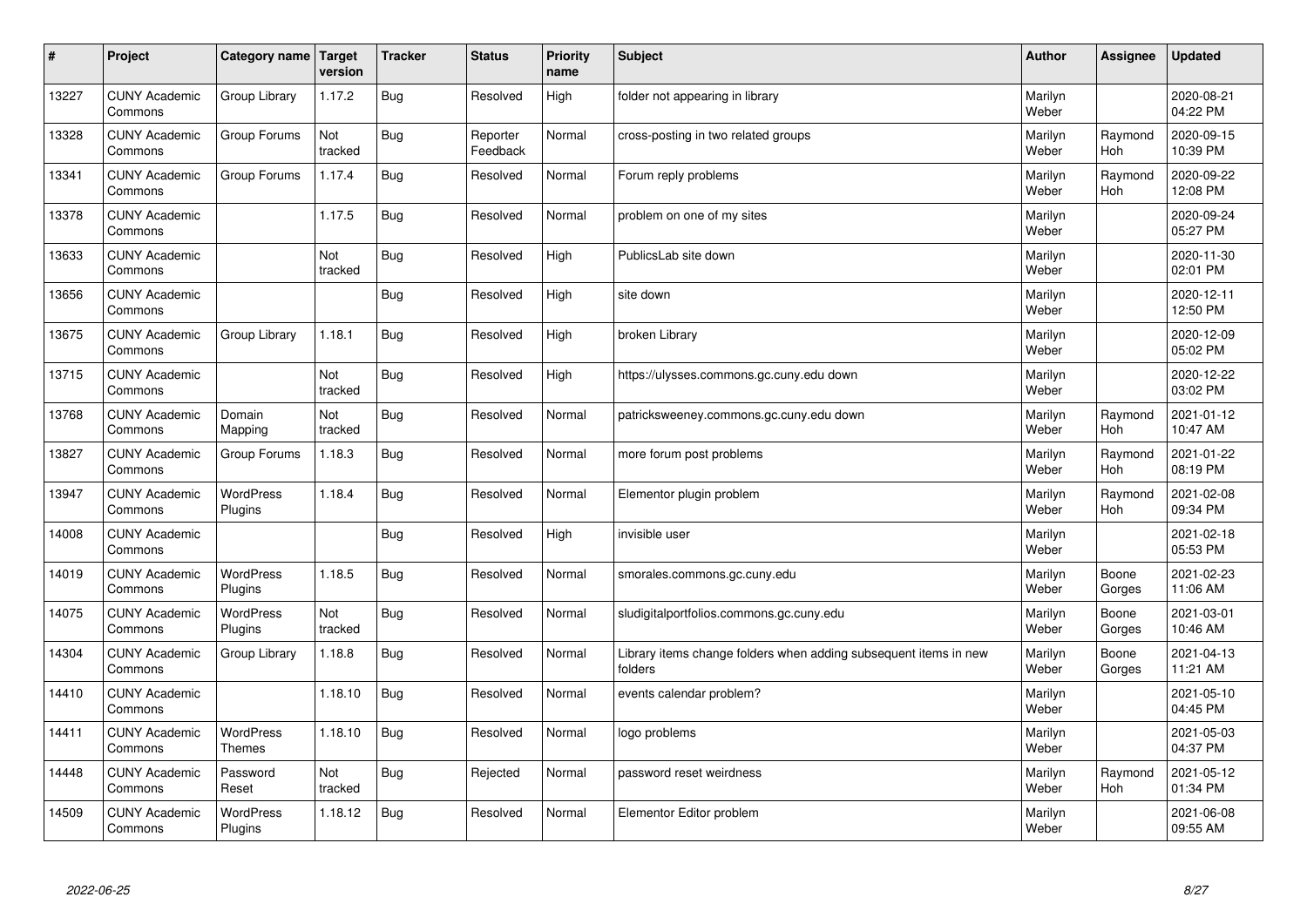| $\pmb{\sharp}$ | Project                         | Category name                     | <b>Target</b><br>version | <b>Tracker</b> | <b>Status</b> | <b>Priority</b><br>name | <b>Subject</b>                                                                                                                                  | <b>Author</b>    | Assignee              | <b>Updated</b>         |
|----------------|---------------------------------|-----------------------------------|--------------------------|----------------|---------------|-------------------------|-------------------------------------------------------------------------------------------------------------------------------------------------|------------------|-----------------------|------------------------|
| 14526          | <b>CUNY Academic</b><br>Commons | Registration                      | 1.18.12                  | <b>Bug</b>     | Resolved      | High                    | registration interface won't show a space to enter nonCUNY code                                                                                 | Marilyn<br>Weber |                       | 2021-06-03<br>04:02 PM |
| 14885          | <b>CUNY Academic</b><br>Commons | <b>WordPress</b><br>Plugins       | 1.18.22                  | Bug            | Resolved      | Normal                  | Long Loading Times -- Wordpress Admin Site                                                                                                      | Marilyn<br>Weber | Raymond<br>Hoh        | 2021-10-26<br>12:28 PM |
| 15252          | <b>CUNY Academic</b><br>Commons | Layout                            | Not<br>tracked           | <b>Bug</b>     | Resolved      | Normal                  | visual glitch with the Segal Center webpage                                                                                                     | Marilyn<br>Weber | Raymond<br><b>Hoh</b> | 2022-02-03<br>04:56 PM |
| 15279          | <b>CUNY Academic</b><br>Commons |                                   |                          | <b>Bug</b>     | Rejected      | Normal                  | big delay - cloning the history site                                                                                                            | Marilyn<br>Weber |                       | 2022-02-09<br>01:49 PM |
| 16172          | <b>CUNY Academic</b><br>Commons | <b>WordPress</b><br>(misc)        | 2.0.2                    | Bug            | Resolved      | Normal                  | Lost your password" link not in error messge                                                                                                    | Marilyn<br>Weber | Raymond<br>Hoh        | 2022-06-14<br>09:21 PM |
| 16198          | <b>CUNY Academic</b><br>Commons |                                   | 2.0.1                    | <b>Bug</b>     | Resolved      | Normal                  | Change role to                                                                                                                                  | Marilyn<br>Weber | Boone<br>Gorges       | 2022-06-14<br>11:35 AM |
| 3466           | <b>CUNY Academic</b><br>Commons | Membership                        | 1.6.16                   | Feature        | Resolved      | Normal                  | restricting undergrad registration                                                                                                              | Marilyn<br>Weber | Boone<br>Gorges       | 2014-09-18<br>12:02 AM |
| 4340           | <b>CUNY Academic</b><br>Commons | WordPress -<br>Media              | 1.8.14                   | Feature        | Resolved      | Normal                  | embedding a video                                                                                                                               | Marilyn<br>Weber | Daniel<br>Jones       | 2015-10-20<br>12:01 AM |
| 4965           | <b>CUNY Academic</b><br>Commons | <b>WordPress</b><br><b>Themes</b> | Not<br>tracked           | Feature        | Resolved      | Normal                  | Theme requested                                                                                                                                 | Marilyn<br>Weber | Boone<br>Gorges       | 2016-02-24<br>09:46 PM |
| 4997           | <b>CUNY Academic</b><br>Commons | <b>WordPress</b><br>Plugins       | 1.9.4                    | Feature        | Resolved      | Normal                  | ability to embed maps from StoryMapJS?                                                                                                          | Marilyn<br>Weber | Boone<br>Gorges       | 2016-01-07<br>12:34 PM |
| 5036           | <b>CUNY Academic</b><br>Commons | <b>WordPress</b><br>Plugins       | 1.9.1.1                  | Feature        | Resolved      | Normal                  | Embeds request                                                                                                                                  | Marilyn<br>Weber | Boone<br>Gorges       | 2015-12-18<br>10:12 PM |
| 5050           | <b>CUNY Academic</b><br>Commons | Social Paper                      | Future<br>release        | Feature        | <b>New</b>    | Low                     | Making comments visible in SP editing mode (SP suggestion #1)                                                                                   | Marilyn<br>Weber | Samantha<br>Raddatz   | 2019-09-17<br>11:10 PM |
| 5051           | <b>CUNY Academic</b><br>Commons | Social Paper                      |                          | Feature        | Rejected      | Low                     | Visual cues for comments (SP suggestion #2)                                                                                                     | Marilyn<br>Weber | Samantha<br>Raddatz   | 2016-02-10<br>10:01 AM |
| 5052           | <b>CUNY Academic</b><br>Commons | <b>Social Paper</b>               | Future<br>release        | Feature        | <b>New</b>    | Low                     | Sentence by sentence or line by line comments (SP suggestion #3)                                                                                | Marilyn<br>Weber | Boone<br>Gorges       | 2016-02-11<br>10:24 PM |
| 5053           | <b>CUNY Academic</b><br>Commons | Social Paper                      | Future<br>release        | Feature        | <b>New</b>    | Low                     | Scrollable menu to add readers (SP suggestion #4)                                                                                               | Marilyn<br>Weber | Samantha<br>Raddatz   | 2016-04-21<br>05:21 PM |
| 5058           | <b>CUNY Academic</b><br>Commons | Social Paper                      | Future<br>release        | Feature        | New           | Low                     | Can there be a clearer signal that even when comments have already<br>been made you add comments by clicking on the side? (SP suggestion<br>#5) | Marilyn<br>Weber | Samantha<br>Raddatz   | 2016-02-11<br>10:24 PM |
| 5072           | <b>CUNY Academic</b><br>Commons |                                   |                          | Feature        | Duplicate     | Normal                  | redirect shortcode handler                                                                                                                      | Marilyn<br>Weber | Boone<br>Gorges       | 2016-01-07<br>12:34 PM |
| 5199           | <b>CUNY Academic</b><br>Commons | Social Paper                      | Future<br>release        | Feature        | <b>New</b>    | Normal                  | add tables to the SP editor                                                                                                                     | Marilyn<br>Weber |                       | 2016-10-24<br>11:27 AM |
| 5205           | <b>CUNY Academic</b><br>Commons | Social Paper                      | Future<br>release        | Feature        | <b>New</b>    | Normal                  | Social Paper folders                                                                                                                            | Marilyn<br>Weber |                       | 2016-02-11<br>10:24 PM |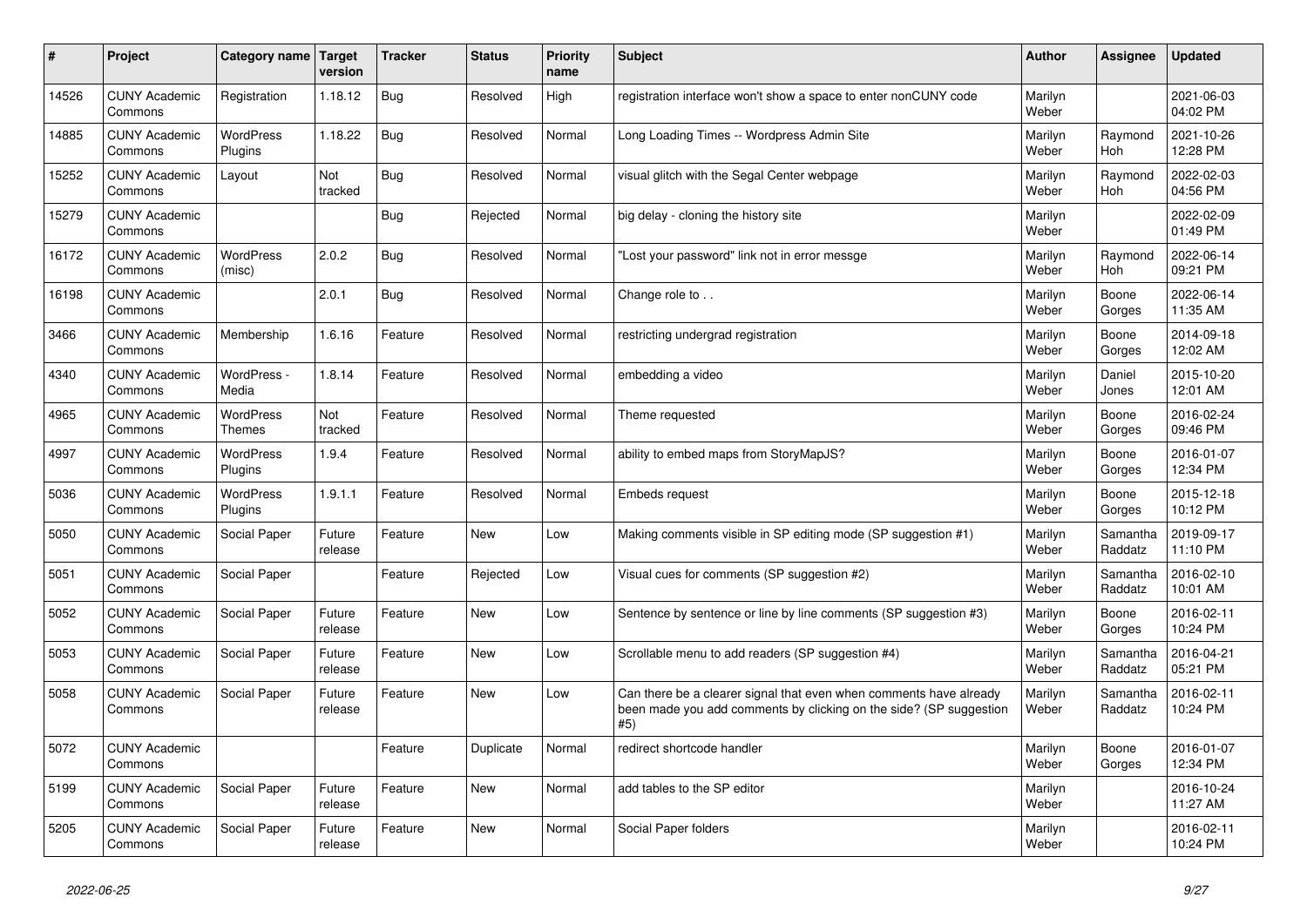| #     | Project                         | Category name                     | Target<br>version | <b>Tracker</b> | <b>Status</b> | <b>Priority</b><br>name | <b>Subject</b>                                      | <b>Author</b>    | <b>Assignee</b>     | <b>Updated</b>         |
|-------|---------------------------------|-----------------------------------|-------------------|----------------|---------------|-------------------------|-----------------------------------------------------|------------------|---------------------|------------------------|
| 5302  | <b>CUNY Academic</b><br>Commons | <b>WordPress</b><br>Plugins       | 1.9.10            | Feature        | Resolved      | Normal                  | request for WP Gallery Custom Links plug-in         | Marilyn<br>Weber | Boone<br>Gorges     | 2016-03-11<br>09:20 PM |
| 5345  | <b>CUNY Academic</b><br>Commons | Social Paper                      | 1.9.17            | Feature        | Rejected      | Normal                  | Plus symbol problem in SP                           | Marilyn<br>Weber | Christian<br>Wach   | 2016-05-27<br>04:26 AM |
| 5397  | <b>CUNY Academic</b><br>Commons | Social Paper                      | Future<br>release | Feature        | <b>New</b>    | Normal                  | frustrating to have to enable/disable in SP         | Marilyn<br>Weber | Samantha<br>Raddatz | 2016-04-20<br>03:39 PM |
| 5522  | <b>CUNY Academic</b><br>Commons | <b>WordPress</b><br>Plugins       | 1.9.15            | Feature        | Resolved      | Normal                  | plugin request                                      | Marilyn<br>Weber | Boone<br>Gorges     | 2016-05-09<br>10:36 AM |
| 5621  | <b>CUNY Academic</b><br>Commons | <b>WordPress</b><br>Plugins       | 1.9.17            | Feature        | Resolved      | Normal                  | Taxonomy plugin request                             | Marilyn<br>Weber | Boone<br>Gorges     | 2016-06-01<br>11:28 PM |
| 5630  | <b>CUNY Academic</b><br>Commons | <b>WordPress</b><br><b>Themes</b> | 1.9.17            | Feature        | Resolved      | Normal                  | Bavota magazine Pro theme                           | Marilyn<br>Weber | Boone<br>Gorges     | 2016-06-02<br>12:09 AM |
| 5657  | <b>CUNY Academic</b><br>Commons | WordPress<br>Plugins              | 1.9.18            | Feature        | Resolved      | Normal                  | Plugin Request - Instagram Feed WD                  | Marilyn<br>Weber | Boone<br>Gorges     | 2016-06-08<br>12:36 PM |
| 5799  | <b>CUNY Academic</b><br>Commons | Blogs<br>(BuddyPress)             | Not<br>tracked    | Feature        | Resolved      | Normal                  | removing one's own access to sites?                 | Marilyn<br>Weber | Boone<br>Gorges     | 2016-07-26<br>01:55 PM |
| 5992  | <b>CUNY Academic</b><br>Commons | Email<br>Notifications            | Future<br>release | Feature        | <b>New</b>    | Normal                  | Changing the From line of autogenerated blog emails | Marilyn<br>Weber |                     | 2018-09-27<br>05:19 PM |
| 6118  | <b>CUNY Academic</b><br>Commons | cuny.is                           |                   | Feature        | Resolved      | Normal                  | Cuny. Is request from Javier Otero Peña             | Marilyn<br>Weber | Sarah<br>Morgano    | 2016-10-04<br>07:02 PM |
| 7607  | <b>CUNY Academic</b><br>Commons | <b>WordPress</b><br>(misc)        | Not<br>tracked    | Feature        | Resolved      | Normal                  | mp4 files                                           | Marilyn<br>Weber |                     | 2017-02-15<br>07:37 PM |
| 7608  | <b>CUNY Academic</b><br>Commons | Registration                      | Not<br>tracked    | Feature        | Resolved      | Normal                  | create an account                                   | Marilyn<br>Weber |                     | 2017-02-15<br>10:45 PM |
| 9224  | <b>CUNY Academic</b><br>Commons | Group Files                       | 1.13              | Feature        | Resolved      | Normal                  | attachments to forum posts clutter up Files area    | Marilyn<br>Weber | Boone<br>Gorges     | 2018-03-22<br>03:34 PM |
| 13912 | <b>CUNY Academic</b><br>Commons |                                   | Not<br>tracked    | Feature        | Hold          | Low                     | posting "missed schedule"                           | Marilyn<br>Weber |                     | 2021-02-23<br>10:46 AM |
| 15545 | <b>CUNY Academic</b><br>Commons | WordPress<br>Plugins              | 1.19.5            | Feature        | Resolved      | Normal                  | 'ZI Hide Featured Image" plugin request             | Marilyn<br>Weber | Boone<br>Gorges     | 2022-03-09<br>10:09 AM |
| 3001  | <b>CUNY Academic</b><br>Commons | <b>WordPress</b><br>(misc)        | Not<br>tracked    | Support        | Resolved      | Normal                  | shortlink requested                                 | Marilyn<br>Weber | Boone<br>Gorges     | 2014-01-30<br>01:26 PM |
| 3029  | <b>CUNY Academic</b><br>Commons | cuny.is                           | Not<br>tracked    | Support        | Resolved      | Normal                  | shortlink request                                   | Marilyn<br>Weber | Boone<br>Gorges     | 2014-02-12<br>10:03 AM |
| 4880  | <b>CUNY Academic</b><br>Commons | Password<br>Reset                 | Not<br>tracked    | Support        | Resolved      | High                    | CUNY Central person having password trouble         | Marilyn<br>Weber |                     | 2015-11-10<br>12:40 PM |
| 5019  | <b>CUNY Academic</b><br>Commons | Registration                      | Not<br>tracked    | Support        | Resolved      | Normal                  | Forgotten password for user with new email address  | Marilyn<br>Weber | Marilyn<br>Weber    | 2015-12-11<br>04:18 PM |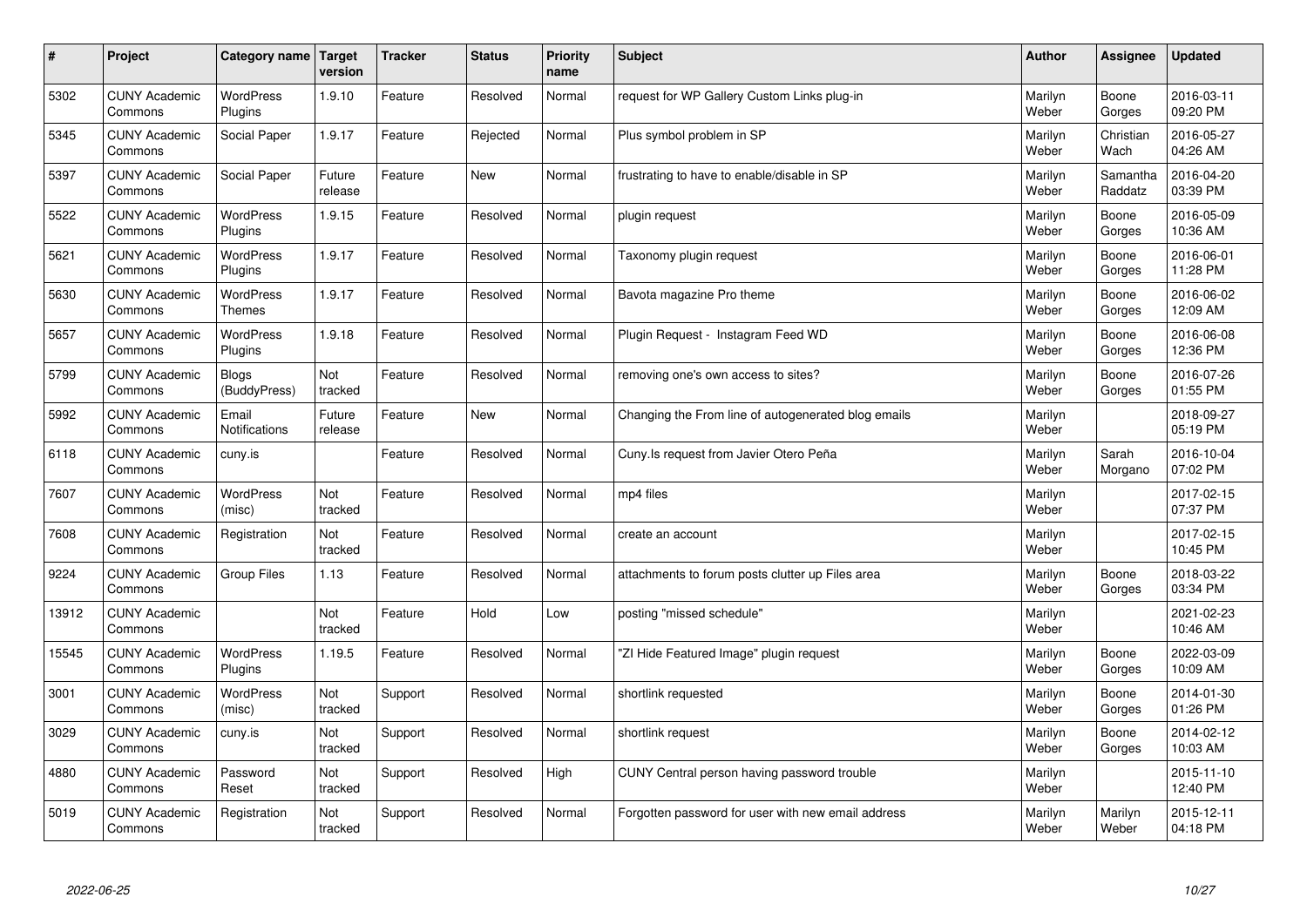| $\sharp$ | Project                         | Category name   Target       | version           | <b>Tracker</b> | <b>Status</b> | <b>Priority</b><br>name | <b>Subject</b>                                              | <b>Author</b>    | Assignee          | <b>Updated</b>         |
|----------|---------------------------------|------------------------------|-------------------|----------------|---------------|-------------------------|-------------------------------------------------------------|------------------|-------------------|------------------------|
| 5037     | <b>CUNY Academic</b><br>Commons | Registration                 | Not<br>tracked    | Support        | Resolved      | Normal                  | Another Forgotten password for user with new email address  | Marilyn<br>Weber | Boone<br>Gorges   | 2015-12-22<br>05:24 PM |
| 5083     | <b>CUNY Academic</b><br>Commons | <b>WordPress</b><br>Plugins  | 1.9.5             | Support        | Rejected      | Normal                  | creating a shortcode for the iframe code of the google form | Marilyn<br>Weber | Marilyn<br>Weber  | 2016-01-12<br>04:25 PM |
| 5629     | <b>CUNY Academic</b><br>Commons | <b>Public Portfolio</b>      | 1.10.4            | Support        | Resolved      | Normal                  | Title field in profile can't be edited                      | Marilyn<br>Weber |                   | 2016-12-13<br>11:19 AM |
| 5753     | <b>CUNY Academic</b><br>Commons | <b>WordPress</b><br>(misc)   | Not<br>tracked    | Support        | Resolved      | Normal                  | merging blogs and groups                                    | Marilyn<br>Weber | Boone<br>Gorges   | 2016-08-29<br>03:09 PM |
| 5772     | <b>CUNY Academic</b><br>Commons | Membership                   | Not<br>tracked    | Support        | Resolved      | Normal                  | User email change and forgotten password                    | Marilyn<br>Weber | <b>Matt Gold</b>  | 2017-11-15<br>06:18 PM |
| 5844     | <b>CUNY Academic</b><br>Commons |                              | Not<br>tracked    | Support        | Resolved      | Normal                  | edit Host Files on Windows 10 problems                      | Marilyn<br>Weber |                   | 2016-07-27<br>09:08 AM |
| 5985     | <b>CUNY Academic</b><br>Commons | Support                      | Not<br>tracked    | Support        | Resolved      | Normal                  | change user's email address (she cannot access old)         | Marilyn<br>Weber | Boone<br>Gorges   | 2016-09-07<br>01:43 PM |
| 5988     | <b>CUNY Academic</b><br>Commons | Support                      |                   | Support        | Rejected      | Normal                  | Forbidden error when trying to join                         | Marilyn<br>Weber | Boone<br>Gorges   | 2016-09-08<br>01:42 PM |
| 5991     | <b>CUNY Academic</b><br>Commons | Email<br>Notifications       | Future<br>release | Support        | Resolved      | Normal                  | change format of autogenerated blog emails                  | Marilyn<br>Weber | Paige<br>Dupont   | 2018-01-12<br>02:55 PM |
| 6175     | <b>CUNY Academic</b><br>Commons | Account<br>settings          |                   | Support        | Resolved      | Normal                  | Email address (user cannot access old)                      | Marilyn<br>Weber | <b>Matt Gold</b>  | 2016-11-29<br>06:31 PM |
| 6533     | <b>CUNY Academic</b><br>Commons | WordPress<br>Plugins         | Future<br>release | Support        | Duplicate     | Low                     | very old plugins?                                           | Marilyn<br>Weber | <b>Tahir Butt</b> | 2018-10-04<br>12:27 PM |
| 6656     | <b>CUNY Academic</b><br>Commons | Support                      | Not<br>tracked    | Support        | Resolved      | Normal                  | Remove user profile                                         | Marilyn<br>Weber | <b>Matt Gold</b>  | 2016-11-10<br>02:18 PM |
| 6812     | <b>CUNY Academic</b><br>Commons |                              | Not<br>tracked    | Support        | Resolved      | Normal                  | User cannot change email                                    | Marilyn<br>Weber | Matt Gold         | 2016-12-01<br>06:24 PM |
| 6815     | <b>CUNY Academic</b><br>Commons | Password<br>Reset            | Not<br>tracked    | Support        | Resolved      | Normal                  | password reset requested                                    | Marilyn<br>Weber | Matt Gold         | 2016-11-22<br>10:30 AM |
| 6818     | <b>CUNY Academic</b><br>Commons | Email<br>Notifications       | 1.10.3            | Support        | Resolved      | Normal                  | No more email notifications?                                | Marilyn<br>Weber |                   | 2016-11-22<br>02:51 PM |
| 6851     | <b>CUNY Academic</b><br>Commons | Redmine                      | Not<br>tracked    | Support        | Resolved      | Normal                  | How do I help users join Redmine?                           | Marilyn<br>Weber | <b>Matt Gold</b>  | 2016-11-28<br>10:16 AM |
| 6857     | <b>CUNY Academic</b><br>Commons | <b>Blogs</b><br>(BuddyPress) | Not<br>tracked    | Support        | Resolved      | Normal                  | Committee on Religion website                               | Marilyn<br>Weber | Boone<br>Gorges   | 2017-08-17<br>10:24 AM |
| 6866     | <b>CUNY Academic</b><br>Commons |                              | Not<br>tracked    | Support        | Resolved      | Normal                  | User would like to have her account deleted                 | Marilyn<br>Weber | <b>Matt Gold</b>  | 2017-11-15<br>05:49 PM |
| 6899     | <b>CUNY Academic</b><br>Commons | Account<br>settings          | Not<br>tracked    | Support        | Resolved      | Normal                  | New user has misspelled her own name                        | Marilyn<br>Weber | Boone<br>Gorges   | 2016-12-01<br>05:10 PM |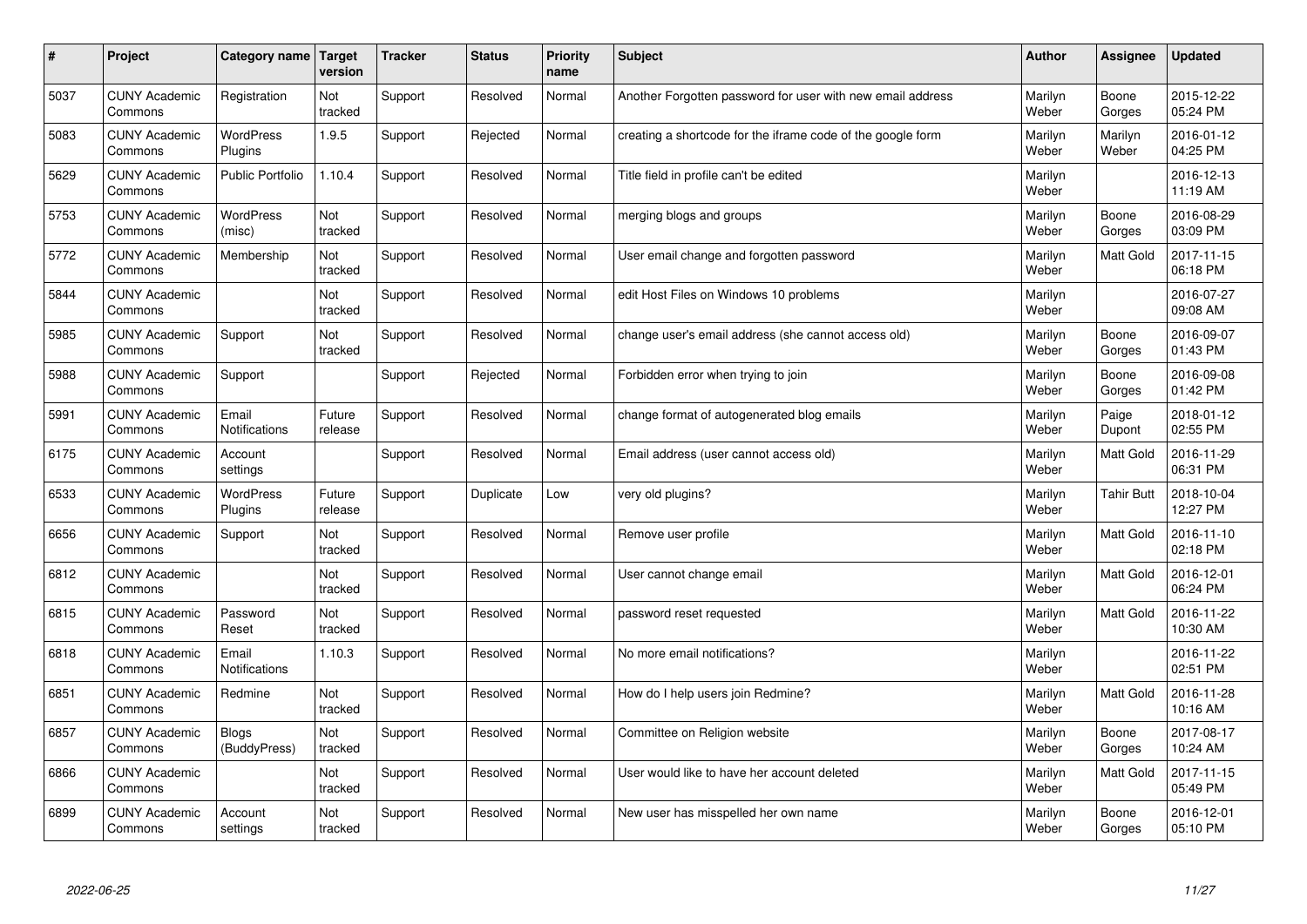| $\sharp$ | Project                         | Category name   Target      | version        | <b>Tracker</b> | <b>Status</b> | <b>Priority</b><br>name | <b>Subject</b>                                              | <b>Author</b>    | Assignee         | Updated                |
|----------|---------------------------------|-----------------------------|----------------|----------------|---------------|-------------------------|-------------------------------------------------------------|------------------|------------------|------------------------|
| 7460     | <b>CUNY Academic</b><br>Commons | <b>WordPress</b><br>Themes  | 1.10.8         | Support        | Resolved      | Normal                  | install Independent Publisher theme?                        | Marilyn<br>Weber | Boone<br>Gorges  | 2017-01-21<br>09:34 PM |
| 7486     | <b>CUNY Academic</b><br>Commons | Membership                  | Not<br>tracked | Support        | Resolved      | Normal                  | changed email address                                       | Marilyn<br>Weber |                  | 2017-01-24<br>10:00 PM |
| 7613     | <b>CUNY Academic</b><br>Commons | Registration                | Not<br>tracked | Support        | Resolved      | Normal                  | non-matriculated students                                   | Marilyn<br>Weber | Boone<br>Gorges  | 2017-11-15<br>11:03 AM |
| 7619     | <b>CUNY Academic</b><br>Commons | Membership                  | Not<br>tracked | Support        | Resolved      | Normal                  | outside users for a site that isn't a class?                | Marilyn<br>Weber | <b>Matt Gold</b> | 2017-11-15<br>06:18 PM |
| 7668     | <b>CUNY Academic</b><br>Commons | <b>WordPress</b><br>Plugins |                | Support        | Rejected      | Normal                  | Iframes question                                            | Marilyn<br>Weber |                  | 2017-04-11<br>09:29 PM |
| 7678     | <b>CUNY Academic</b><br>Commons | Groups (misc)               | Not<br>tracked | Support        | Resolved      | Normal                  | add admin to student group                                  | Marilyn<br>Weber | Boone<br>Gorges  | 2017-02-15<br>11:58 AM |
| 7685     | <b>CUNY Academic</b><br>Commons | Password<br>Reset           | Not<br>tracked | Support        | Resolved      | Normal                  | temporary password                                          | Marilyn<br>Weber | Boone<br>Gorges  | 2017-02-15<br>07:36 PM |
| 7700     | <b>CUNY Academic</b><br>Commons |                             | Not<br>tracked | Support        | Abandoned     | Normal                  | slow loading Page on site                                   | Marilyn<br>Weber | Boone<br>Gorges  | 2017-11-15<br>11:02 AM |
| 7724     | <b>CUNY Academic</b><br>Commons |                             | Not<br>tracked | Support        | Abandoned     | Normal                  | User name confusion                                         | Marilyn<br>Weber | Boone<br>Gorges  | 2017-11-15<br>11:12 AM |
| 7745     | <b>CUNY Academic</b><br>Commons | WordPress<br>Plugins        | 1.10.13        | Support        | Resolved      | Normal                  | Featured Video Plus plugin requested                        | Marilyn<br>Weber |                  | 2017-03-03<br>01:51 PM |
| 7771     | <b>CUNY Academic</b><br>Commons | Membership                  | Not<br>tracked | Support        | Resolved      | Normal                  | User would like to be uncoupled from sites                  | Marilyn<br>Weber | Boone<br>Gorges  | 2017-03-09<br>12:38 PM |
| 7775     | <b>CUNY Academic</b><br>Commons | Membership                  | Not<br>tracked | Support        | Resolved      | Normal                  | Email change                                                | Marilyn<br>Weber |                  | 2017-03-08<br>10:09 PM |
| 7785     | <b>CUNY Academic</b><br>Commons |                             | Not<br>tracked | Support        | Resolved      | Normal                  | ftp access or files?                                        | Marilyn<br>Weber | Boone<br>Gorges  | 2017-03-13<br>02:34 PM |
| 7836     | <b>CUNY Academic</b><br>Commons | Social Paper                | Not<br>tracked | Support        | Resolved      | Normal                  | missing Social Paper                                        | Marilyn<br>Weber |                  | 2017-11-15<br>01:31 PM |
| 7922     | <b>CUNY Academic</b><br>Commons | Membership                  | Not<br>tracked | Support        | Resolved      | Normal                  | add me as an admin to the MALs alumni site?                 | Marilyn<br>Weber |                  | 2017-04-06<br>05:19 PM |
| 7972     | <b>CUNY Academic</b><br>Commons |                             | Not<br>tracked | Support        | Resolved      | Normal                  | expand the memory limit for videos?                         | Marilyn<br>Weber |                  | 2017-04-20<br>10:07 AM |
| 8071     | <b>CUNY Academic</b><br>Commons | WordPress<br>Plugins        | Not<br>tracked | Support        | Rejected      | Normal                  | Anthologize                                                 | Marilyn<br>Weber |                  | 2017-05-10<br>10:15 AM |
| 8120     | <b>CUNY Academic</b><br>Commons | Membership                  | Not<br>tracked | Support        | Resolved      | Normal                  | add me as an admin to https://nyslavery.commons.gc.cuny.edu | Marilyn<br>Weber |                  | 2017-05-10<br>02:19 PM |
| 8195     | <b>CUNY Academic</b><br>Commons |                             |                | Support        | Rejected      | Normal                  | possible to make the Profile pic semi-hidden?               | Marilyn<br>Weber |                  | 2017-05-24<br>11:00 PM |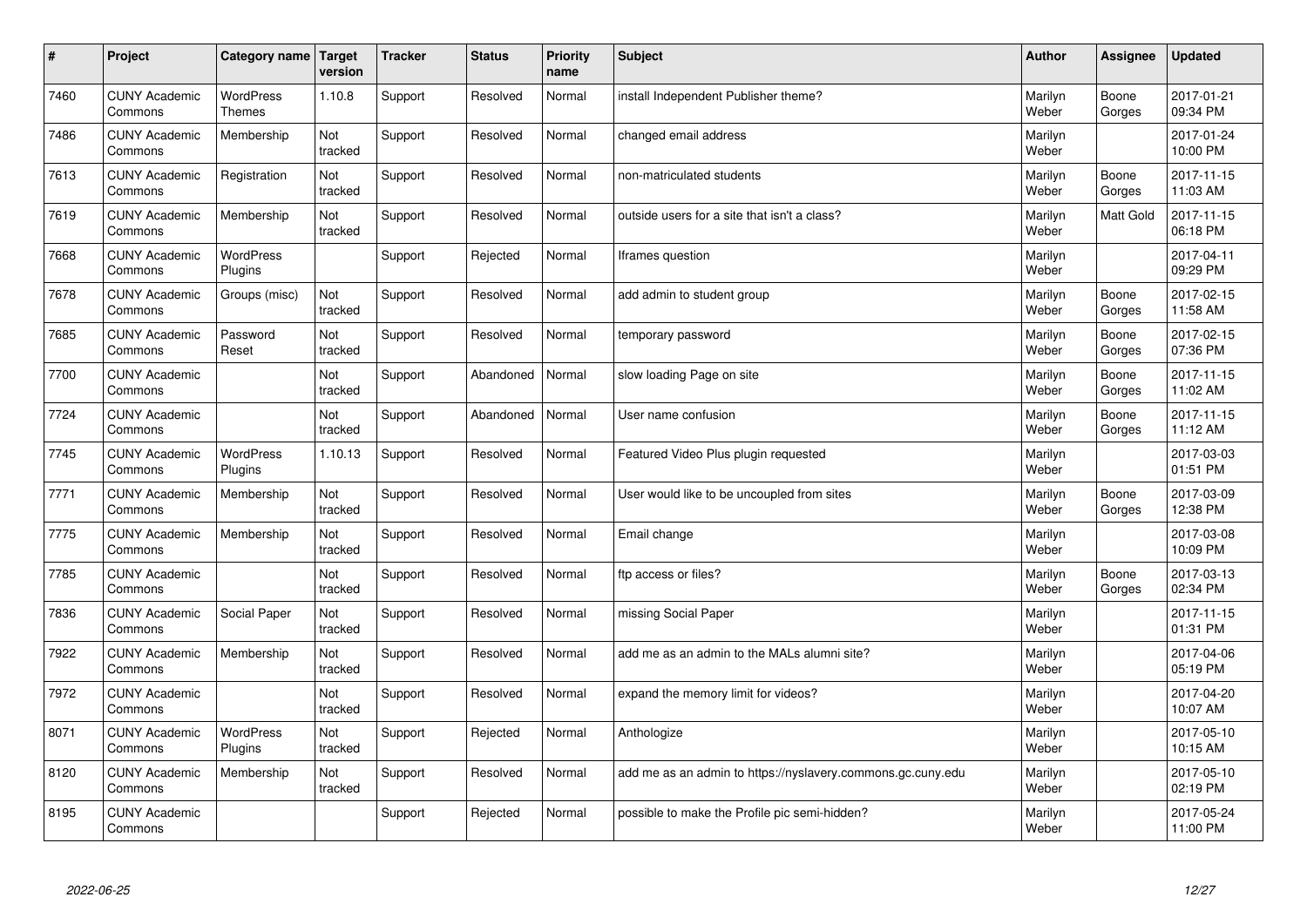| $\sharp$ | Project                         | Category name   Target      | version        | <b>Tracker</b> | <b>Status</b> | <b>Priority</b><br>name | <b>Subject</b>                                             | <b>Author</b>    | Assignee        | Updated                |
|----------|---------------------------------|-----------------------------|----------------|----------------|---------------|-------------------------|------------------------------------------------------------|------------------|-----------------|------------------------|
| 8222     | <b>CUNY Academic</b><br>Commons | Membership                  | Not<br>tracked | Support        | Resolved      | Normal                  | Admin for iletc.commons.gc.cuny.edu                        | Marilyn<br>Weber | Boone<br>Gorges | 2017-06-08<br>10:06 AM |
| 8289     | <b>CUNY Academic</b><br>Commons |                             | Not<br>tracked | Support        | Resolved      | Normal                  | removing my access to sites                                | Marilyn<br>Weber | Luke<br>Waltzer | 2017-06-19<br>12:40 PM |
| 8308     | <b>CUNY Academic</b><br>Commons | <b>WordPress</b><br>Plugins | Not<br>tracked | Support        | Resolved      | Normal                  | WP Migration plugin                                        | Marilyn<br>Weber |                 | 2017-11-15<br>01:27 PM |
| 8379     | <b>CUNY Academic</b><br>Commons |                             | Not<br>tracked | Support        | Resolved      | Normal                  | request for site build help                                | Marilyn<br>Weber |                 | 2017-07-01<br>10:48 AM |
| 8401     | <b>CUNY Academic</b><br>Commons | Membership                  | Not<br>tracked | Support        | Resolved      | Normal                  | add me as an admin                                         | Marilyn<br>Weber | Boone<br>Gorges | 2017-07-11<br>11:40 AM |
| 8429     | <b>CUNY Academic</b><br>Commons | Membership                  | Not<br>tracked | Support        | Resolved      | Normal                  | Please make me an admin of https://arc.commons.gc.cuny.edu | Marilyn<br>Weber | Boone<br>Gorges | 2017-07-24<br>03:33 PM |
| 8446     | <b>CUNY Academic</b><br>Commons | WordPress<br>Plugins        | 1.11.14        | Support        | Resolved      | Normal                  | request for multiple accordion menu plugins                | Marilyn<br>Weber |                 | 2018-05-07<br>09:57 PM |
| 8464     | <b>CUNY Academic</b><br>Commons |                             | Not<br>tracked | Support        | Resolved      | Normal                  | WP UI                                                      | Marilyn<br>Weber |                 | 2017-10-11<br>11:23 AM |
| 8471     | <b>CUNY Academic</b><br>Commons |                             | Not<br>tracked | Support        | Resolved      | Normal                  | admin at https://commons.gc.cuny.edu/                      | Marilyn<br>Weber |                 | 2017-09-06<br>01:50 PM |
| 8481     | <b>CUNY Academic</b><br>Commons | Membership                  | Not<br>tracked | Support        | Resolved      | Normal                  | admin of http://swipanalytic.org/organizers/               | Marilyn<br>Weber |                 | 2019-02-19<br>01:58 PM |
| 8529     | <b>CUNY Academic</b><br>Commons |                             | Not<br>tracked | Support        | Resolved      | Normal                  | Iframe regiest?                                            | Marilyn<br>Weber |                 | 2017-08-16<br>04:40 PM |
| 8531     | <b>CUNY Academic</b><br>Commons | Membership                  | Not<br>tracked | Support        | Resolved      | Normal                  | admin of https://admissions.commons.gc.cuny.edu            | Marilyn<br>Weber |                 | 2017-08-15<br>04:20 PM |
| 8553     | <b>CUNY Academic</b><br>Commons |                             | Not<br>tracked | Support        | Resolved      | Normal                  | storage limits?                                            | Marilyn<br>Weber |                 | 2017-08-18<br>04:36 PM |
| 8566     | <b>CUNY Academic</b><br>Commons | Membership                  | Not<br>tracked | Support        | Resolved      | Normal                  | user email change                                          | Marilyn<br>Weber |                 | 2017-11-15<br>01:27 PM |
| 8576     | <b>CUNY Academic</b><br>Commons | <b>WordPress</b><br>Plugins | 1.11.11        | Support        | Resolved      | Normal                  | Digital Measures plugin request                            | Marilyn<br>Weber |                 | 2017-09-01<br>03:44 PM |
| 8577     | <b>CUNY Academic</b><br>Commons | Membership                  | Not<br>tracked | Support        | Resolved      | Normal                  | another user email change                                  | Marilyn<br>Weber |                 | 2017-08-25<br>10:23 AM |
| 8607     | <b>CUNY Academic</b><br>Commons |                             | Not<br>tracked | Support        | <b>New</b>    | Normal                  | Paypal?                                                    | Marilyn<br>Weber | Matt Gold       | 2018-05-15<br>01:37 PM |
| 8630     | <b>CUNY Academic</b><br>Commons | Membership                  | Not<br>tracked | Support        | Resolved      | Normal                  | Change in email/campus                                     | Marilyn<br>Weber |                 | 2017-08-30<br>03:48 PM |
| 8693     | <b>CUNY Academic</b><br>Commons | <b>WordPress</b><br>Plugins |                | Support        | Resolved      | Normal                  | Existing blog wants to replace Mailpoet with Newsletters   | Marilyn<br>Weber |                 | 2017-09-12<br>02:24 PM |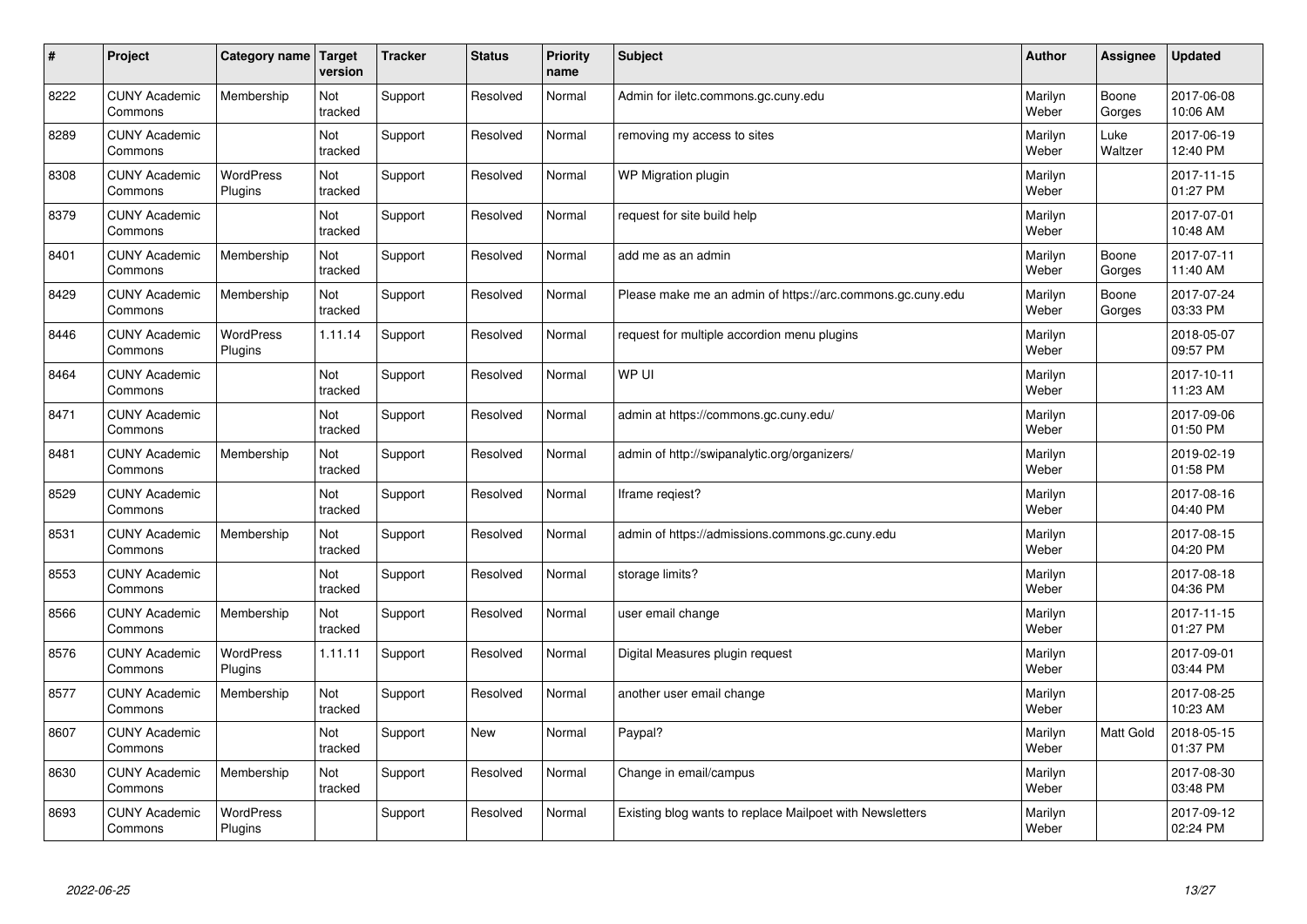| $\vert$ # | Project                         | Category name   Target     | version        | <b>Tracker</b> | <b>Status</b> | <b>Priority</b><br>name | <b>Subject</b>                                                              | <b>Author</b>    | Assignee              | <b>Updated</b>         |
|-----------|---------------------------------|----------------------------|----------------|----------------|---------------|-------------------------|-----------------------------------------------------------------------------|------------------|-----------------------|------------------------|
| 8726      | <b>CUNY Academic</b><br>Commons |                            |                | Support        | Resolved      | Normal                  | Redirect problem                                                            | Marilyn<br>Weber |                       | 2017-09-21<br>12:14 PM |
| 8729      | <b>CUNY Academic</b><br>Commons |                            | Not<br>tracked | Support        | Resolved      | Normal                  | email change                                                                | Marilyn<br>Weber |                       | 2017-09-25<br>02:14 PM |
| 8768      | <b>CUNY Academic</b><br>Commons |                            | Not<br>tracked | Support        | Resolved      | Normal                  | unsafe redirect?                                                            | Marilyn<br>Weber |                       | 2017-10-06<br>12:14 PM |
| 8848      | <b>CUNY Academic</b><br>Commons |                            | Not<br>tracked | Support        | Resolved      | Normal                  | email change request                                                        | Marilyn<br>Weber |                       | 2017-10-24<br>11:19 AM |
| 8855      | <b>CUNY Academic</b><br>Commons |                            | Not<br>tracked | Support        | Resolved      | Normal                  | another email change request                                                | Marilyn<br>Weber |                       | 2017-10-25<br>10:55 AM |
| 8873      | <b>CUNY Academic</b><br>Commons |                            | Not<br>tracked | Support        | Resolved      | Normal                  | maximum file upload size?                                                   | Marilyn<br>Weber |                       | 2017-10-30<br>11:23 AM |
| 8882      | <b>CUNY Academic</b><br>Commons |                            | Not<br>tracked | Support        | Resolved      | Normal                  | question about search engines                                               | Marilyn<br>Weber |                       | 2017-11-01<br>03:26 PM |
| 8893      | <b>CUNY Academic</b><br>Commons | Social Paper               | 1.12.1         | Support        | Resolved      | Normal                  | Social paper won't connect to group?                                        | Marilyn<br>Weber |                       | 2017-12-11<br>01:16 PM |
| 8906      | <b>CUNY Academic</b><br>Commons | Redmine                    | Not<br>tracked | Support        | Resolved      | Normal                  | Redmine access?                                                             | Marilyn<br>Weber | Matt Gold             | 2017-11-13<br>06:02 PM |
| 8908      | <b>CUNY Academic</b><br>Commons | WordPress<br>Plugins       | 1.12.2         | Support        | Resolved      | Normal                  | Plugin request from Steve Brier                                             | Marilyn<br>Weber |                       | 2017-11-27<br>11:39 AM |
| 8934      | <b>CUNY Academic</b><br>Commons | Reply By Email             | 1.12.4         | Support        | Resolved      | High                    | RBE "could not post" email should have info about attempted From<br>address | Marilyn<br>Weber | Raymond<br><b>Hoh</b> | 2017-12-12<br>11:25 AM |
| 8941      | <b>CUNY Academic</b><br>Commons | WordPress<br><b>Themes</b> | 1.13.1         | Support        | Resolved      | Normal                  | Theme request: ColorNews                                                    | Marilyn<br>Weber |                       | 2018-05-08<br>10:42 AM |
| 8978      | <b>CUNY Academic</b><br>Commons | Groups (misc)              | Not<br>tracked | Support        | Resolved      | Normal                  | removing old groups                                                         | Marilyn<br>Weber |                       | 2018-12-10<br>03:52 PM |
| 9004      | <b>CUNY Academic</b><br>Commons | Membership                 | Not<br>tracked | Support        | Resolved      | Normal                  | email change request                                                        | Marilyn<br>Weber |                       | 2017-12-14<br>12:27 PM |
| 9026      | <b>CUNY Academic</b><br>Commons | WordPress<br>Plugins       | 1.12.6         | Support        | Resolved      | Normal                  | plugin request from Carlos Guevara                                          | Marilyn<br>Weber |                       | 2018-01-03<br>09:33 AM |
| 9033      | <b>CUNY Academic</b><br>Commons |                            |                | Support        | Rejected      | Normal                  | Site search terms                                                           | Marilyn<br>Weber |                       | 2017-12-22<br>01:10 PM |
| 9078      | <b>CUNY Academic</b><br>Commons | WordPress<br>Plugins       | 1.12.7         | Support        | Resolved      | Normal                  | arcgis web maps?                                                            | Marilyn<br>Weber | Raymond<br>Hoh        | 2018-01-23<br>11:11 AM |
| 9087      | <b>CUNY Academic</b><br>Commons | WordPress<br>Plugins       | 1.12.7         | Support        | Resolved      | Normal                  | request for WP Social Sharing                                               | Marilyn<br>Weber |                       | 2018-01-23<br>11:17 AM |
| 9131      | <b>CUNY Academic</b><br>Commons |                            |                | Support        | Resolved      | Normal                  | webrecorder.io via Firefox                                                  | Marilyn<br>Weber |                       | 2018-01-29<br>11:11 AM |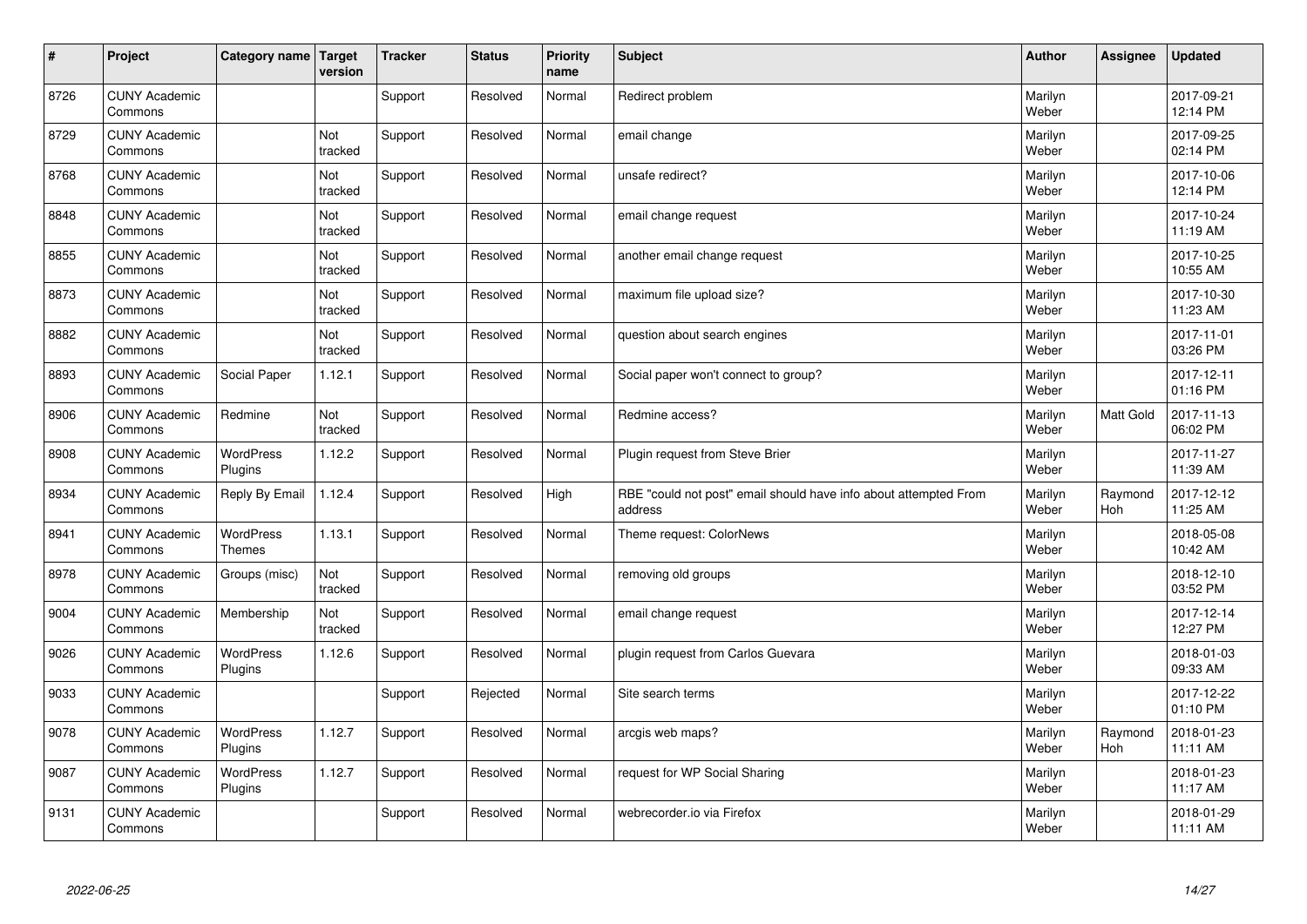| $\sharp$ | Project                         | Category name   Target      | version           | <b>Tracker</b> | <b>Status</b>        | <b>Priority</b><br>name | <b>Subject</b>                                    | <b>Author</b>    | <b>Assignee</b>       | <b>Updated</b>         |
|----------|---------------------------------|-----------------------------|-------------------|----------------|----------------------|-------------------------|---------------------------------------------------|------------------|-----------------------|------------------------|
| 9133     | <b>CUNY Academic</b><br>Commons |                             |                   | Support        | Duplicate            | Normal                  | webrecorder.jo                                    | Marilyn<br>Weber |                       | 2018-01-29<br>10:34 AM |
| 9134     | <b>CUNY Academic</b><br>Commons | Membership                  | Not<br>tracked    | Support        | Abandoned            | Normal                  | former user                                       | Marilyn<br>Weber | <b>Matt Gold</b>      | 2019-09-18<br>10:26 AM |
| 9162     | <b>CUNY Academic</b><br>Commons | Registration                | Not<br>tracked    | Support        | Resolved             | Normal                  | email change due to user error                    | Marilyn<br>Weber | Matt Gold             | 2018-02-13<br>11:11 AM |
| 9163     | <b>CUNY Academic</b><br>Commons | Layout                      | 1.12.8            | Support        | Resolved             | Normal                  | Mobile responsiveness issues                      | Marilyn<br>Weber | Raymond<br>Hoh        | 2018-02-13<br>10:49 AM |
| 9207     | <b>CUNY Academic</b><br>Commons |                             | Future<br>release | Support        | Reporter<br>Feedback | Normal                  | display dashboards made in Tableau?               | Marilyn<br>Weber | Boone<br>Gorges       | 2018-04-10<br>10:42 AM |
| 9223     | <b>CUNY Academic</b><br>Commons |                             | Not<br>tracked    | Support        | Resolved             | Normal                  | moving wordpress sites                            | Marilyn<br>Weber |                       | 2018-02-18<br>08:44 PM |
| 9275     | <b>CUNY Academic</b><br>Commons |                             |                   | Support        | Rejected             | Normal                  | soft chalk page?                                  | Marilyn<br>Weber | Boone<br>Gorges       | 2018-04-09<br>10:37 AM |
| 9355     | <b>CUNY Academic</b><br>Commons |                             | Not<br>tracked    | Support        | Resolved             | Normal                  | 14gb of video?                                    | Marilyn<br>Weber |                       | 2018-03-13<br>11:56 AM |
| 9477     | <b>CUNY Academic</b><br>Commons | Account<br>settings         |                   | Support        | Resolved             | Normal                  | email change request                              | Marilyn<br>Weber | <b>Matt Gold</b>      | 2018-03-24<br>08:53 AM |
| 9499     | <b>CUNY Academic</b><br>Commons | <b>WordPress</b><br>(misc)  | Not<br>tracked    | Support        | Resolved             | Normal                  | tiny question - preventing dates on posts?        | Marilyn<br>Weber | Raymond<br><b>Hoh</b> | 2018-04-04<br>03:55 PM |
| 9500     | <b>CUNY Academic</b><br>Commons | <b>WordPress</b><br>Plugins | 1.12.12           | Support        | Resolved             | Normal                  | PowerPoint in the media library?                  | Marilyn<br>Weber | Raymond<br><b>Hoh</b> | 2018-04-12<br>02:28 PM |
| 9518     | <b>CUNY Academic</b><br>Commons |                             | Not<br>tracked    | Support        | Rejected             | Normal                  | problems with site on Internet Explorer           | Marilyn<br>Weber | Raymond<br>Hoh        | 2019-03-11<br>11:18 PM |
| 9535     | <b>CUNY Academic</b><br>Commons |                             | Not<br>tracked    | Support        | Resolved             | Normal                  | admin for https://video.commons.gc.cuny.edu/?     | Marilyn<br>Weber | <b>Matt Gold</b>      | 2018-04-13<br>05:06 PM |
| 9541     | <b>CUNY Academic</b><br>Commons | <b>WordPress</b><br>(misc)  | Not<br>tracked    | Support        | Resolved             | Normal                  | repeating header banner                           | Marilyn<br>Weber | Raymond<br><b>Hoh</b> | 2018-04-06<br>12:33 PM |
| 9587     | <b>CUNY Academic</b><br>Commons |                             |                   | Support        | Rejected             | Normal                  | possible request for the "PDF Poster" plugin      | Marilyn<br>Weber |                       | 2018-04-24<br>10:52 AM |
| 9604     | <b>CUNY Academic</b><br>Commons |                             | Not<br>tracked    | Support        | Resolved             | Normal                  | I (Marilyn) can only log into cdev as teststudent | Marilyn<br>Weber |                       | 2018-04-21<br>10:20 AM |
| 9659     | <b>CUNY Academic</b><br>Commons | Account<br>settings         |                   | Support        | Resolved             | Normal                  | user email change                                 | Marilyn<br>Weber | <b>Matt Gold</b>      | 2018-04-24<br>12:08 PM |
| 9684     | <b>CUNY Academic</b><br>Commons |                             |                   | Support        | Rejected             | Normal                  | SEO cleanup for newlaborforum.cuny.edu            | Marilyn<br>Weber |                       | 2018-04-30<br>10:29 AM |
| 9725     | <b>CUNY Academic</b><br>Commons |                             | Not<br>tracked    | Support        | Resolved             | Normal                  | problems with deleting a site                     | Marilyn<br>Weber |                       | 2018-05-07<br>10:24 PM |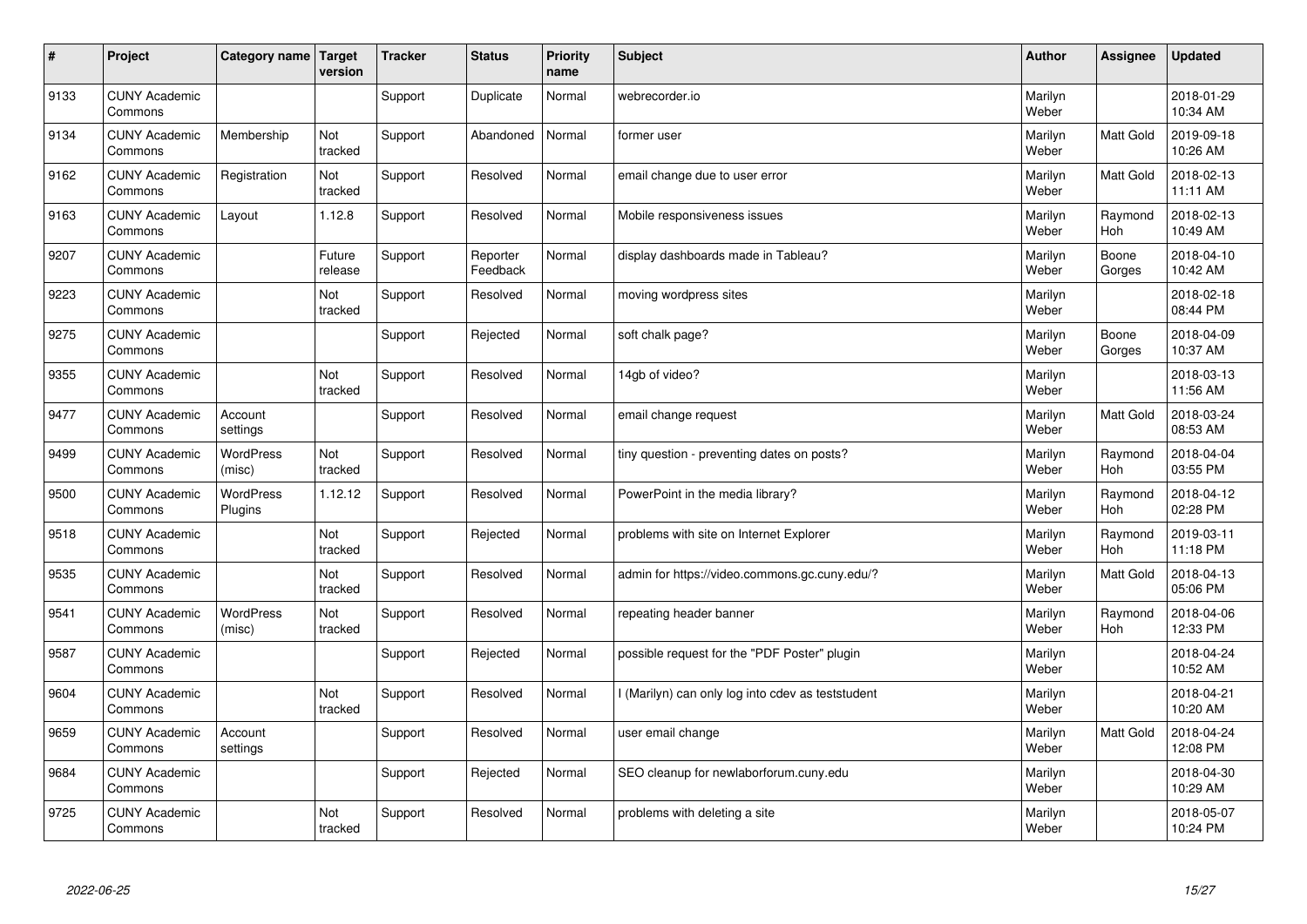| $\sharp$ | Project                         | Category name   Target            | version        | <b>Tracker</b> | <b>Status</b> | <b>Priority</b><br>name | <b>Subject</b>                           | <b>Author</b>    | Assignee              | Updated                |
|----------|---------------------------------|-----------------------------------|----------------|----------------|---------------|-------------------------|------------------------------------------|------------------|-----------------------|------------------------|
| 9726     | <b>CUNY Academic</b><br>Commons | <b>WordPress</b><br>Plugins       | Not<br>tracked | Support        | Abandoned     | Normal                  | technical error on Contact page          | Marilyn<br>Weber |                       | 2018-12-10<br>03:53 PM |
| 9767     | <b>CUNY Academic</b><br>Commons | Registration                      | Not<br>tracked | Support        | Resolved      | Normal                  | user deleted account but now needs one   | Marilyn<br>Weber |                       | 2018-05-11<br>02:39 PM |
| 9779     | <b>CUNY Academic</b><br>Commons | Membership                        | Not<br>tracked | Support        | Resolved      | Normal                  | user not sure if she is registered.      | Marilyn<br>Weber |                       | 2018-12-10<br>03:53 PM |
| 9780     | <b>CUNY Academic</b><br>Commons |                                   | Not<br>tracked | Support        | Resolved      | Normal                  | remove the phone number on this profile? | Marilyn<br>Weber |                       | 2018-05-15<br>10:35 AM |
| 9787     | <b>CUNY Academic</b><br>Commons | Registration                      |                | Support        | Resolved      | Normal                  | email change request                     | Marilyn<br>Weber | Matt Gold             | 2018-05-16<br>09:55 PM |
| 9823     | <b>CUNY Academic</b><br>Commons | Account<br>settings               | Not<br>tracked | Support        | Resolved      | Normal                  | email change                             | Marilyn<br>Weber | Matt Gold             | 2018-05-23<br>01:58 PM |
| 9834     | <b>CUNY Academic</b><br>Commons |                                   |                | Support        | Duplicate     | Normal                  | add a "like" function                    | Marilyn<br>Weber |                       | 2018-05-25<br>10:38 AM |
| 9885     | <b>CUNY Academic</b><br>Commons |                                   |                | Support        | Rejected      | Normal                  | Publications field problem               | Marilyn<br>Weber |                       | 2018-06-06<br>01:18 PM |
| 9886     | <b>CUNY Academic</b><br>Commons | cuny.is                           | Not<br>tracked | Support        | Resolved      | Normal                  | cuny.is SSL                              | Marilyn<br>Weber |                       | 2018-10-26<br>02:07 PM |
| 9888     | <b>CUNY Academic</b><br>Commons | WordPress<br>Plugins              | 1.13.3         | Support        | Resolved      | Normal                  | Business directory Plug-in request       | Marilyn<br>Weber |                       | 2018-06-12<br>11:52 AM |
| 9889     | <b>CUNY Academic</b><br>Commons |                                   | Not<br>tracked | Support        | Resolved      | Normal                  | remove comments from activity feed?      | Marilyn<br>Weber |                       | 2018-12-10<br>03:53 PM |
| 9927     | <b>CUNY Academic</b><br>Commons | Membership                        | Not<br>tracked | Support        | Resolved      | Normal                  | wrong email used                         | Marilyn<br>Weber | <b>Matt Gold</b>      | 2018-06-14<br>10:21 AM |
| 9928     | <b>CUNY Academic</b><br>Commons | Account<br>settings               |                | Support        | Resolved      | Normal                  | email change request from former student | Marilyn<br>Weber | Matt Gold             | 2018-06-14<br>10:20 AM |
| 9949     | <b>CUNY Academic</b><br>Commons |                                   | 1.13.4         | Support        | Resolved      | Normal                  | raise storage space limit?               | Marilyn<br>Weber | Boone<br>Gorges       | 2018-06-26<br>12:00 PM |
| 9955     | <b>CUNY Academic</b><br>Commons | <b>WordPress</b><br>Plugins       | 1.13.4         | Support        | Rejected      | Normal                  | docx converter plugin?                   | Marilyn<br>Weber |                       | 2018-06-26<br>11:39 AM |
| 9965     | <b>CUNY Academic</b><br>Commons | <b>WordPress</b><br>Plugins       | 1.13.4         | Support        | Resolved      | Normal                  | plug-in request for OneTone Companion    | Marilyn<br>Weber | Raymond<br><b>Hoh</b> | 2018-06-26<br>12:00 PM |
| 9996     | <b>CUNY Academic</b><br>Commons | Membership                        | Not<br>tracked | Support        | Rejected      | Normal                  | user email change request                | Marilyn<br>Weber |                       | 2018-07-16<br>10:49 AM |
| 10006    | <b>CUNY Academic</b><br>Commons | Membership                        | Not<br>tracked | Support        | Resolved      | Normal                  | another email change request             | Marilyn<br>Weber |                       | 2018-07-13<br>12:36 PM |
| 10059    | <b>CUNY Academic</b><br>Commons | <b>WordPress</b><br><b>Themes</b> | Not<br>tracked | Support        | Resolved      | Normal                  | Magazine Premium theme for new site      | Marilyn<br>Weber |                       | 2020-02-17<br>03:39 PM |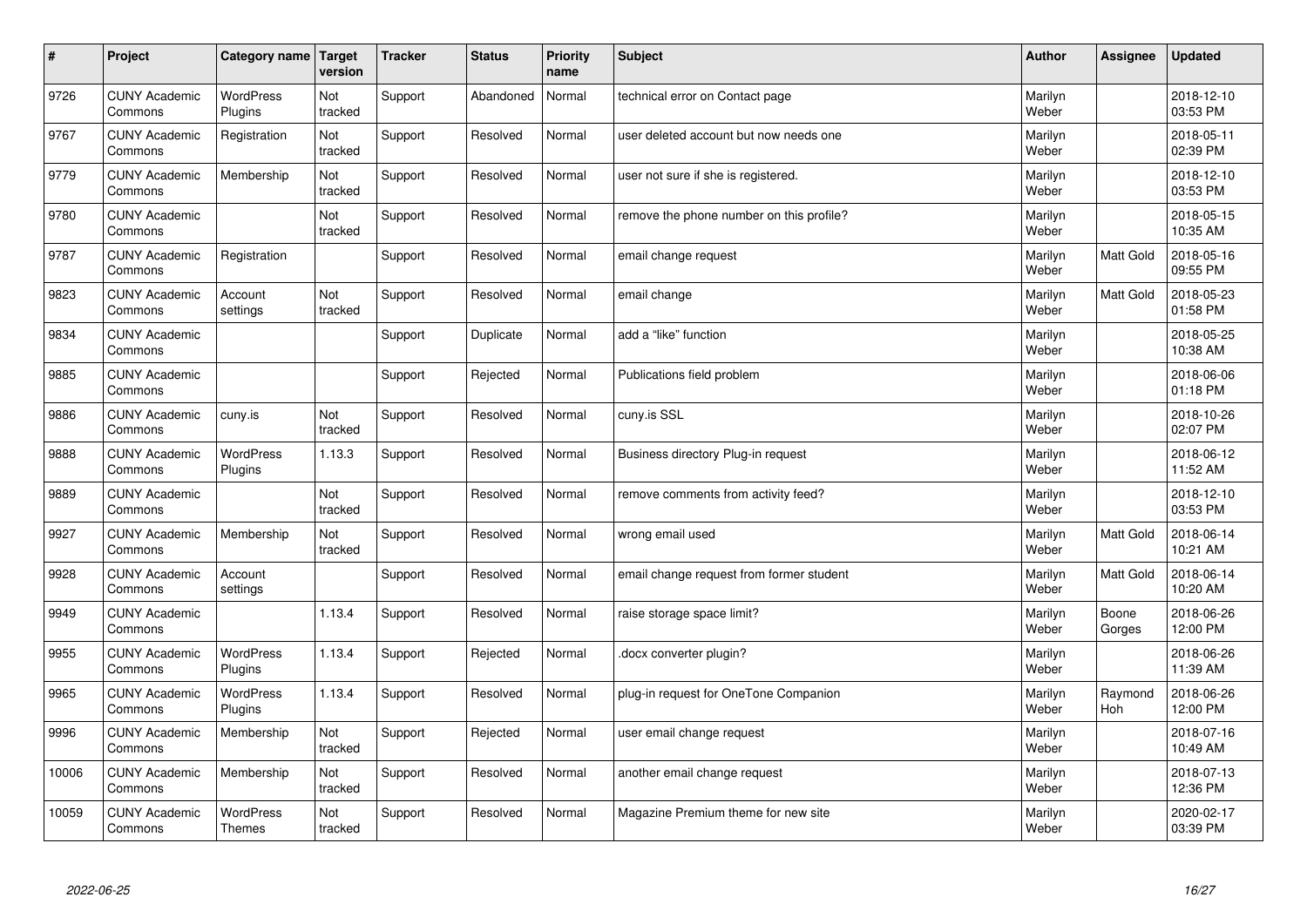| $\sharp$ | Project                         | Category name   Target      | version        | <b>Tracker</b> | <b>Status</b>        | <b>Priority</b><br>name | <b>Subject</b>                                                                           | <b>Author</b>    | Assignee         | <b>Updated</b>         |
|----------|---------------------------------|-----------------------------|----------------|----------------|----------------------|-------------------------|------------------------------------------------------------------------------------------|------------------|------------------|------------------------|
| 10066    | <b>CUNY Academic</b><br>Commons | Membership                  | Not<br>tracked | Support        | Resolved             | Normal                  | add me as an admin to https://pkms.commons.gc.cuny.edu/                                  | Marilyn<br>Weber |                  | 2018-07-26<br>11:54 AM |
| 10133    | <b>CUNY Academic</b><br>Commons | WordPress<br>(misc)         | Not<br>tracked | Support        | Resolved             | Normal                  | two Commons sites to be migrated elsewhere                                               | Marilyn<br>Weber |                  | 2018-12-10<br>03:54 PM |
| 10227    | <b>CUNY Academic</b><br>Commons |                             |                | Support        | Resolved             | Normal                  | user incorrectly entered her email address                                               | Marilyn<br>Weber | Matt Gold        | 2018-08-26<br>08:55 PM |
| 10239    | <b>CUNY Academic</b><br>Commons |                             | Not<br>tracked | Support        | Resolved             | Normal                  | musicroombooking.commons.gc.cuny.edu                                                     | Marilyn<br>Weber |                  | 2018-08-29<br>03:06 PM |
| 10240    | <b>CUNY Academic</b><br>Commons | <b>WordPress</b><br>Plugins | 1.13.8         | Support        | Resolved             | Normal                  | require-featured-image plug-in request                                                   | Marilyn<br>Weber |                  | 2018-08-29<br>05:15 PM |
| 10245    | <b>CUNY Academic</b><br>Commons | Email<br>Notifications      | 1.13.8         | Support        | Resolved             | Urgent                  | Placeholders in action emails (activation, password reset) not being<br>properly swapped | Marilyn<br>Weber | Raymond<br>Hoh   | 2018-08-30<br>04:02 PM |
| 10256    | <b>CUNY Academic</b><br>Commons |                             |                | Support        | Resolved             | Normal                  | email change requested                                                                   | Marilyn<br>Weber | <b>Matt Gold</b> | 2018-08-29<br>02:52 PM |
| 10257    | <b>CUNY Academic</b><br>Commons | Membership                  | Not<br>tracked | Support        | Resolved             | Normal                  | change the email from @login.cuny.edu to campu email                                     | Marilyn<br>Weber |                  | 2018-12-10<br>03:55 PM |
| 10266    | <b>CUNY Academic</b><br>Commons |                             |                | Support        | Resolved             | Normal                  | GC email change requested                                                                | Marilyn<br>Weber | <b>Matt Gold</b> | 2018-08-30<br>03:07 PM |
| 10273    | <b>CUNY Academic</b><br>Commons | Registration                | Not<br>tracked | Support        | Reporter<br>Feedback | Normal                  | users combining CF and campus address                                                    | Marilyn<br>Weber |                  | 2019-09-18<br>10:58 AM |
| 10298    | <b>CUNY Academic</b><br>Commons |                             | Not<br>tracked | Support        | Resolved             | Normal                  | RSS feed to itunes problem                                                               | Marilyn<br>Weber |                  | 2018-12-10<br>03:57 PM |
| 10387    | <b>CUNY Academic</b><br>Commons | Membership                  | Not<br>tracked | Support        | Resolved             | Normal                  | remove user page                                                                         | Marilyn<br>Weber |                  | 2018-09-28<br>02:26 PM |
| 10407    | <b>CUNY Academic</b><br>Commons |                             | Not<br>tracked | Support        | Resolved             | Normal                  | toolbar problem                                                                          | Marilyn<br>Weber | Boone<br>Gorges  | 2018-10-23<br>10:52 AM |
| 10440    | <b>CUNY Academic</b><br>Commons |                             | Not<br>tracked | Support        | Resolved             | Normal                  | Acert post problem                                                                       | Marilyn<br>Weber |                  | 2018-12-10<br>03:57 PM |
| 10571    | <b>CUNY Academic</b><br>Commons |                             | Not<br>tracked | Support        | Abandoned            | Normal                  | newsletter queue problem                                                                 | Marilyn<br>Weber |                  | 2018-12-10<br>03:58 PM |
| 10606    | <b>CUNY Academic</b><br>Commons | cdev.gc.cuny.ed<br>u        | Not<br>tracked | Support        | Resolved             | Normal                  | problems with testing environment                                                        | Marilyn<br>Weber |                  | 2018-11-02<br>10:27 AM |
| 10657    | <b>CUNY Academic</b><br>Commons |                             | Not<br>tracked | Support        | Reporter<br>Feedback | Normal                  | child theme problems                                                                     | Marilyn<br>Weber |                  | 2018-11-08<br>01:19 PM |
| 10820    | <b>CUNY Academic</b><br>Commons |                             | Not<br>tracked | Support        | Resolved             | Normal                  | retrieve deleted pages/posts                                                             | Marilyn<br>Weber |                  | 2018-12-13<br>06:33 PM |
| 10838    | <b>CUNY Academic</b><br>Commons |                             | 1.15.3         | Support        | Rejected             | Normal                  | two plugin/theme requests from a digital fellow                                          | Marilyn<br>Weber |                  | 2019-06-11<br>10:31 AM |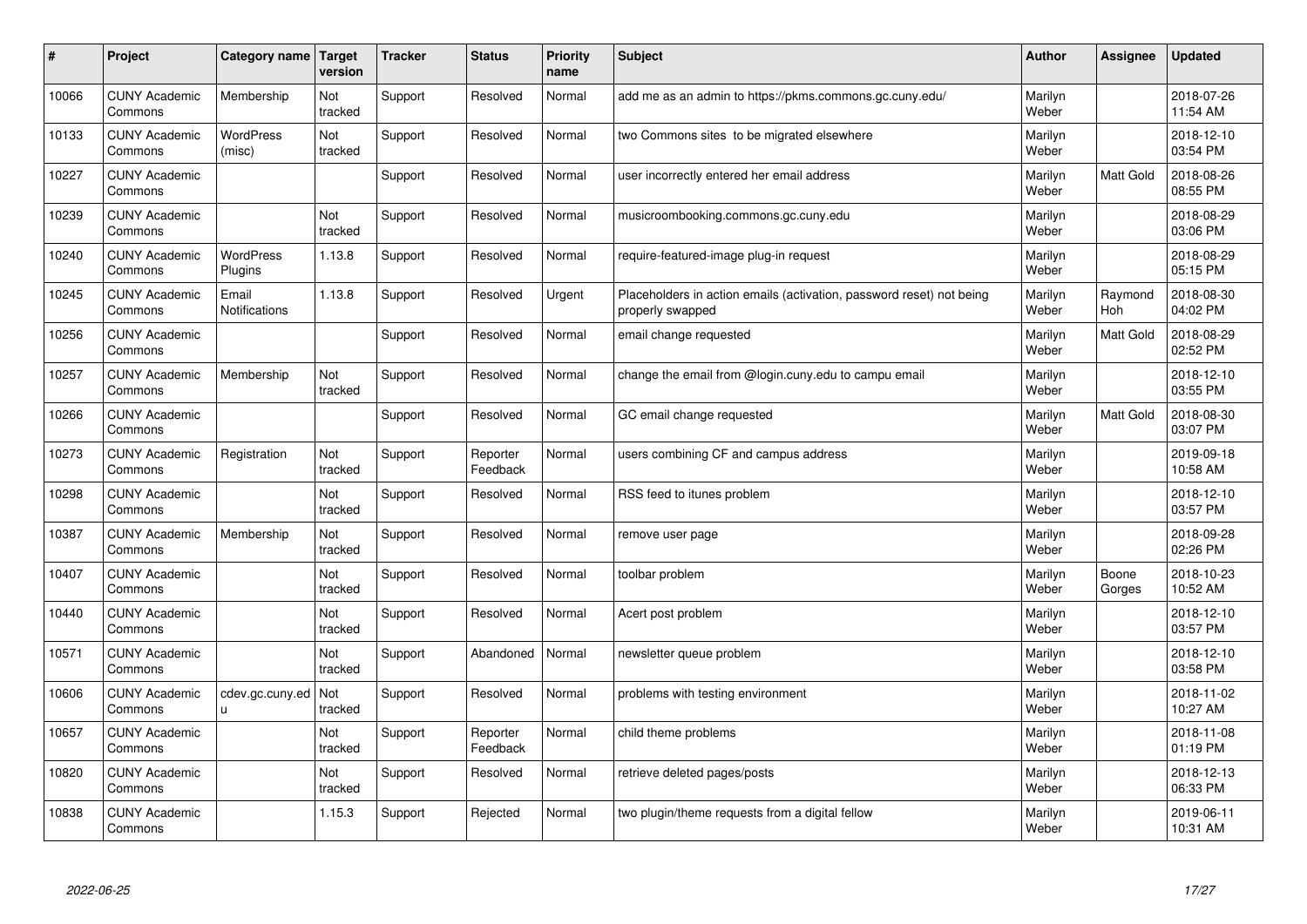| #     | Project                         | Category name   Target            | version        | <b>Tracker</b> | <b>Status</b>        | <b>Priority</b><br>name | <b>Subject</b>                              | <b>Author</b>    | Assignee              | <b>Updated</b>         |
|-------|---------------------------------|-----------------------------------|----------------|----------------|----------------------|-------------------------|---------------------------------------------|------------------|-----------------------|------------------------|
| 10850 | <b>CUNY Academic</b><br>Commons |                                   |                | Support        | Rejected             | Normal                  | Gravity form being resent                   | Marilyn<br>Weber |                       | 2018-12-20<br>10:18 PM |
| 10910 | <b>CUNY Academic</b><br>Commons | Membership                        | Not<br>tracked | Support        | Resolved             | Normal                  | request to be an admin to a prof's site     | Marilyn<br>Weber |                       | 2019-01-04<br>10:45 AM |
| 10932 | <b>CUNY Academic</b><br>Commons |                                   |                | Support        | Resolved             | Normal                  | add me as admin to meenaalexander.com       | Marilyn<br>Weber | Matt Gold             | 2019-01-09<br>02:12 PM |
| 10941 | <b>CUNY Academic</b><br>Commons | Membership                        | Not<br>tracked | Support        | Resolved             | Normal                  | update user email                           | Marilyn<br>Weber |                       | 2019-02-13<br>02:24 PM |
| 10986 | <b>CUNY Academic</b><br>Commons |                                   | Not<br>tracked | Support        | Resolved             | Normal                  | PDF embedder provoking error                | Marilyn<br>Weber |                       | 2019-03-29<br>04:28 PM |
| 11002 | <b>CUNY Academic</b><br>Commons |                                   | Not<br>tracked | Support        | Resolved             | Normal                  | open link in a new tab not working          | Marilyn<br>Weber |                       | 2019-06-03<br>07:57 PM |
| 11003 | <b>CUNY Academic</b><br>Commons |                                   | Not<br>tracked | Support        | Resolved             | Normal                  | user email change                           | Marilyn<br>Weber |                       | 2019-01-24<br>02:50 PM |
| 11006 | <b>CUNY Academic</b><br>Commons | Groups (misc)                     | 1.14.6         | Support        | Resolved             | Normal                  | removing members from a group isn't working | Marilyn<br>Weber |                       | 2019-01-24<br>03:18 PM |
| 11017 | <b>CUNY Academic</b><br>Commons |                                   | Not<br>tracked | Support        | Resolved             | Normal                  | site didn't save?                           | Marilyn<br>Weber |                       | 2019-01-25<br>03:47 PM |
| 11029 | <b>CUNY Academic</b><br>Commons | Authentication                    | 1.14.9         | Support        | Resolved             | Normal                  | Sujatha Fernandes cannot edit her site      | Marilyn<br>Weber | Raymond<br><b>Hoh</b> | 2019-03-26<br>12:10 PM |
| 11031 | <b>CUNY Academic</b><br>Commons |                                   | Not<br>tracked | Support        | Resolved             | Normal                  | new group with seemingly old topics         | Marilyn<br>Weber |                       | 2019-02-11<br>12:17 PM |
| 11091 | <b>CUNY Academic</b><br>Commons | <b>BuddyPress</b><br><b>Docs</b>  | 1.14.7         | Support        | Resolved             | Normal                  | word limit for comments on a group doc?     | Marilyn<br>Weber |                       | 2019-02-26<br>02:04 PM |
| 11127 | <b>CUNY Academic</b><br>Commons | Membership                        | Not<br>tracked | Support        | Resolved             | Normal                  | user with new campus affiliation            | Marilyn<br>Weber |                       | 2019-02-19<br>02:09 PM |
| 11147 | <b>CUNY Academic</b><br>Commons | Membership                        | Not<br>tracked | Support        | Resolved             | Normal                  | employee email change                       | Marilyn<br>Weber |                       | 2019-03-12<br>03:58 PM |
| 11149 | <b>CUNY Academic</b><br>Commons |                                   | Not<br>tracked | Support        | Reporter<br>Feedback | Normal                  | comments getting blocked                    | Marilyn<br>Weber | Raymond<br><b>Hoh</b> | 2019-03-26<br>11:40 AM |
| 11198 | <b>CUNY Academic</b><br>Commons |                                   | Not<br>tracked | Support        | Resolved             | Normal                  | former CUNY employee                        | Marilyn<br>Weber |                       | 2019-03-07<br>02:21 PM |
| 11205 | <b>CUNY Academic</b><br>Commons | <b>WordPress</b><br>Plugins       | Not<br>tracked | Support        | Resolved             | Normal                  | problems with Google calendar               | Marilyn<br>Weber | Raymond<br>Hoh        | 2019-03-11<br>02:17 PM |
| 11210 | <b>CUNY Academic</b><br>Commons | Membership                        | Not<br>tracked | Support        | Resolved             | Normal                  | Please change the email                     | Marilyn<br>Weber |                       | 2019-03-11<br>04:16 PM |
| 11211 | <b>CUNY Academic</b><br>Commons | <b>WordPress</b><br><b>Themes</b> | 1.14.8         | Support        | Resolved             | Normal                  | user needs to edit the HTML coding          | Marilyn<br>Weber |                       | 2019-03-12<br>11:20 AM |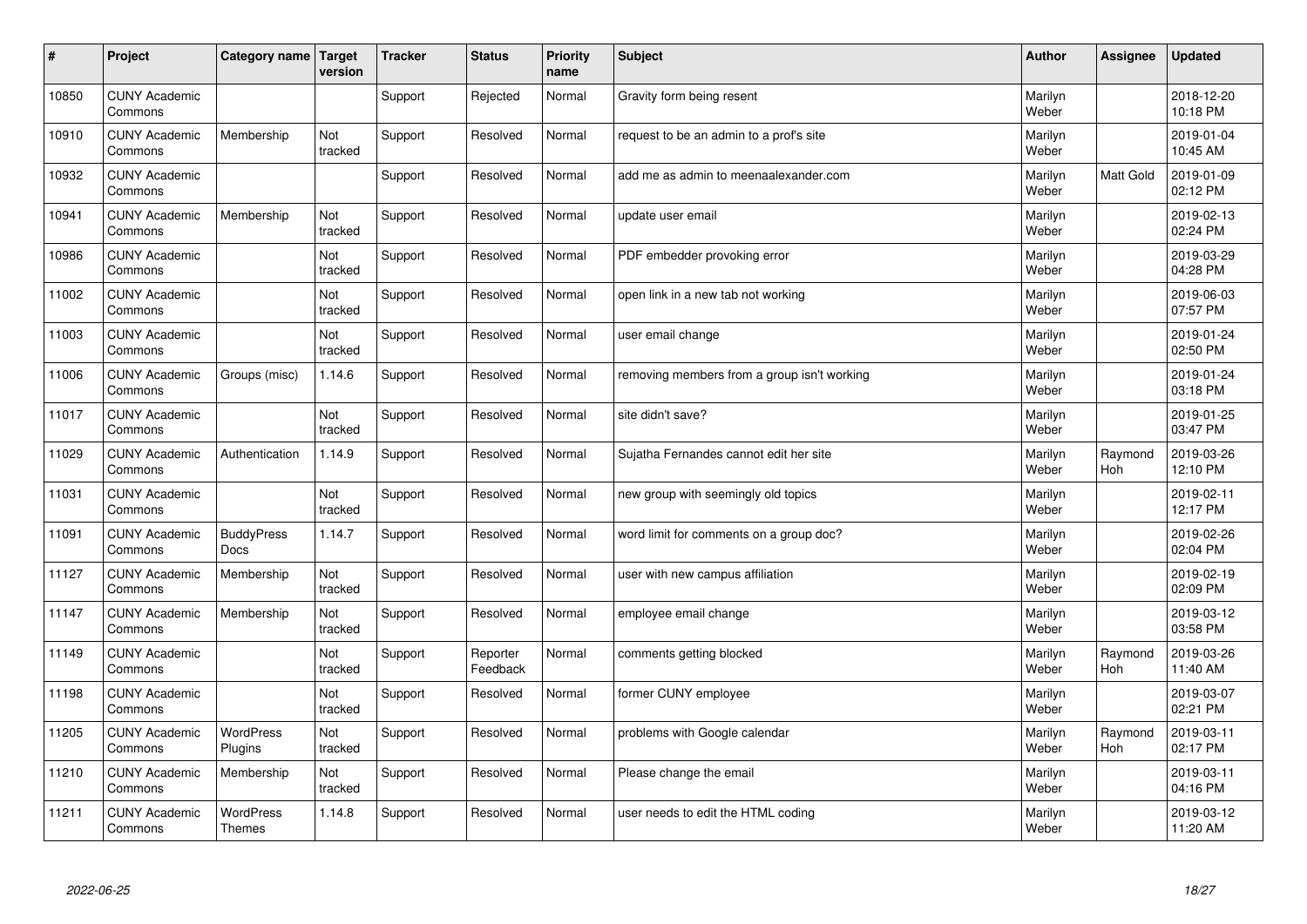| $\vert$ # | Project                         | Category name               | Target<br>version | <b>Tracker</b> | <b>Status</b>        | <b>Priority</b><br>name | <b>Subject</b>                                                                                         | <b>Author</b>    | Assignee         | <b>Updated</b>         |
|-----------|---------------------------------|-----------------------------|-------------------|----------------|----------------------|-------------------------|--------------------------------------------------------------------------------------------------------|------------------|------------------|------------------------|
| 11217     | <b>CUNY Academic</b><br>Commons | Membership                  | Not<br>tracked    | Support        | Resolved             | Normal                  | Another email update                                                                                   | Marilyn<br>Weber |                  | 2019-03-12<br>03:37 PM |
| 11225     | <b>CUNY Academic</b><br>Commons |                             | Not<br>tracked    | Support        | Resolved             | Normal                  | bulk upload?                                                                                           | Marilyn<br>Weber |                  | 2019-09-18<br>10:31 AM |
| 11233     | <b>CUNY Academic</b><br>Commons |                             | 1.14.9            | Support        | Resolved             | Normal                  | Hotjar ?                                                                                               | Marilyn<br>Weber |                  | 2019-03-26<br>12:10 PM |
| 11267     | <b>CUNY Academic</b><br>Commons |                             |                   | Support        | Rejected             | Normal                  | signing up with a nonCUNY signup code from the Register page                                           | Marilyn<br>Weber |                  | 2019-03-26<br>03:00 PM |
| 11294     | <b>CUNY Academic</b><br>Commons | Account<br>settings         | Not<br>tracked    | Support        | Resolved             | Normal                  | student emgail change                                                                                  | Marilyn<br>Weber | <b>Matt Gold</b> | 2019-04-07<br>09:11 PM |
| 11448     | <b>CUNY Academic</b><br>Commons | <b>BuddyPress</b><br>(misc) | 1.15.1            | Support        | Resolved             | Normal                  | sole administrator listed on sites is not an admin at all?                                             | Marilyn<br>Weber | Raymond<br>Hoh   | 2019-05-14<br>11:15 AM |
| 11509     | <b>CUNY Academic</b><br>Commons |                             | Not<br>tracked    | Support        | Reporter<br>Feedback | Normal                  | deleted Page causing a Menu problem?                                                                   | Marilyn<br>Weber |                  | 2019-06-04<br>09:54 AM |
| 11516     | <b>CUNY Academic</b><br>Commons | Membership                  | Not<br>tracked    | Support        | Resolved             | Normal                  | request for email change                                                                               | Marilyn<br>Weber |                  | 2019-06-04<br>01:48 PM |
| 11519     | <b>CUNY Academic</b><br>Commons |                             | Not<br>tracked    | Support        | Assigned             | Normal                  | comment option not appearing                                                                           | Marilyn<br>Weber |                  | 2019-09-24<br>10:28 AM |
| 11609     | <b>CUNY Academic</b><br>Commons |                             | 1.15.5            | Support        | Resolved             | Normal                  | Mixed Content flag                                                                                     | Marilyn<br>Weber |                  | 2019-06-27<br>06:54 PM |
| 11647     | <b>CUNY Academic</b><br>Commons |                             | 1.15.6            | Support        | Resolved             | Normal                  | <b>Tribulant Newsletters update</b>                                                                    | Marilyn<br>Weber |                  | 2019-07-18<br>02:27 PM |
| 11650     | <b>CUNY Academic</b><br>Commons |                             | Not<br>tracked    | Support        | Resolved             | Normal                  | https://commons.gc.cuny.edu/groups/introduction-to-literary-studies-engl<br>ish-252-at-hunter-college/ | Marilyn<br>Weber |                  | 2019-07-18<br>02:28 PM |
| 11665     | <b>CUNY Academic</b><br>Commons |                             |                   | Support        | Resolved             | Immediate               | "My Groups" conflating two groups                                                                      | Marilyn<br>Weber |                  | 2019-07-24<br>10:43 PM |
| 11771     | <b>CUNY Academic</b><br>Commons |                             | Not<br>tracked    | Support        | Reporter<br>Feedback | Normal                  | post displays in sections                                                                              | Marilyn<br>Weber |                  | 2019-08-20<br>10:34 AM |
| 11787     | <b>CUNY Academic</b><br>Commons |                             | Not<br>tracked    | Support        | Reporter<br>Feedback | Normal                  | automated comments notifications on ZenDesk                                                            | Marilyn<br>Weber |                  | 2019-08-26<br>06:18 PM |
| 11811     | <b>CUNY Academic</b><br>Commons |                             | Not<br>tracked    | Support        | Duplicate            | Normal                  | Content of Publications widget on profile page being erased on save                                    | Marilyn<br>Weber |                  | 2019-10-08<br>11:16 AM |
| 11813     | <b>CUNY Academic</b><br>Commons | WordPress<br>Plugins        | 1.15.9            | Support        | Resolved             | Normal                  | 'Change Password Protected Message" plugin requests                                                    | Marilyn<br>Weber |                  | 2019-09-10<br>05:57 PM |
| 11832     | <b>CUNY Academic</b><br>Commons | <b>WordPress</b><br>Plugins | 1.15.11           | Support        | Resolved             | Normal                  | Yoast SEO premium for sexgenlab.org                                                                    | Marilyn<br>Weber |                  | 2019-10-08<br>11:22 AM |
| 11848     | <b>CUNY Academic</b><br>Commons |                             | Not<br>tracked    | Support        | Hold                 | Normal                  | a Dean of Faculty wants to share a large file                                                          | Marilyn<br>Weber |                  | 2019-09-24<br>08:44 AM |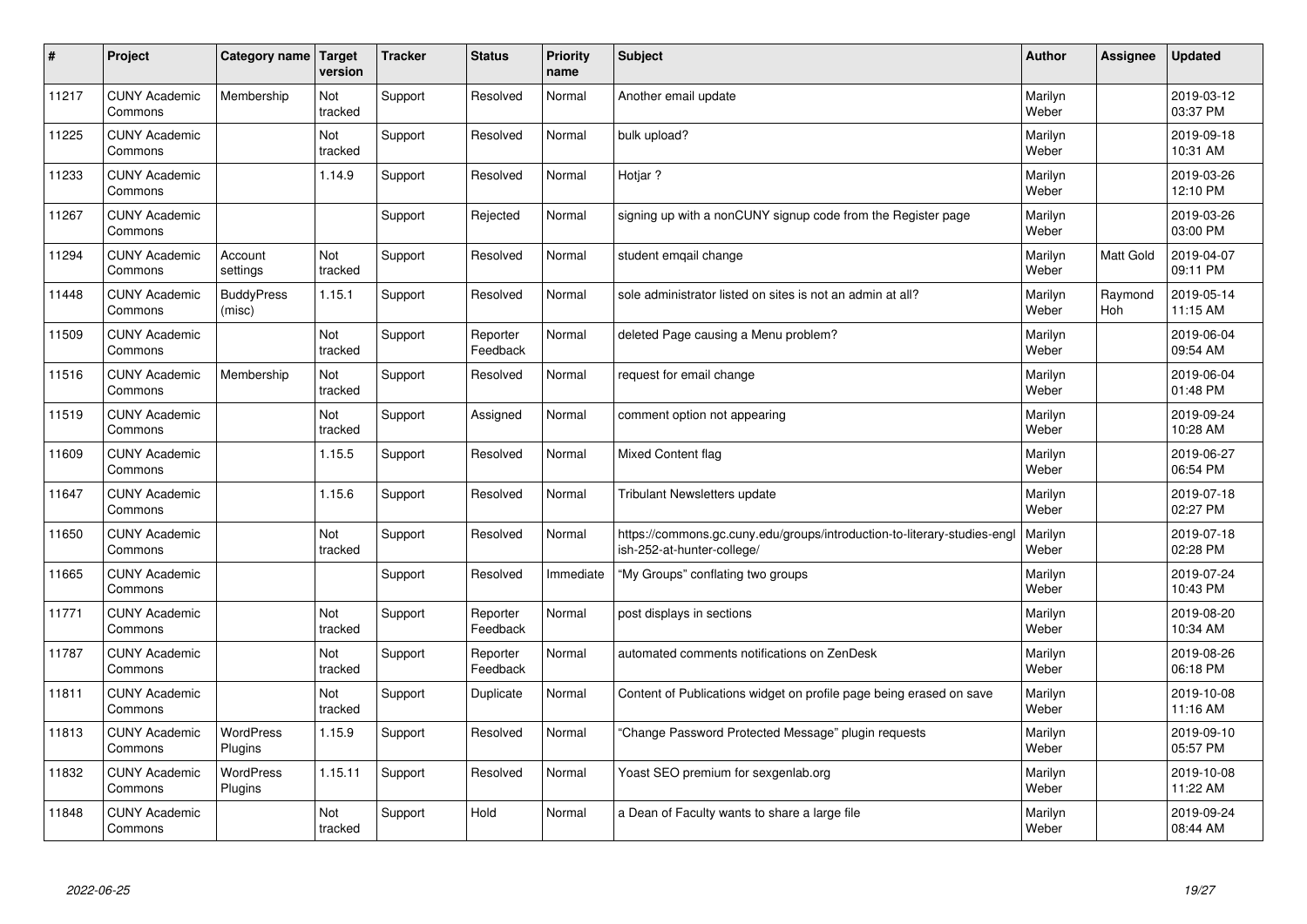| $\sharp$ | Project                         | Category name                     | Target<br>version | <b>Tracker</b> | <b>Status</b> | <b>Priority</b><br>name | <b>Subject</b>                                                                       | <b>Author</b>    | Assignee              | Updated                |
|----------|---------------------------------|-----------------------------------|-------------------|----------------|---------------|-------------------------|--------------------------------------------------------------------------------------|------------------|-----------------------|------------------------|
| 11866    | <b>CUNY Academic</b><br>Commons | <b>WordPress</b><br><b>Themes</b> | 1.15.10           | Support        | Resolved      | Normal                  | problem with project widget and the 'skills' to generate tags                        | Marilyn<br>Weber | Raymond<br><b>Hoh</b> | 2019-09-19<br>03:20 PM |
| 11896    | <b>CUNY Academic</b><br>Commons |                                   | Not<br>tracked    | Support        | Resolved      | Normal                  | https://thenurseswritingproject.commons.gc.cuny.edu                                  | Marilyn<br>Weber |                       | 2019-09-24<br>08:09 AM |
| 11907    | <b>CUNY Academic</b><br>Commons | <b>Public Portfolio</b>           | 1.15.13           | Support        | Resolved      | Normal                  | more publications problems (in profile)                                              | Marilyn<br>Weber |                       | 2019-11-04<br>11:16 AM |
| 11908    | <b>CUNY Academic</b><br>Commons | Spam/Spam<br>Prevention           | 1.17.7            | Support        | Resolved      | Normal                  | overeager spam filter                                                                | Marilyn<br>Weber | Raymond<br><b>Hoh</b> | 2020-11-05<br>04:36 PM |
| 11912    | <b>CUNY Academic</b><br>Commons |                                   |                   | Support        | Resolved      | Normal                  | influence search results?                                                            | Marilyn<br>Weber |                       | 2020-02-11<br>10:51 AM |
| 11915    | <b>CUNY Academic</b><br>Commons |                                   | Not<br>tracked    | Support        | Resolved      | Normal                  | User not in list                                                                     | Marilyn<br>Weber |                       | 2019-10-28<br>10:13 AM |
| 11922    | <b>CUNY Academic</b><br>Commons | Membership                        | Not<br>tracked    | Support        | Resolved      | Normal                  | https://commons.gc.cuny.edu/members/cunyhealthequity/                                | Marilyn<br>Weber |                       | 2019-10-02<br>04:05 PM |
| 11961    | <b>CUNY Academic</b><br>Commons | Membership                        | Not<br>tracked    | Support        | Resolved      | Normal                  | switch email for student user                                                        | Marilyn<br>Weber |                       | 2019-10-09<br>01:56 PM |
| 11976    | <b>CUNY Academic</b><br>Commons | <b>WordPress</b><br><b>Themes</b> | Not<br>tracked    | Support        | Resolved      | Normal                  | ColorMag request                                                                     | Marilyn<br>Weber |                       | 2021-02-01<br>10:25 AM |
| 11977    | <b>CUNY Academic</b><br>Commons |                                   | Not<br>tracked    | Support        | Resolved      | Normal                  | please remove me from many sites                                                     | Marilyn<br>Weber |                       | 2019-11-21<br>01:05 PM |
| 12137    | <b>CUNY Academic</b><br>Commons | <b>WordPress</b><br><b>Themes</b> | Not<br>tracked    | Support        | Resolved      | Normal                  | media player problem                                                                 | Marilyn<br>Weber |                       | 2019-12-12<br>08:52 PM |
| 12156    | <b>CUNY Academic</b><br>Commons | <b>Blogs</b><br>(BuddyPress)      | Not<br>tracked    | Support        | Resolved      | Normal                  | My Sites list (Commons Profile or Sites directory) doesn't match toolbar<br>dropdown | Marilyn<br>Weber |                       | 2019-12-11<br>10:20 AM |
| 12165    | <b>CUNY Academic</b><br>Commons | <b>BuddyPress</b><br>(misc)       | Not<br>tracked    | Support        | Resolved      | Normal                  | two reports of Profile problems                                                      | Marilyn<br>Weber | Boone<br>Gorges       | 2019-12-04<br>05:06 PM |
| 12176    | <b>CUNY Academic</b><br>Commons |                                   | Not<br>tracked    | Support        | Resolved      | Normal                  | Mp4s?                                                                                | Marilyn<br>Weber |                       | 2019-12-05<br>11:04 AM |
| 12190    | <b>CUNY Academic</b><br>Commons | <b>Blogs</b><br>(BuddyPress)      | Not<br>tracked    | Support        | Resolved      | Normal                  | Site avatar in directory is not what user expects                                    | Marilyn<br>Weber |                       | 2019-12-12<br>08:51 PM |
| 12205    | <b>CUNY Academic</b><br>Commons |                                   |                   | Support        | Rejected      | Normal                  | possible update to the 2019 theme?                                                   | Marilyn<br>Weber |                       | 2020-01-14<br>12:08 PM |
| 12302    | <b>CUNY Academic</b><br>Commons | WordPress<br>Themes               | 1.16.4            | Support        | Resolved      | Normal                  | Pictorio theme request                                                               | Marilyn<br>Weber | Raymond<br>Hoh        | 2020-01-28<br>11:44 AM |
| 12334    | <b>CUNY Academic</b><br>Commons |                                   |                   | Support        | Resolved      | Normal                  | request for a Redmine account                                                        | Marilyn<br>Weber | Matt Gold             | 2020-01-30<br>12:01 PM |
| 12346    | <b>CUNY Academic</b><br>Commons | Redmine                           |                   | Support        | Resolved      | Normal                  | another Redmine request                                                              | Marilyn<br>Weber | <b>Matt Gold</b>      | 2020-01-30<br>08:20 PM |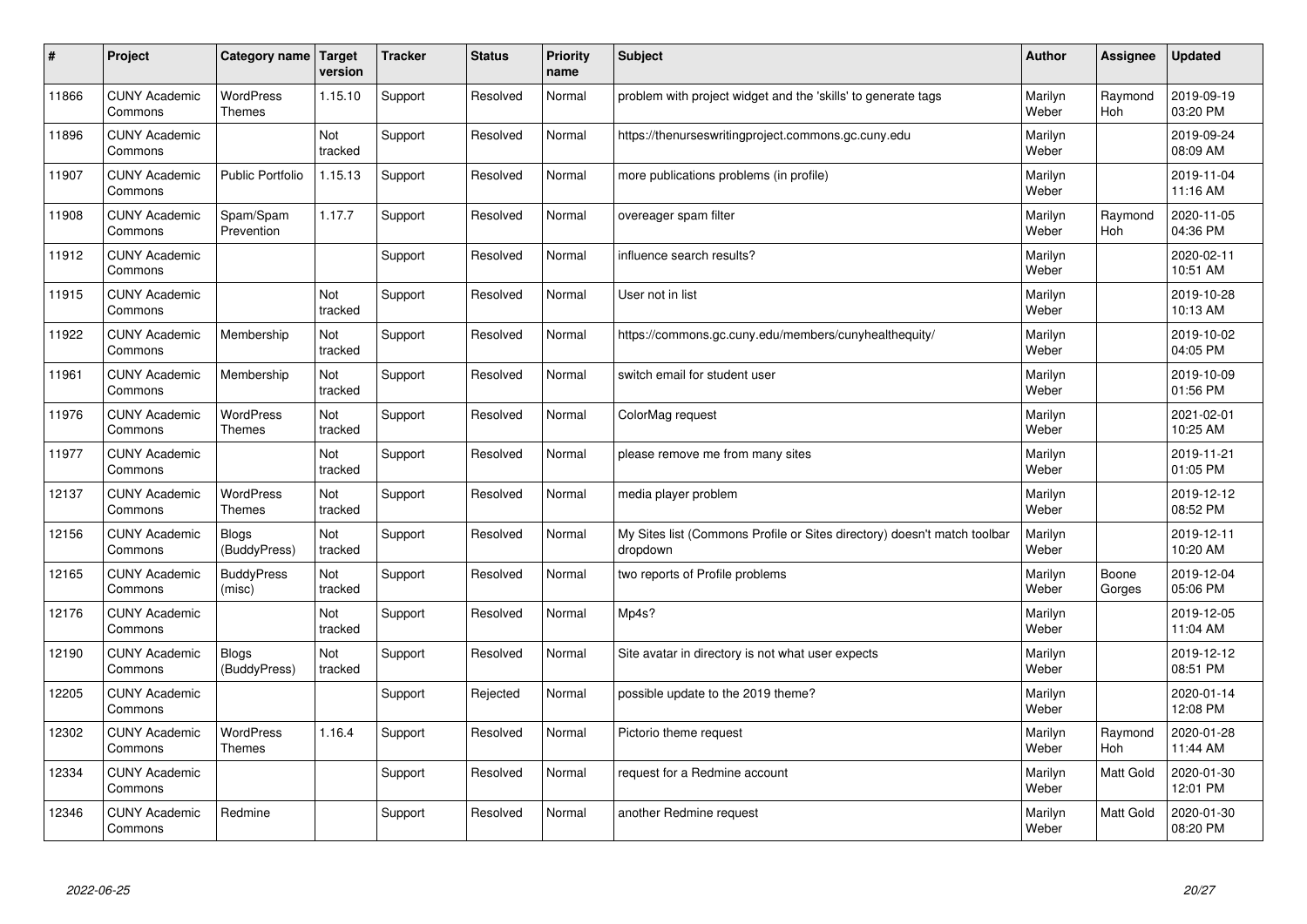| #     | Project                         | Category name   Target       | version        | <b>Tracker</b> | <b>Status</b>        | <b>Priority</b><br>name | <b>Subject</b>                                                                 | <b>Author</b>    | Assignee              | <b>Updated</b>         |
|-------|---------------------------------|------------------------------|----------------|----------------|----------------------|-------------------------|--------------------------------------------------------------------------------|------------------|-----------------------|------------------------|
| 12350 | <b>CUNY Academic</b><br>Commons | <b>Blogs</b><br>(BuddyPress) | Not<br>tracked | Support        | Reporter<br>Feedback | Normal                  | URL creation problem                                                           | Marilyn<br>Weber |                       | 2020-02-03<br>11:27 AM |
| 12352 | <b>CUNY Academic</b><br>Commons |                              | Not<br>tracked | Support        | <b>New</b>           | Normal                  | 'posts list" page builder block option                                         | Marilyn<br>Weber |                       | 2020-02-03<br>01:29 PM |
| 12382 | <b>CUNY Academic</b><br>Commons | Membership                   | Not<br>tracked | Support        | <b>New</b>           | Normal                  | Email request change                                                           | Marilyn<br>Weber | Marilyn<br>Weber      | 2020-02-06<br>12:56 PM |
| 12393 | <b>CUNY Academic</b><br>Commons | <b>WordPress</b><br>(misc)   |                | Support        | Resolved             | High                    | size limit for files                                                           | Marilyn<br>Weber |                       | 2020-02-18<br>10:13 AM |
| 12395 | <b>CUNY Academic</b><br>Commons | Spam/Spam<br>Prevention      | Not<br>tracked | Support        | Resolved             | Normal                  | comments again being blocked                                                   | Marilyn<br>Weber | Raymond<br>Hoh        | 2020-03-10<br>11:13 AM |
| 12427 | <b>CUNY Academic</b><br>Commons |                              | Not<br>tracked | Support        | Resolved             | Normal                  | organizing PDF on a site?                                                      | Marilyn<br>Weber | scott voth            | 2020-03-10<br>11:11 AM |
| 12515 | <b>CUNY Academic</b><br>Commons | cuny.is                      | 1.16.7         | Support        | Resolved             | Normal                  | AJAX actions on cuny is admin page are failing                                 | Marilyn<br>Weber |                       | 2020-03-10<br>11:57 AM |
| 12543 | <b>CUNY Academic</b><br>Commons | <b>Public Portfolio</b>      | Not<br>tracked | Support        | Resolved             | Normal                  | User cannot find profile edit button                                           | Marilyn<br>Weber | scott voth            | 2020-03-22<br>02:49 PM |
| 12676 | <b>CUNY Academic</b><br>Commons | <b>WordPress</b><br>Plugins  | 1.16.10        | Support        | Resolved             | Normal                  | request for Require Post Category plug-in                                      | Marilyn<br>Weber |                       | 2020-04-28<br>11:03 AM |
| 12741 | <b>CUNY Academic</b><br>Commons | <b>WordPress</b><br>Plugins  | Not<br>tracked | Support        | Reporter<br>Feedback | Normal                  | <b>Tableau Public Viz Block</b>                                                | Marilyn<br>Weber | Raymond<br>Hoh        | 2020-05-12<br>11:00 AM |
| 12777 | <b>CUNY Academic</b><br>Commons |                              | 1.16.14        | Support        | Resolved             | Normal                  | request to include custom javascript into a Commons-hosted site                | Marilyn<br>Weber |                       | 2020-06-16<br>04:03 PM |
| 12861 | <b>CUNY Academic</b><br>Commons |                              |                | Support        | Resolved             | Normal                  | trouble with YouTube                                                           | Marilyn<br>Weber | Raymond<br>Hoh        | 2020-06-09<br>11:16 AM |
| 12905 | <b>CUNY Academic</b><br>Commons |                              | 1.16.14        | Support        | Resolved             | Normal                  | trouble embedding a flipbook from Flipsnack                                    | Marilyn<br>Weber | Boone<br>Gorges       | 2020-06-23<br>10:53 AM |
| 12960 | <b>CUNY Academic</b><br>Commons |                              | 1.16.14        | Support        | Resolved             | Normal                  | mutiple plugin in requests                                                     | Marilyn<br>Weber | Boone<br>Gorges       | 2020-06-23<br>10:53 AM |
| 12986 | <b>CUNY Academic</b><br>Commons |                              |                | Support        | Rejected             | Normal                  | Someone is trying to create accounts using random CUNY entity emails           | Marilyn<br>Weber |                       | 2020-07-02<br>09:47 PM |
| 12999 | <b>CUNY Academic</b><br>Commons |                              | 1.18.1         | Support        | Resolved             | Normal                  | request for Dentist theme                                                      | Marilyn<br>Weber | Boone<br>Gorges       | 2020-12-22<br>03:31 PM |
| 13012 | <b>CUNY Academic</b><br>Commons | <b>WordPress</b><br>(misc)   |                | Support        | Rejected             | Normal                  | icon image associated with the teaching template's Creative Commons<br>License | Marilyn<br>Weber | Raymond<br><b>Hoh</b> | 2020-08-25<br>10:56 AM |
| 13016 | <b>CUNY Academic</b><br>Commons | Shortcodes and<br>embeds     | 1.16.15        | Support        | Resolved             | Normal                  | possible to run code examples, like in Jupyter Notebooks?                      | Marilyn<br>Weber |                       | 2020-07-16<br>11:52 AM |
| 13034 | <b>CUNY Academic</b><br>Commons |                              | Not<br>tracked | Support        | Reporter<br>Feedback | Normal                  | a site is asking people to join the Commons to get a download                  | Marilyn<br>Weber |                       | 2020-07-12<br>07:23 AM |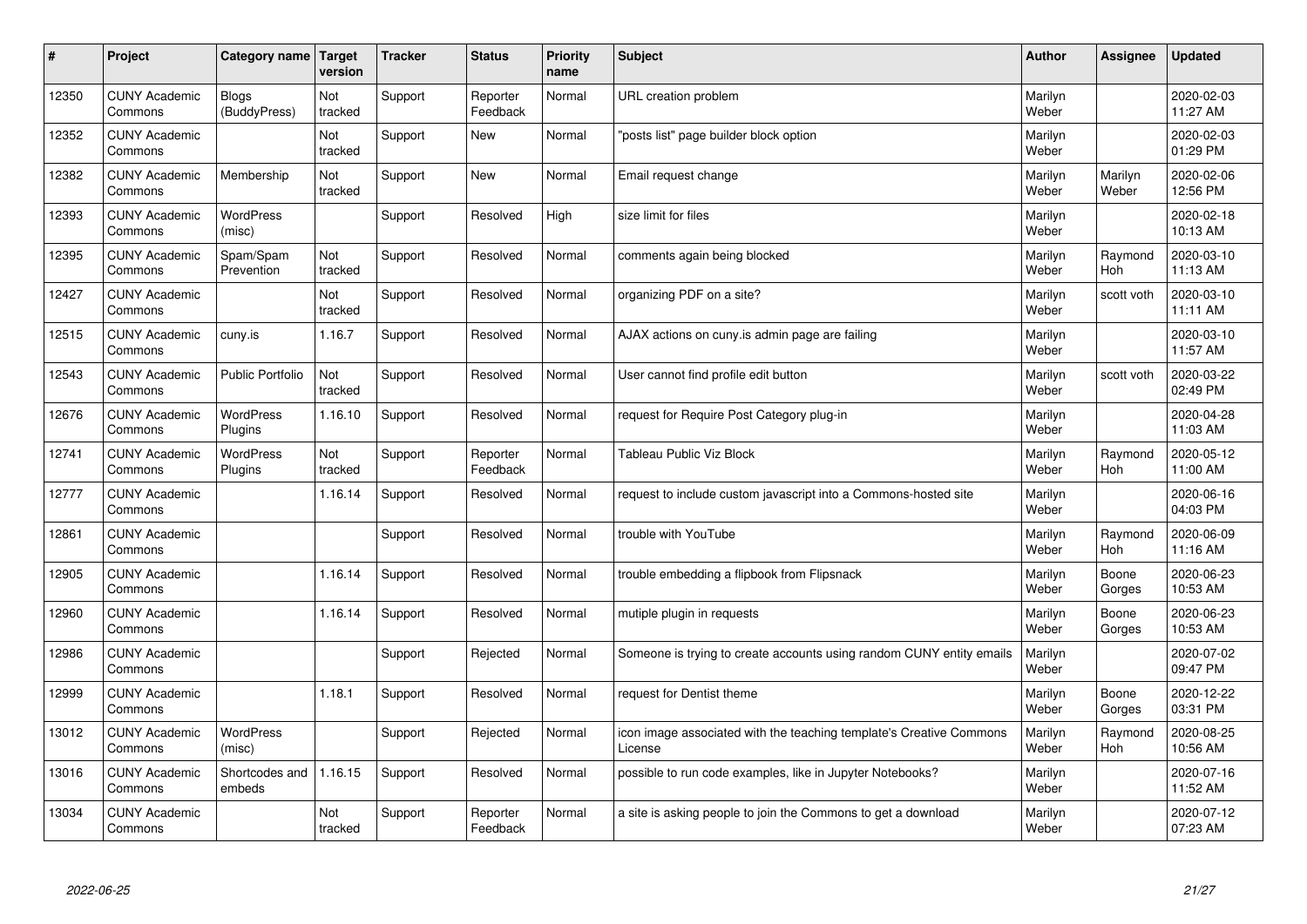| #     | Project                         | Category name   Target            | version        | <b>Tracker</b> | <b>Status</b>        | <b>Priority</b><br>name | <b>Subject</b>                            | <b>Author</b>    | Assignee        | <b>Updated</b>         |
|-------|---------------------------------|-----------------------------------|----------------|----------------|----------------------|-------------------------|-------------------------------------------|------------------|-----------------|------------------------|
| 13065 | <b>CUNY Academic</b><br>Commons |                                   | Not<br>tracked | Support        | Resolved             | Normal                  | can't invite new user to group            | Marilyn<br>Weber |                 | 2020-07-22<br>04:24 PM |
| 13085 | <b>CUNY Academic</b><br>Commons | Domain<br>Mapping                 | Not<br>tracked | Support        | Resolved             | Normal                  | domain mapping request                    | Marilyn<br>Weber | Matt Gold       | 2020-07-28<br>03:33 PM |
| 13091 | <b>CUNY Academic</b><br>Commons |                                   | 1.17.0         | Support        | Resolved             | Normal                  | problem with latex (math equations)       | Marilyn<br>Weber |                 | 2020-07-28<br>11:09 AM |
| 13116 | <b>CUNY Academic</b><br>Commons | ZenDesk                           | 1.17.1         | Support        | Resolved             | Normal                  | support/send us a message link obscured   | Marilyn<br>Weber | Raymond<br>Hoh  | 2020-07-29<br>09:33 PM |
| 13121 | <b>CUNY Academic</b><br>Commons |                                   |                | Support        | Rejected             | Normal                  | embed a DropBox Paper file                | Marilyn<br>Weber |                 | 2020-08-25<br>10:56 AM |
| 13134 | <b>CUNY Academic</b><br>Commons | Site cloning                      | 1.17.1         | Support        | Resolved             | Normal                  | New site (a clone) point to old dashboard | Marilyn<br>Weber |                 | 2020-08-12<br>03:22 PM |
| 13138 | <b>CUNY Academic</b><br>Commons | Group Library                     | Not<br>tracked | Support        | Resolved             | Normal                  | moving Library contents for Steve Brier   | Marilyn<br>Weber |                 | 2020-08-03<br>04:00 PM |
| 13159 | <b>CUNY Academic</b><br>Commons | Group Library                     | Not<br>tracked | Support        | Resolved             | Normal                  | changing folder names?                    | Marilyn<br>Weber | Boone<br>Gorges | 2020-08-27<br>08:59 AM |
| 13160 | <b>CUNY Academic</b><br>Commons |                                   |                | Support        | Rejected             | Normal                  | site not working on iphone                | Marilyn<br>Weber |                 | 2020-08-25<br>10:58 AM |
| 13169 | <b>CUNY Academic</b><br>Commons |                                   | 1.17.4         | Support        | Rejected             | Normal                  | footer logo image has no alt-text         | Marilyn<br>Weber |                 | 2020-09-22<br>10:18 AM |
| 13173 | <b>CUNY Academic</b><br>Commons | Group Library                     | 1.17.1         | Support        | Resolved             | High                    | all uploads to the library are silent     | Marilyn<br>Weber |                 | 2020-08-10<br>04:12 PM |
| 13184 | <b>CUNY Academic</b><br>Commons | WordPress<br>Plugins              | 1.17.2         | Support        | Resolved             | Normal                  | google translate plugin                   | Marilyn<br>Weber |                 | 2020-08-25<br>11:36 AM |
| 13185 | <b>CUNY Academic</b><br>Commons | <b>WordPress</b><br><b>Themes</b> | 1.17.2         | Support        | Resolved             | Normal                  | Less theme?                               | Marilyn<br>Weber |                 | 2020-08-25<br>11:26 AM |
| 13201 | <b>CUNY Academic</b><br>Commons |                                   |                | Support        | Rejected             | Low                     | PDF embedder                              | Marilyn<br>Weber |                 | 2020-09-29<br>11:37 AM |
| 13217 | <b>CUNY Academic</b><br>Commons |                                   |                | Support        | Rejected             | Normal                  | upload recordings of our past webinars?   | Marilyn<br>Weber |                 | 2020-08-25<br>07:56 AM |
| 13238 | <b>CUNY Academic</b><br>Commons | WordPress -<br>Media              | 1.17.3         | Support        | Resolved             | Normal                  | allow ppsx file?                          | Marilyn<br>Weber | Raymond<br>Hoh  | 2020-09-10<br>11:46 AM |
| 13255 | <b>CUNY Academic</b><br>Commons |                                   | Not<br>tracked | Support        | Reporter<br>Feedback | Normal                  | Accessibility problems                    | Marilyn<br>Weber |                 | 2020-09-01<br>05:48 PM |
| 13286 | <b>CUNY Academic</b><br>Commons |                                   | Not<br>tracked | Support        | New                  | Normal                  | problem connecting with WordPress app     | Marilyn<br>Weber | Raymond<br>Hoh  | 2020-09-08<br>11:16 AM |
| 13288 | <b>CUNY Academic</b><br>Commons |                                   |                | Support        | Abandoned            | Normal                  | log in problems on iPhone 6               | Marilyn<br>Weber |                 | 2020-10-27<br>10:26 AM |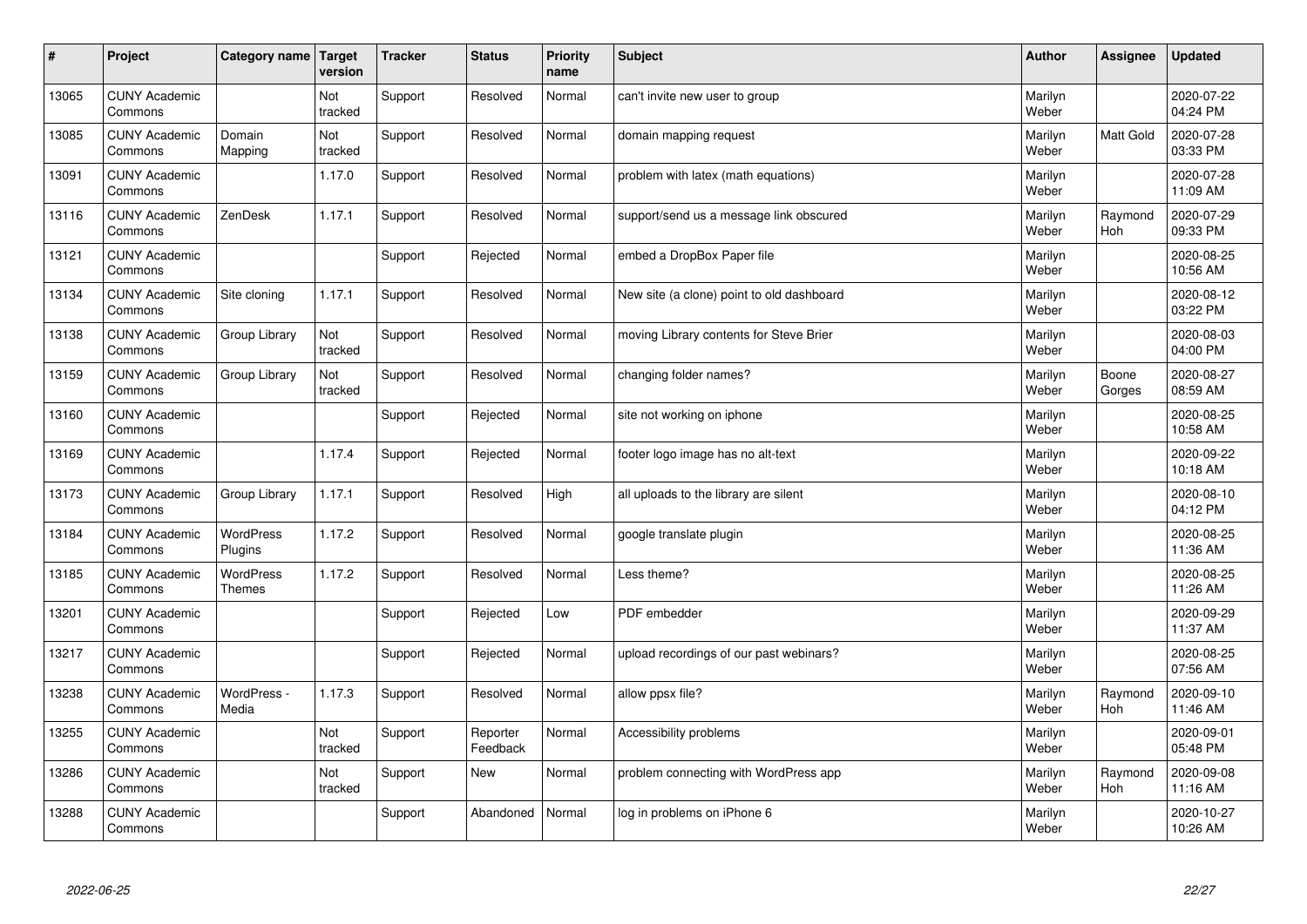| $\sharp$ | Project                         | Category name   Target            | version        | <b>Tracker</b> | <b>Status</b> | <b>Priority</b><br>name | <b>Subject</b>                                                                        | <b>Author</b>    | <b>Assignee</b>       | <b>Updated</b>         |
|----------|---------------------------------|-----------------------------------|----------------|----------------|---------------|-------------------------|---------------------------------------------------------------------------------------|------------------|-----------------------|------------------------|
| 13295    | <b>CUNY Academic</b><br>Commons |                                   | Not<br>tracked | Support        | Resolved      | Normal                  | can't find new user                                                                   | Marilyn<br>Weber |                       | 2020-09-08<br>10:18 AM |
| 13441    | <b>CUNY Academic</b><br>Commons |                                   | 1.17.5         | Support        | Resolved      | Normal                  | ongoing user problems with daily digests                                              | Marilyn<br>Weber |                       | 2020-10-13<br>10:02 AM |
| 13512    | <b>CUNY Academic</b><br>Commons | <b>WordPress</b><br><b>Themes</b> | 1.17.7         | Support        | Resolved      | Normal                  | theme update                                                                          | Marilyn<br>Weber |                       | 2020-11-16<br>04:46 PM |
| 13521    | <b>CUNY Academic</b><br>Commons | Onboarding                        | 1.17.7         | Support        | Resolved      | Normal                  | sent invitations page                                                                 | Marilyn<br>Weber | Raymond<br>Hoh        | 2020-11-10<br>10:31 AM |
| 13541    | <b>CUNY Academic</b><br>Commons |                                   | Not<br>tracked | Support        | Resolved      | Normal                  | add a page template to OER site.                                                      | Marilyn<br>Weber |                       | 2020-11-11<br>11:12 AM |
| 13584    | <b>CUNY Academic</b><br>Commons |                                   |                | Support        | Abandoned     | Normal                  | Graphy theme question                                                                 | Marilyn<br>Weber |                       | 2021-09-14<br>10:41 AM |
| 13596    | <b>CUNY Academic</b><br>Commons |                                   |                | Support        | Abandoned     | Normal                  | invited as Author but show as Contributor                                             | Marilyn<br>Weber |                       | 2021-09-14<br>10:41 AM |
| 13637    | <b>CUNY Academic</b><br>Commons |                                   |                | Support        | Abandoned     | Normal                  | All-in-One Migration plugin request                                                   | Marilyn<br>Weber |                       | 2020-12-08<br>10:46 AM |
| 13641    | <b>CUNY Academic</b><br>Commons |                                   | 1.18.2         | Support        | Resolved      | Normal                  | follow up to migration request                                                        | Marilyn<br>Weber | Boone<br>Gorges       | 2021-01-12<br>10:59 AM |
| 13699    | <b>CUNY Academic</b><br>Commons |                                   | Not<br>tracked | Support        | Resolved      | Normal                  | Martin Segal Center site down                                                         | Marilyn<br>Weber | Raymond<br><b>Hoh</b> | 2020-12-22<br>03:03 PM |
| 13710    | <b>CUNY Academic</b><br>Commons |                                   | Not<br>tracked | Support        | Resolved      | Normal                  | small change to Hosting Partner Handbook                                              | Marilyn<br>Weber |                       | 2020-12-16<br>04:29 PM |
| 13738    | <b>CUNY Academic</b><br>Commons |                                   | 1.18.1         | Support        | Resolved      | Normal                  | theme requests from a non-CUY person                                                  | Marilyn<br>Weber |                       | 2020-12-23<br>11:34 AM |
| 13741    | <b>CUNY Academic</b><br>Commons | <b>WordPress</b><br>Plugins       | 1.18.3         | Support        | Resolved      | Normal                  | Ensemble Video Plugin                                                                 | Marilyn<br>Weber |                       | 2021-01-26<br>04:43 PM |
| 13783    | <b>CUNY Academic</b><br>Commons |                                   | 1.18.2         | Support        | Resolved      | Normal                  | new CUNY OneSearch url                                                                | Marilyn<br>Weber |                       | 2021-01-14<br>04:53 PM |
| 13826    | <b>CUNY Academic</b><br>Commons |                                   |                | Support        | Resolved      | Normal                  | January 14th                                                                          | Marilyn<br>Weber |                       | 2021-01-26<br>04:26 PM |
| 13841    | <b>CUNY Academic</b><br>Commons | <b>WordPress</b><br>Plugins       | 1.18.3         | Support        | Resolved      | Normal                  | Folders plugin request                                                                | Marilyn<br>Weber | Boone<br>Gorges       | 2021-01-26<br>04:43 PM |
| 13846    | <b>CUNY Academic</b><br>Commons | WordPress<br>Plugins              | 1.18.3         | Support        | Resolved      | Normal                  | Yoast SEO plugin problem                                                              | Marilyn<br>Weber |                       | 2021-01-19<br>05:34 PM |
| 13878    | <b>CUNY Academic</b><br>Commons | Group cloning                     | 1.18.4         | Support        | Resolved      | High                    | When creating Group + Site and choosing 'Clone existing', cannot<br>advance to step 2 | Marilyn<br>Weber | Jeremy<br>Felt        | 2021-02-02<br>11:02 AM |
| 13916    | <b>CUNY Academic</b><br>Commons |                                   |                | Support        | Rejected      | Normal                  | <b>Custom Sidebars</b>                                                                | Marilyn<br>Weber |                       | 2021-02-23<br>10:45 AM |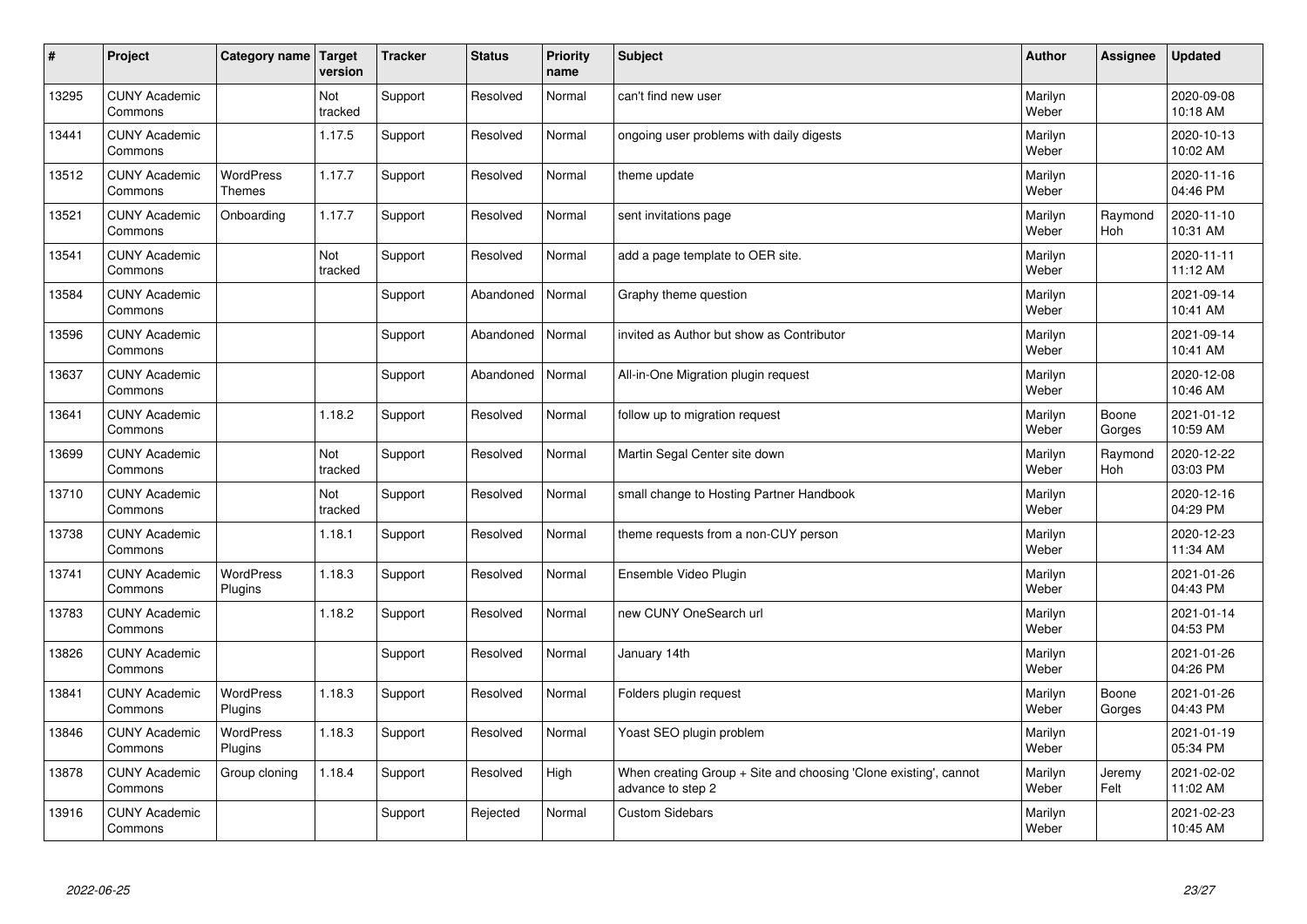| #     | Project                         | Category name   Target      | version        | <b>Tracker</b> | <b>Status</b>        | <b>Priority</b><br>name | <b>Subject</b>                               | <b>Author</b>    | Assignee              | <b>Updated</b>         |
|-------|---------------------------------|-----------------------------|----------------|----------------|----------------------|-------------------------|----------------------------------------------|------------------|-----------------------|------------------------|
| 13918 | <b>CUNY Academic</b><br>Commons |                             | Not<br>tracked | Support        | Rejected             | Normal                  | MailPoet Newsletters Premium plugin          | Marilyn<br>Weber |                       | 2021-02-09<br>11:01 AM |
| 13929 | <b>CUNY Academic</b><br>Commons |                             | 1.18.4         | Support        | Resolved             | Normal                  | update error message                         | Marilyn<br>Weber | Boone<br>Gorges       | 2021-02-09<br>11:05 AM |
| 13935 | <b>CUNY Academic</b><br>Commons | <b>WordPress</b><br>Plugins | 1.18.4         | Support        | Resolved             | Low                     | Add Users sidebar widget not working         | Marilyn<br>Weber |                       | 2021-02-09<br>11:05 AM |
| 13944 | <b>CUNY Academic</b><br>Commons | <b>WordPress</b><br>Plugins | 1.18.4         | Support        | Resolved             | Normal                  | 3D FlipBook request                          | Marilyn<br>Weber |                       | 2021-02-09<br>11:05 AM |
| 13958 | <b>CUNY Academic</b><br>Commons |                             | 1.18.4         | Support        | Resolved             | Normal                  | calendar widget problem                      | Marilyn<br>Weber |                       | 2021-02-09<br>11:05 AM |
| 13975 | <b>CUNY Academic</b><br>Commons | Social Paper                | Not<br>tracked | Support        | Reporter<br>Feedback | Normal                  | can't approve comments on Social Paper paper | Marilyn<br>Weber |                       | 2021-02-12<br>09:33 AM |
| 14012 | <b>CUNY Academic</b><br>Commons | <b>WordPress</b><br>Plugins | 1.18.5         | Support        | Resolved             | Normal                  | Open External Links in a New Window plugin?  | Marilyn<br>Weber | Boone<br>Gorges       | 2021-03-02<br>02:07 PM |
| 14016 | <b>CUNY Academic</b><br>Commons |                             |                | Support        | Rejected             | Normal                  | PDFs not downloading                         | Marilyn<br>Weber |                       | 2021-02-22<br>11:00 AM |
| 14074 | <b>CUNY Academic</b><br>Commons | <b>WordPress</b><br>(misc)  | Not<br>tracked | Support        | Reporter<br>Feedback | Normal                  | page password protection problem             | Marilyn<br>Weber |                       | 2021-03-02<br>11:03 AM |
| 14077 | <b>CUNY Academic</b><br>Commons | <b>WordPress</b><br>Plugins | 1.18.7         | Support        | Resolved             | Normal                  | Elementor Pro plugin for the slider          | Marilyn<br>Weber | Raymond<br><b>Hoh</b> | 2021-03-23<br>11:43 AM |
| 14129 | <b>CUNY Academic</b><br>Commons | Onboarding                  | 1.18.6         | Support        | Resolved             | Normal                  | can only see some invites sent               | Marilyn<br>Weber | Raymond<br><b>Hoh</b> | 2021-04-09<br>09:00 AM |
| 14148 | <b>CUNY Academic</b><br>Commons |                             |                | Support        | Abandoned            | Normal                  | post notification problem                    | Marilyn<br>Weber |                       | 2021-09-14<br>10:43 AM |
| 14242 | <b>CUNY Academic</b><br>Commons |                             |                | Support        | Resolved             | Normal                  | LAILAC site missing content                  | Marilyn<br>Weber |                       | 2021-03-27<br>08:40 AM |
| 14246 | <b>CUNY Academic</b><br>Commons |                             | 1.18.8         | Support        | Resolved             | Normal                  | 'Weekly jQuery Migrate Status Update"        | Marilyn<br>Weber |                       | 2021-04-13<br>11:08 AM |
| 14265 | <b>CUNY Academic</b><br>Commons | WordPress<br>Plugins        | 1.18.10        | Support        | Resolved             | Normal                  | separate the tag cloud in the blog sidebar   | Marilyn<br>Weber | Boone<br>Gorges       | 2021-05-12<br>05:19 PM |
| 14270 | <b>CUNY Academic</b><br>Commons | <b>WordPress</b><br>Themes  | 1.18.8         | Support        | Resolved             | Normal                  | grid theme?                                  | Marilyn<br>Weber |                       | 2021-04-13<br>11:20 AM |
| 14344 | <b>CUNY Academic</b><br>Commons | Domain<br>Mapping           | Not<br>tracked | Support        | Resolved             | Normal                  | arabstages.org site down                     | Marilyn<br>Weber | Raymond<br>Hoh        | 2021-04-19<br>01:42 PM |
| 14360 | <b>CUNY Academic</b><br>Commons |                             |                | Support        | Rejected             | Normal                  | danielgerouldarchives.org?                   | Marilyn<br>Weber |                       | 2021-04-27<br>10:42 AM |
| 14369 | <b>CUNY Academic</b><br>Commons | WordPress -<br>Media        | Not<br>tracked | Support        | Resolved             | Normal                  | renewed problem with ppsx files              | Marilyn<br>Weber |                       | 2021-04-27<br>12:44 PM |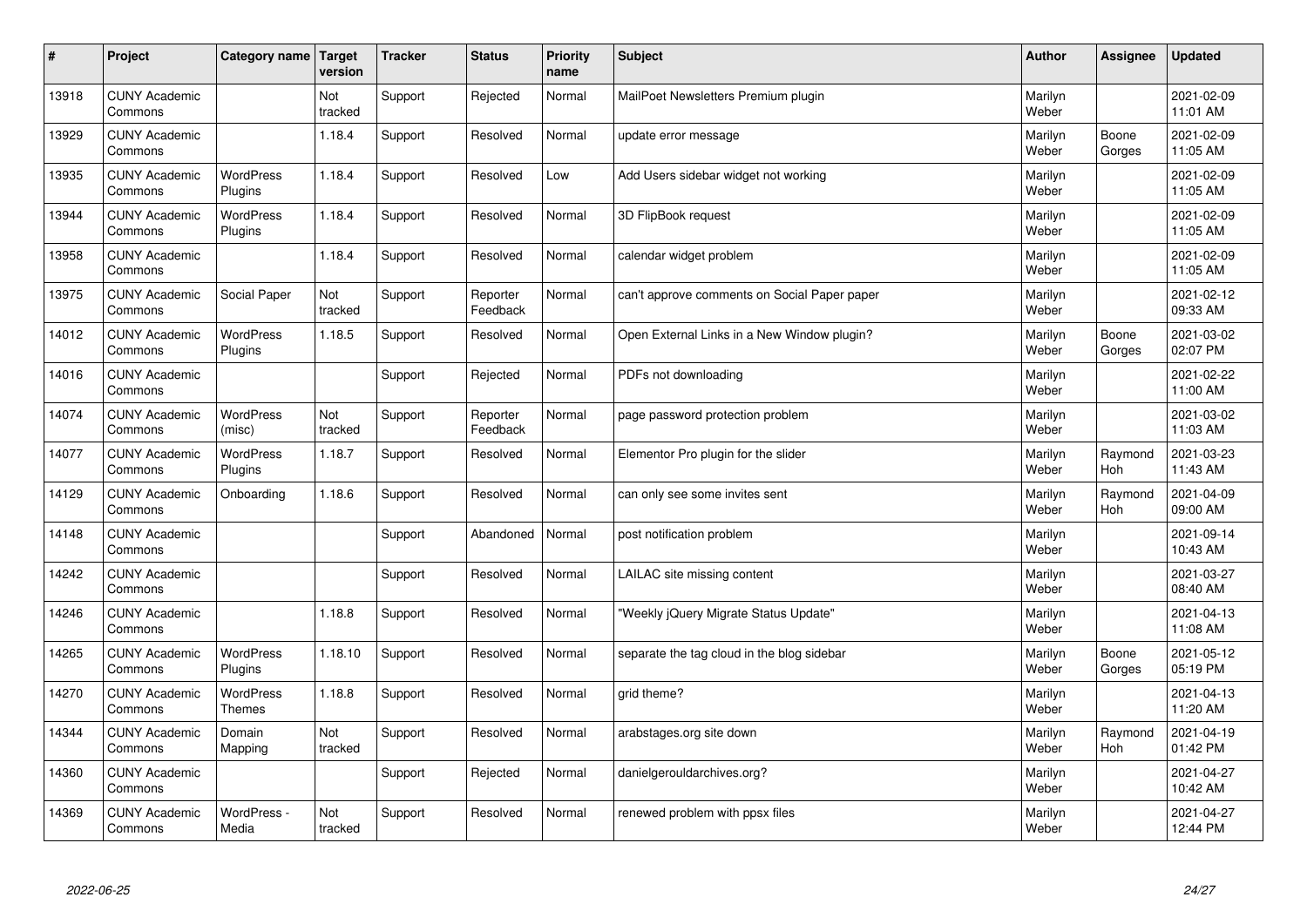| $\vert$ # | Project                         | Category name   Target            | version        | <b>Tracker</b> | <b>Status</b>        | <b>Priority</b><br>name | <b>Subject</b>                                          | <b>Author</b>    | <b>Assignee</b>       | <b>Updated</b>         |
|-----------|---------------------------------|-----------------------------------|----------------|----------------|----------------------|-------------------------|---------------------------------------------------------|------------------|-----------------------|------------------------|
| 14378     | <b>CUNY Academic</b><br>Commons |                                   | Not<br>tracked | Support        | Resolved             | Normal                  | <b>PPTX</b> files unfetchable                           | Marilyn<br>Weber |                       | 2021-05-11<br>11:25 AM |
| 14389     | <b>CUNY Academic</b><br>Commons |                                   |                | Support        | Abandoned            | Normal                  | WebflowIO?                                              | Marilyn<br>Weber |                       | 2021-09-14<br>10:45 AM |
| 14398     | <b>CUNY Academic</b><br>Commons |                                   | Not<br>tracked | Support        | Reporter<br>Feedback | Normal                  | Events plug-in notification problem                     | Marilyn<br>Weber |                       | 2021-05-11<br>11:21 AM |
| 14404     | <b>CUNY Academic</b><br>Commons |                                   | Not<br>tracked | Support        | Resolved             | Normal                  | blocked IP of user?                                     | Marilyn<br>Weber |                       | 2021-05-10<br>01:00 PM |
| 14534     | <b>CUNY Academic</b><br>Commons | WordPress<br>Plugins              | 1.18.12        | Support        | Resolved             | Normal                  | Share This Image plugin?                                | Marilyn<br>Weber |                       | 2021-06-08<br>11:50 AM |
| 14594     | <b>CUNY Academic</b><br>Commons |                                   | Not<br>tracked | Support        | Resolved             | Normal                  | Administration email verification?                      | Marilyn<br>Weber |                       | 2021-07-12<br>11:40 AM |
| 14606     | <b>CUNY Academic</b><br>Commons | <b>WordPress</b><br>(misc)        | Not<br>tracked | Support        | Rejected             | Normal                  | calendar wrong month                                    | Marilyn<br>Weber |                       | 2021-07-23<br>12:11 PM |
| 14625     | <b>CUNY Academic</b><br>Commons |                                   | Not<br>tracked | Support        | Rejected             | Normal                  | image won't appear in slideshow.                        | Marilyn<br>Weber |                       | 2021-07-27<br>10:33 AM |
| 14711     | <b>CUNY Academic</b><br>Commons |                                   |                | Support        | Rejected             | Normal                  | Custom Facebook Feed plugin problem                     | Marilyn<br>Weber |                       | 2022-04-27<br>04:29 PM |
| 14718     | <b>CUNY Academic</b><br>Commons |                                   | Not<br>tracked | Support        | Resolved             | Normal                  | User wants to recover deleted account                   | Marilyn<br>Weber |                       | 2021-08-30<br>02:46 PM |
| 14734     | <b>CUNY Academic</b><br>Commons | <b>WordPress</b><br><b>Themes</b> | 1.18.18        | Support        | Resolved             | Normal                  | missing section of Sujatha Fernandes' site              | Marilyn<br>Weber | Raymond<br><b>Hoh</b> | 2021-09-06<br>04:15 PM |
| 14784     | <b>CUNY Academic</b><br>Commons |                                   |                | Support        | Reporter<br>Feedback | Normal                  | User report of logo problem when using Customizer theme | Marilyn<br>Weber |                       | 2021-09-17<br>10:25 AM |
| 14799     | <b>CUNY Academic</b><br>Commons |                                   | 1.18.19        | Support        | Resolved             | High                    | install the official Classic Widgets?                   | Marilyn<br>Weber |                       | 2021-09-22<br>02:17 PM |
| 14812     | <b>CUNY Academic</b><br>Commons |                                   | Not<br>tracked | Support        | Resolved             | Normal                  | Custom Sidebars and Wordpress 5.6                       | Marilyn<br>Weber |                       | 2021-09-30<br>10:43 AM |
| 14813     | <b>CUNY Academic</b><br>Commons |                                   | Not<br>tracked | Support        | Resolved             | Normal                  | raise the file size limit                               | Marilyn<br>Weber |                       | 2021-09-30<br>12:02 PM |
| 14850     | <b>CUNY Academic</b><br>Commons |                                   |                | Support        | Abandoned            | Normal                  | brooklyn waterfront site "connection not secure"        | Marilyn<br>Weber |                       | 2022-04-27<br>04:56 PM |
| 14889     | <b>CUNY Academic</b><br>Commons | Events                            | 1.19.0         | Support        | Resolved             | Normal                  | events in group - can they be edited by all admins?     | Marilyn<br>Weber | Raymond<br>Hoh        | 2021-12-13<br>03:31 PM |
| 14891     | <b>CUNY Academic</b><br>Commons |                                   | Not<br>tracked | Support        | Resolved             | Normal                  | changing site template after creation?                  | Marilyn<br>Weber |                       | 2022-04-27<br>04:58 PM |
| 14900     | <b>CUNY Academic</b><br>Commons |                                   | Not<br>tracked | Support        | Reporter<br>Feedback | Normal                  | previous theme?                                         | Marilyn<br>Weber |                       | 2021-10-25<br>10:31 AM |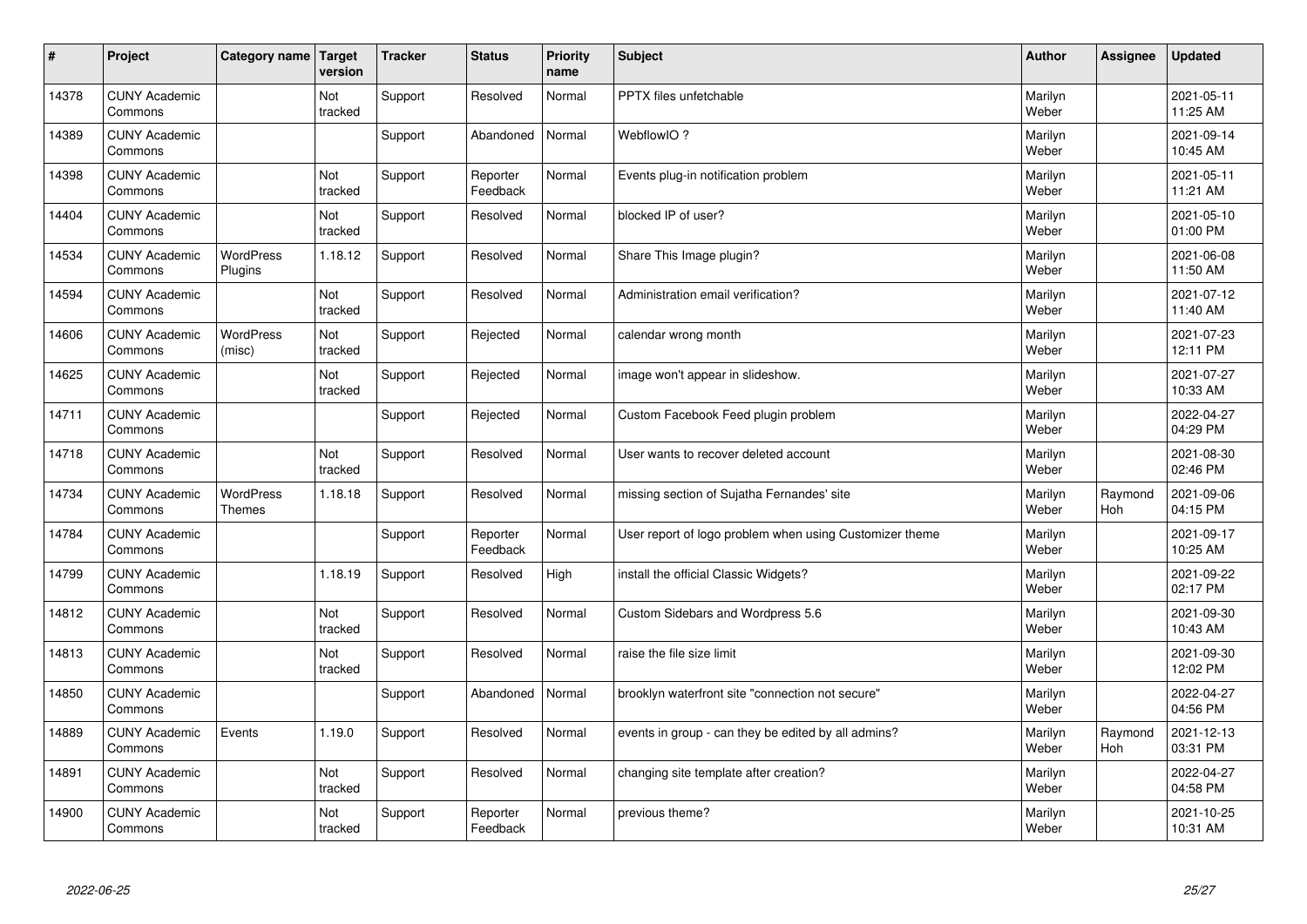| #     | Project                         | Category name   Target            | version        | <b>Tracker</b> | <b>Status</b>        | <b>Priority</b><br>name | <b>Subject</b>                                                                          | <b>Author</b>    | Assignee              | <b>Updated</b>         |
|-------|---------------------------------|-----------------------------------|----------------|----------------|----------------------|-------------------------|-----------------------------------------------------------------------------------------|------------------|-----------------------|------------------------|
| 14911 | <b>CUNY Academic</b><br>Commons | <b>WordPress</b><br><b>Themes</b> | Not<br>tracked | Support        | <b>New</b>           | Normal                  | Twentytwentyone theme                                                                   | Marilyn<br>Weber |                       | 2021-10-28<br>10:37 AM |
| 14972 | <b>CUNY Academic</b><br>Commons |                                   |                | Support        | Rejected             | Normal                  | Mailchimp plugin                                                                        | Marilyn<br>Weber |                       | 2021-11-17<br>02:13 PM |
| 14973 | <b>CUNY Academic</b><br>Commons |                                   |                | Support        | Resolved             | Normal                  | <b>Mail Poet</b>                                                                        | Marilyn<br>Weber |                       | 2021-12-06<br>10:20 AM |
| 15022 | <b>CUNY Academic</b><br>Commons |                                   |                | Support        | Rejected             | High                    | ArabStages                                                                              | Marilyn<br>Weber |                       | 2021-12-06<br>10:16 AM |
| 15025 | <b>CUNY Academic</b><br>Commons |                                   |                | Support        | Duplicate            | Normal                  | emails for all the papers on the commons that have been changed                         | Marilyn<br>Weber |                       | 2021-12-02<br>11:57 AM |
| 15045 | <b>CUNY Academic</b><br>Commons |                                   |                | Support        | <b>New</b>           | Normal                  | no result for KCeL in the search box on the commons                                     | Marilyn<br>Weber |                       | 2021-12-10<br>11:29 AM |
| 15120 | <b>CUNY Academic</b><br>Commons |                                   |                | Support        | Resolved             | Normal                  | embed Zoom recordings in a post?                                                        | Marilyn<br>Weber |                       | 2021-12-29<br>08:15 AM |
| 15169 | <b>CUNY Academic</b><br>Commons |                                   | 2.0.2          | Support        | Reporter<br>Feedback | Normal                  | new Prelude website zipfiles for custom theme and other files.                          | Marilyn<br>Weber |                       | 2022-06-14<br>11:36 AM |
| 15211 | <b>CUNY Academic</b><br>Commons | <b>Blogs</b><br>(BuddyPress)      | 1.19.2         | Support        | Resolved             | Normal                  | No good error reporting for already-used domain name when creating a<br>site in Firefox | Marilyn<br>Weber | Boone<br>Gorges       | 2022-01-25<br>11:33 AM |
| 15260 | <b>CUNY Academic</b><br>Commons |                                   |                | Support        | Reporter<br>Feedback | Normal                  | Diacritical markings   European Stages                                                  | Marilyn<br>Weber |                       | 2022-02-04<br>08:16 AM |
| 15266 | <b>CUNY Academic</b><br>Commons |                                   |                | Support        | Resolved             | Normal                  | Just an appreciation                                                                    | Marilyn<br>Weber |                       | 2022-02-07<br>10:42 AM |
| 15269 | <b>CUNY Academic</b><br>Commons | Redmine                           | Not<br>tracked | Support        | Resolved             | Normal                  | Segal Theater sites                                                                     | Marilyn<br>Weber |                       | 2022-02-07<br>04:11 PM |
| 15370 | <b>CUNY Academic</b><br>Commons |                                   |                | Support        | Reporter<br>Feedback | Normal                  | All-in-One Event Calendar?                                                              | Marilyn<br>Weber |                       | 2022-02-17<br>11:03 AM |
| 15565 | <b>CUNY Academic</b><br>Commons |                                   |                | Support        | <b>New</b>           | Normal                  | Events - send updates to an email listserv                                              | Marilyn<br>Weber |                       | 2022-03-10<br>01:06 PM |
| 15610 | <b>CUNY Academic</b><br>Commons | WordPress<br>Plugins              | Not<br>tracked | Support        | Rejected             | Normal                  | Loops & Logic plugin                                                                    | Marilyn<br>Weber | Raymond<br><b>Hoh</b> | 2022-03-19<br>11:16 AM |
| 15654 | <b>CUNY Academic</b><br>Commons | <b>WordPress</b><br>Plugins       | 1.19.6         | Support        | Resolved             | Normal                  | Numerous Copies of Events showing up                                                    | Marilyn<br>Weber | Boone<br>Gorges       | 2022-03-22<br>11:30 AM |
| 15655 | <b>CUNY Academic</b><br>Commons |                                   | 2.0.2          | Support        | Reporter<br>Feedback | Normal                  | Event Aggregator plugin?                                                                | Marilyn<br>Weber |                       | 2022-06-14<br>11:36 AM |
| 15685 | <b>CUNY Academic</b><br>Commons |                                   |                | Support        | <b>New</b>           | High                    | problem with chrome?                                                                    | Marilyn<br>Weber |                       | 2022-04-25<br>03:40 PM |
| 15686 | <b>CUNY Academic</b><br>Commons | ZenDesk                           | Not<br>tracked | Support        | Resolved             | Low                     | ZenDesk introducing "triggers"                                                          | Marilyn<br>Weber |                       | 2022-03-22<br>09:37 AM |